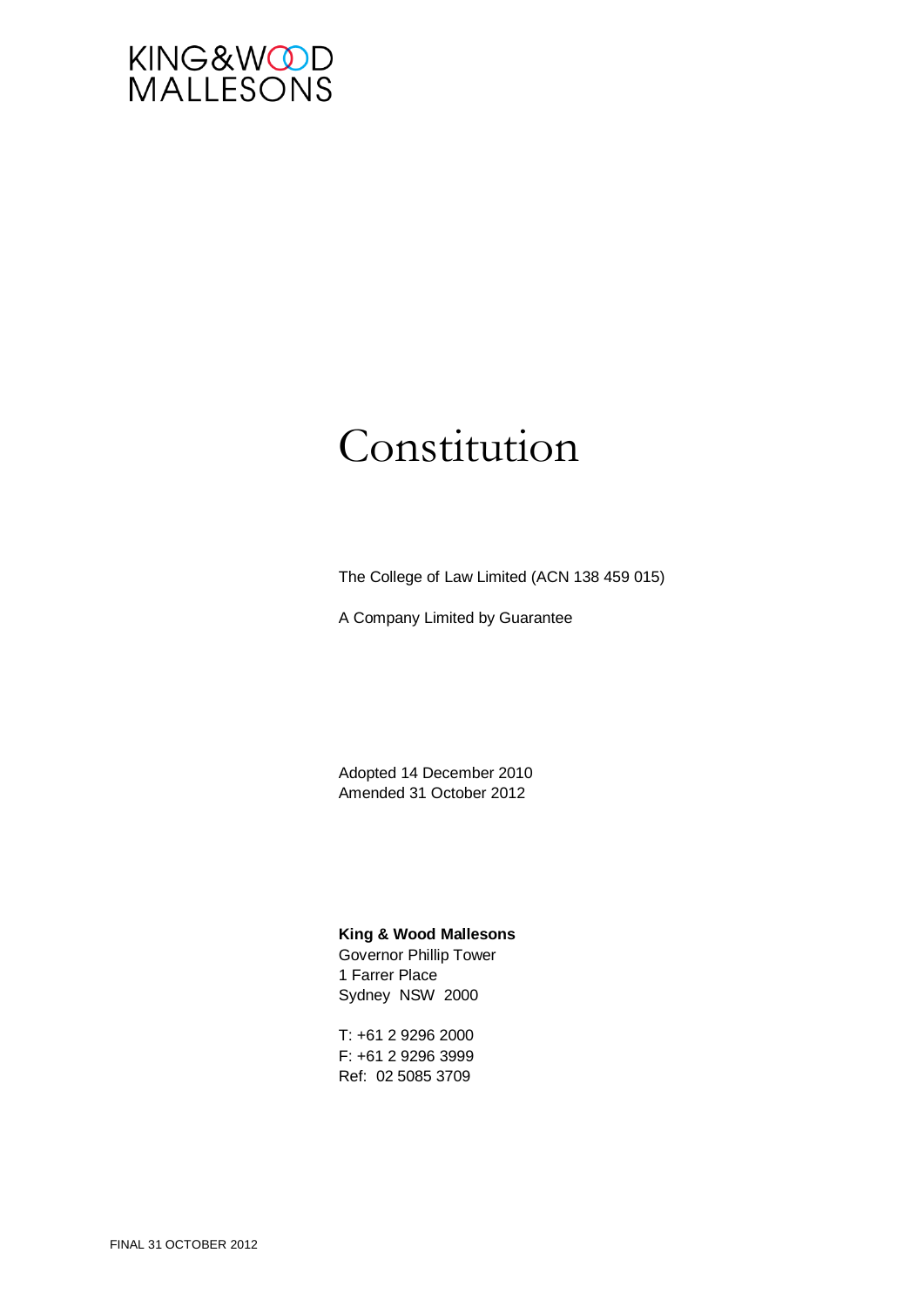# **Constitution Contents**

| $\mathbf{1}$            | <b>Interpretation and definitions</b>                               | 1                |
|-------------------------|---------------------------------------------------------------------|------------------|
| 1.1                     | Definitions                                                         | 1                |
| 1.2                     | Interpretation                                                      | 3                |
| 1.3                     | <b>Corporations Act</b>                                             | 4                |
| 1.4                     | Headings                                                            | 4                |
| 1.5<br>1.6              | Replaceable rules not to apply<br>Modification of this Constitution | 4                |
|                         |                                                                     | 4                |
| $\mathbf{2}$            | <b>Company Details</b>                                              | 4                |
| 2.1                     | Status as public company                                            | 4                |
| 2.2                     | Company limited by guarantee                                        | 4                |
| 2.3                     | Purpose of Company                                                  | 4                |
| 2.4                     | Name                                                                | 4                |
| 2.5                     | Limited liability                                                   | 4                |
| $\mathbf{3}$            | <b>Objects</b>                                                      | 5                |
| 3.1                     | Objects of the Company                                              | 5                |
| 3.2                     | Powers of the Company                                               | 6                |
| 3.3                     | <b>Territorial scope</b>                                            | 8                |
| $\overline{\mathbf{4}}$ | Income and property of the Company                                  | $\boldsymbol{9}$ |
| 4.1                     | Application of income and property for objects only                 | 9                |
| 4.2                     | No dividend, bonus or profit paid to Members                        | 9                |
| 4.3                     | Payments by Company in good faith                                   | 9                |
| 4.4                     | Charitable Fundraising Act                                          | 9                |
| 5                       | <b>Membership</b>                                                   | 9                |
| 5.1                     | Who may be a Member                                                 | 9                |
| 5.2                     | <b>Ordinary Members</b>                                             | 9                |
| 5.3                     | <b>College Ordinary Members</b>                                     | 9                |
| 5.4                     | <b>Community Ordinary Members</b>                                   | 10               |
| 5.5                     | <b>Foundation Ordinary Members</b>                                  | 11               |
| 5.6                     | <b>Preferred Foundation Ordinary Member</b>                         | 12               |
| 5.7                     | <b>Ballot</b>                                                       | 13               |
| 5.8                     | <b>Emeriti Members</b>                                              | 14               |
| 5.9                     | <b>Resignation by Members</b>                                       | 15               |
| 5.10                    | Censuring of Member or suspension or termination of membership      | 15               |
| 5.11                    | Cessation of membership                                             | 15               |
| 5.12                    | Nominations Advisory Committee                                      | 16               |
| $6\phantom{a}$          | <b>General Meetings</b>                                             | 17               |
| 6.1                     | Convening and notice of general meetings                            | 17               |
| 6.2                     | Proceedings at general meetings                                     | 18               |
| 6.3                     | Voting procedures at general meetings                               | 19               |
| 6.4                     | Adjournment of general meetings                                     | 19               |
| $\overline{7}$          | <b>Votes of Members</b>                                             | 20               |
| 7.1                     | Right to vote                                                       | 20               |
| 7.2                     | Proxies and attorneys                                               | 20               |
|                         |                                                                     |                  |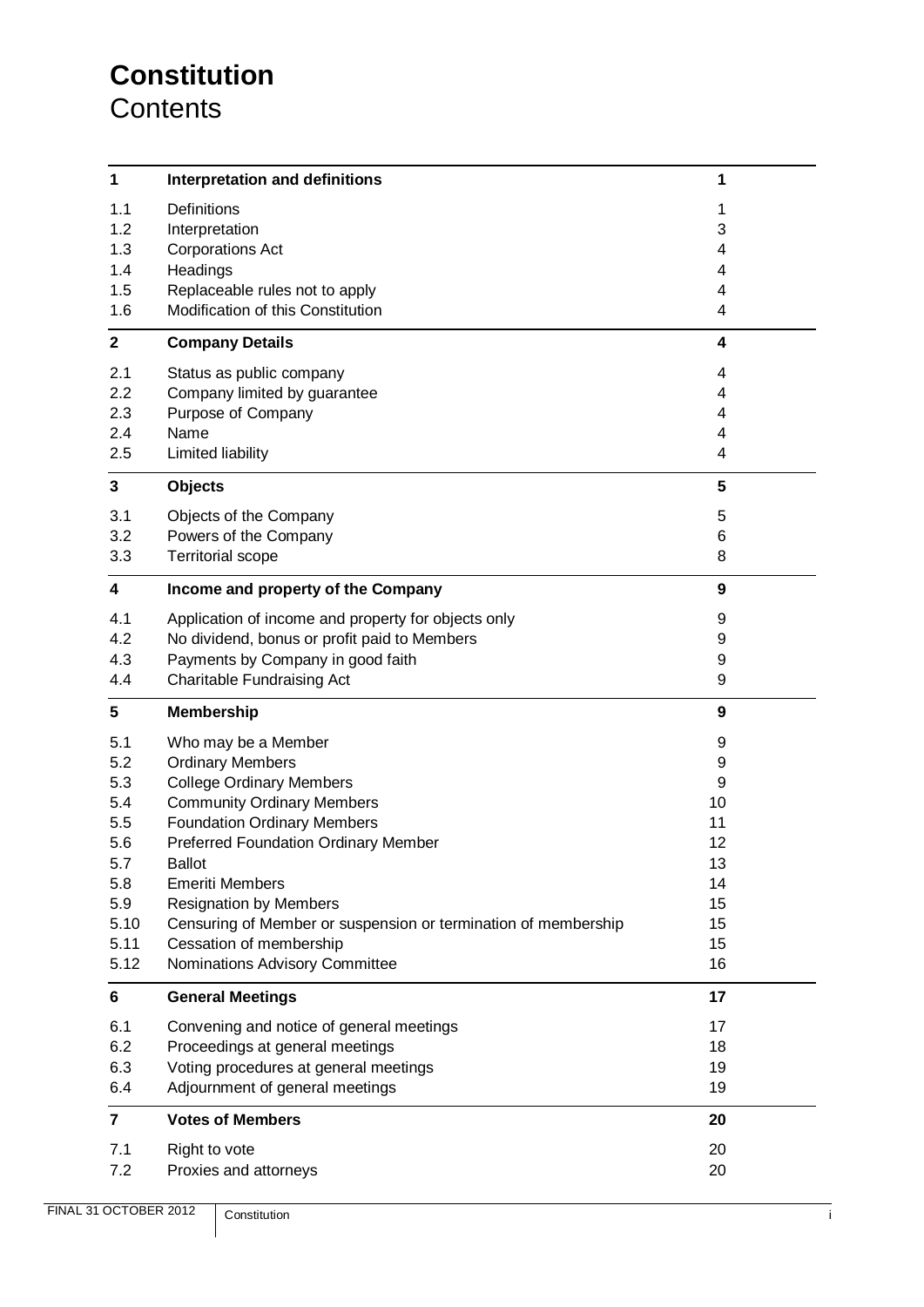| 7.3          | Signed document passing resolution of Members          | 23       |
|--------------|--------------------------------------------------------|----------|
| 8            | <b>Governors</b>                                       | 23       |
| 8.1          | <b>Appointment of Governors</b>                        | 23       |
| 8.2          | Election of Chair and Deputy Chair                     | 25       |
| 8.3          | Remuneration and expenses                              | 25       |
| 8.4          | Vacation of office                                     | 25       |
| 8.5          | <b>Rotation of Governors</b>                           | 26       |
| 8.6          | <b>Powers of Governors</b>                             | 27       |
| 8.7          | <b>Meetings of Governors</b>                           | 27       |
| 8.8          | Proceedings of Governors                               | 28       |
| 8.9          | Signed document passing resolution of Governors        | 29       |
| 8.10         | Executive Governor, Academic Board and Advisory Boards | 29       |
| 8.11         | Principal and CEO                                      | 30       |
| 8.12         | <b>Alternate Governors</b>                             | 30       |
| 8.13         | <b>Minutes</b>                                         | 31       |
| 8.14         | <b>Interests of Governors</b>                          | 31       |
| 9            | <b>Secretary</b>                                       | 32       |
| 9.1          | Appointment of Secretary                               | 32       |
| 9.2          | Suspension and removal of Secretary                    | 32       |
| 9.3          | Terms of office                                        | 32       |
| 10           | <b>Seal</b>                                            | 33       |
|              |                                                        |          |
| 10.1         | Types of seals                                         | 33       |
| 10.2         | Use of seal                                            | 33       |
|              |                                                        |          |
| 11           | <b>College Crest</b>                                   | 33       |
| 12           | <b>Accounts and audit</b>                              | 33       |
|              |                                                        |          |
| 12.1         | Auditor                                                | 33       |
| 12.2         | Accounts                                               | 34       |
| 12.3         | Inspection of Company records                          | 34       |
| 13           | <b>Notices</b>                                         | 34       |
| 13.1         | Mode of service                                        | 34       |
| 13.2         | Deemed receipt of notice                               | 34       |
| 13.3         | Proof of service                                       | 35       |
| 13.4         | Notice of general meeting of the Company               | 35       |
| 13.5         | Previous notice                                        | 35       |
| 14           | <b>Winding Up</b>                                      | 36       |
| 14.1         | Contributions on winding up                            | 36       |
| 14.2         | Winding up or revocation of endorsement as a DGR       | 36       |
| 15           | Indemnity                                              | 37       |
|              |                                                        |          |
| 15.2<br>15.3 | Insurance<br>Contract                                  | 37<br>37 |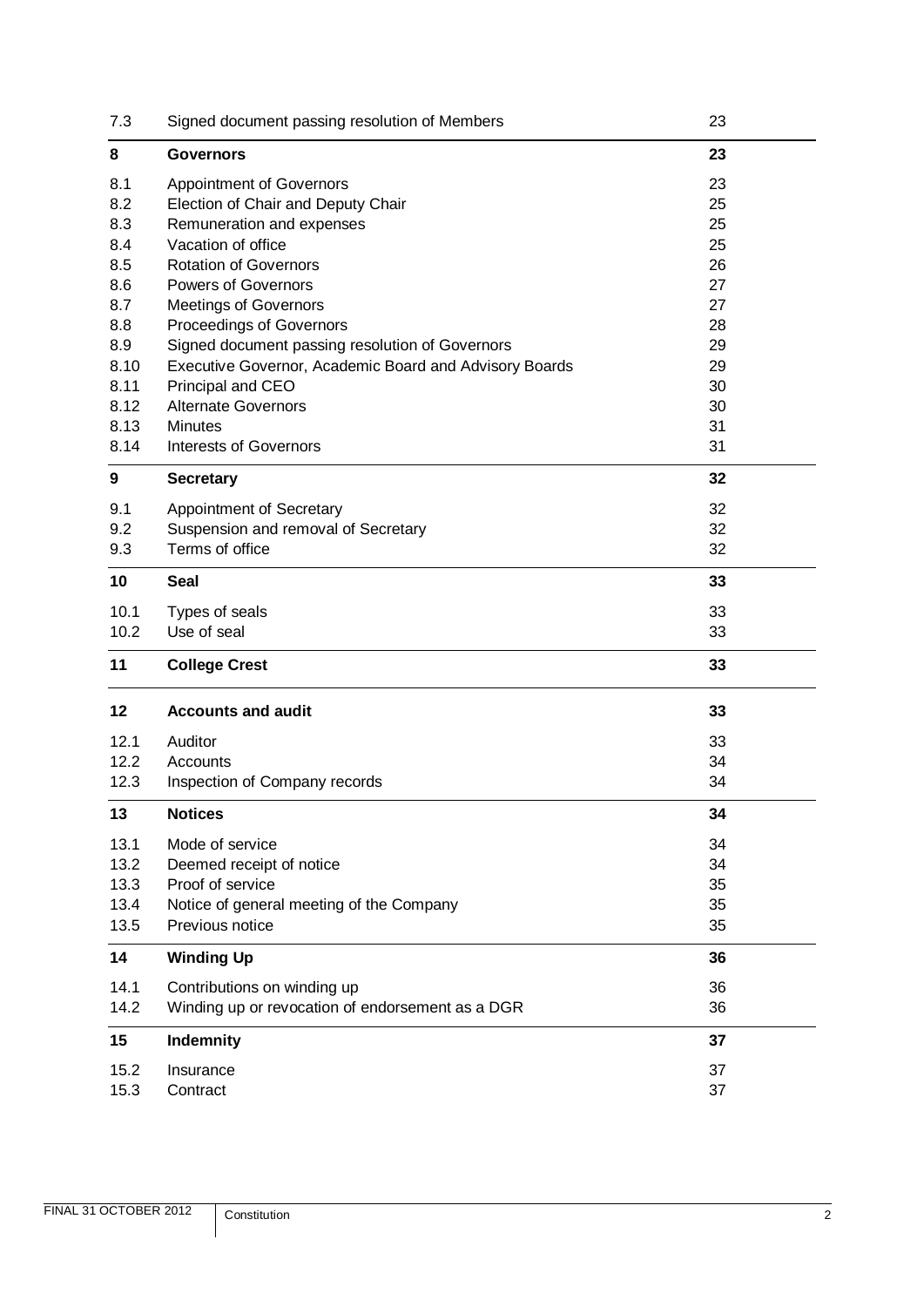# <span id="page-3-0"></span>**1 Interpretation and definitions**

#### <span id="page-3-1"></span>**1.1 Definitions**

In this Constitution, unless the contrary intention appears:

**Academic Board** means the academic board created by the Board of Governors under article [8.10\(c\).](#page-32-2)

**address** includes an email address, facsimile number or other electronic address for receiving written communications.

**Advisory Board** means an advisory board created by the Board of Governors under article [8.10\(e\).](#page-32-3)

**Alternate Governor** means a person appointed as an alternate governor under article [8.12.](#page-32-1)

**Alumni** means, for the purposes of this Constitution, the persons who are Graduates of the College and does not include any person who is employed by, or who provides services under contract to, the Company or a related body corporate of the Company at the date of close of nominations for a Ballot of the Alumni Association.

**Alumni Association** means the body known as 'The College of Law Alumni Association' of which any Graduate may become a member, as it is constituted from time to time, or any replacement or substantially equivalent organisation as determined by the Board of Governors.

**Alumni Executive Committee** means the Executive Committee of the Alumni Association, as it is constituted from time to time, or any replacement or substantially equivalent committee as determined by the Board of Governors.

**Alumni Ordinary Member** means a Member of the Company admitted in accordance with article [5.3\(b\)](#page-11-9) and who is an Alumni.

**Ballot** means a ballot conducted in accordance with article [5.7.](#page-15-0)

**Board of Governors** or **Board** means all or some of the Governors, acting as a board of directors of the Company.

**Business Day** means a day on which trading banks are open for business in the State in which the Company's registered office is for the time being located.

**Chair** means the chair of the Board of Governors.

**College** includes the public educational institution known as the College of Law carried on by the Company and previously carried on by College of Law Pty Limited (ABN 32 001 040 651).

**College Crest** means any coat of arms or crest which may be assumed and used by the Company.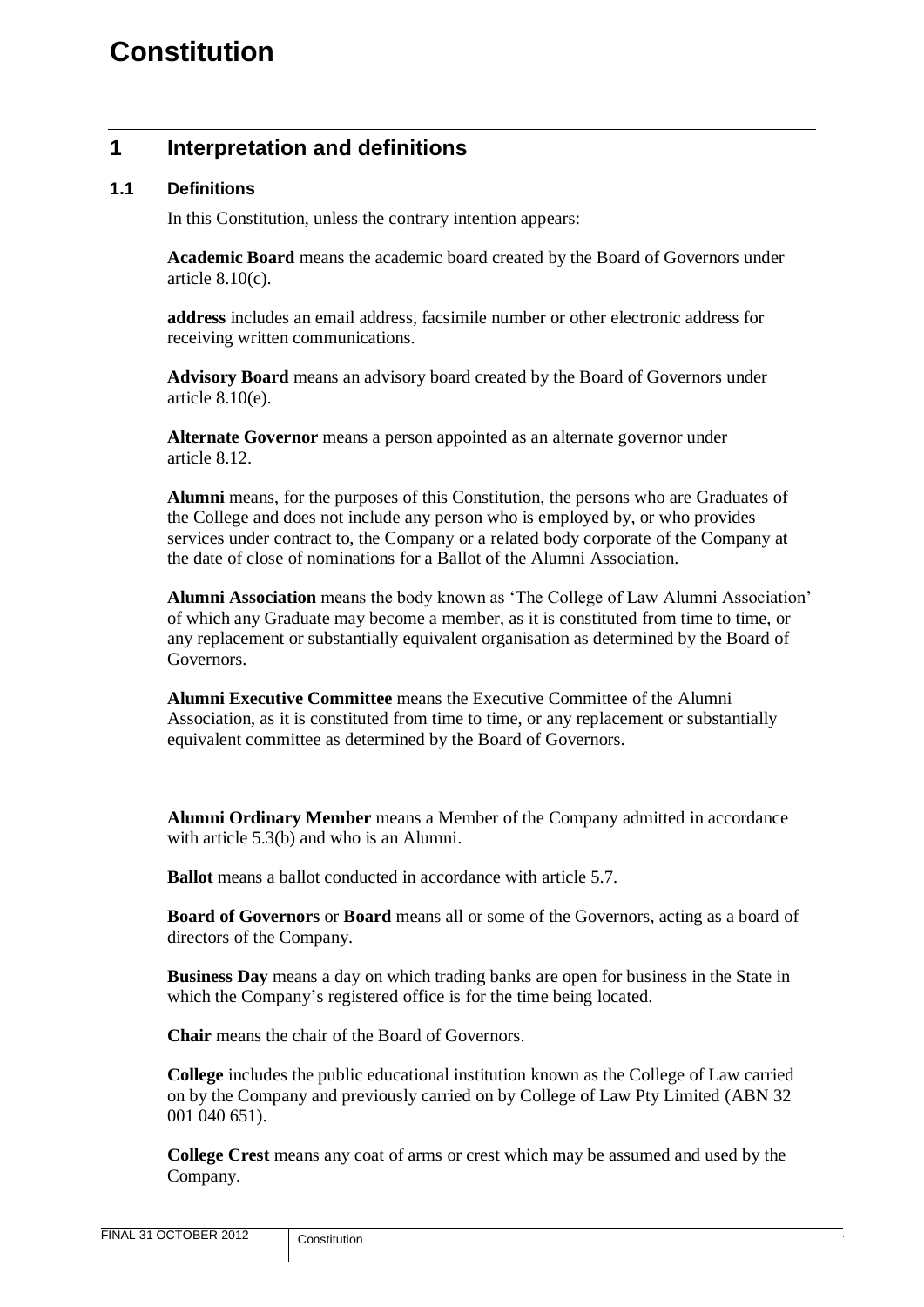**College Ordinary Member** means an Alumni Ordinary Member or an Ex-Officio Ordinary Member.

**Committee** means a committee of Governors constituted under article [8.8\(d\).](#page-31-2)

**communication service** means any email, facsimile, other electronic post service or other electronic means of written communication.

**communication service number** includes an email or other electronic address.

**Community Ordinary Member** means a Member of the Company admitted under article [5.4.](#page-12-0)

**Company** means The College of Law Limited (ACN 138 459 015) as that name may be changed from time to time.

**Constitution** means this constitution as amended from time to time and a reference to an article is a reference to an article of this Constitution.

**Corporations Act** means the Corporations Act 2001.

**Deputy Chair** means the deputy chair of the Company appointed by the Board of Governors under article [8.2.](#page-27-0)

**Emeritus Member** means a Member of the Company admitted by the Board of Governors in accordance with article [5.8](#page-16-0) and **Emeriti Members** shall have a corresponding meaning.

**Executive Governor** means any person appointed by the Board of Governors pursuant to article [8.10.](#page-31-1)

**Ex-Officio Ordinary Member** means a person who is admitted as an ex-officio ordinary member under article [5.3\(c\).](#page-12-1)

**Foundation Ordinary Member** means a Member of the Company admitted under article [5.5.](#page-13-0)

**Founder** means the Law Society of New South Wales.

**Governor** means a person holding office as a director of the Company and includes an Alternate Governor.

**Graduate** includes a person who has successfully completed a course run by the College, or by any educational institution run by a related body corporate of the Company, of a kind nominated by the Board of Governors and who has been conferred with a degree, diploma or other award in respect of such course.

**Member** means a person entered in the Register as a member of the Company for the time being.

**Nominations Advisory Committee** means the committee established in accordance with article [5.12.](#page-18-0)

**Ordinary Member** means a Member of the Company other than an Emeritus Member.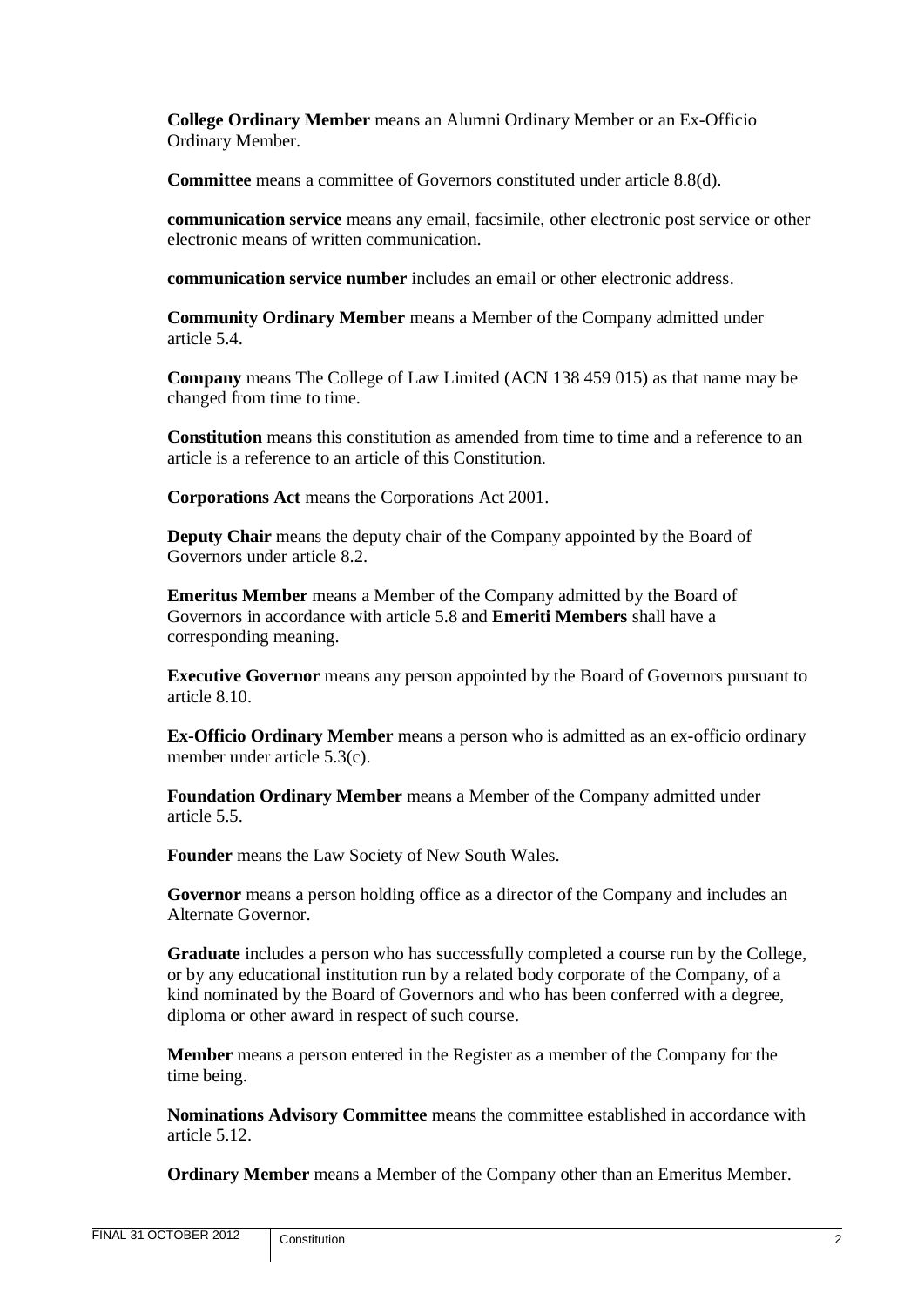**Preferred Foundation Ordinary Member** means a Member of the Company admitted under article [5.6.](#page-14-0)

**Principal and CEO** means the chief executive officer of the Company who is appointed by the Board of Governors under article [8.11.](#page-32-0)

**Register** means the register of members of the Company kept pursuant to the Corporations Act.

**Representative** means a person authorised to act as a Member's representative pursuant to section 250D of the Corporations Act.

**Secretary** means a person appointed under article [9.1](#page-34-1) as a secretary of the Company, and, where appropriate, includes an acting secretary and a person appointed by the Board to perform all or any of the duties of a secretary of the Company.

#### <span id="page-5-0"></span>**1.2 Interpretation**

In this Constitution unless the contrary intention appears:

- (a) **(gender)** words importing any gender include all other genders;
- (b) **(person)** the word person includes a firm, a body corporate, a partnership, a joint venture, an unincorporated body or association or an authority;
- (c) **(singular includes plural)** the singular includes the plural and vice versa;
- (d) **(meaning not limited)** a reference to the words "include", "including", "for example" or "such as", when introducing an example, does not limit the meaning of the words to which the example relates to that example or examples of a similar kind;
- (e) **(regulations)** a reference to a law includes regulations and instruments made under the law;
- (f) **(amendments to statutes)** a reference to a law or a provision of a law includes amendments, re-enactments or replacements of that law or the provision, whether by the State or the Commonwealth of Australia or otherwise;
- (g) **(from time to time)** a power, an authority or a discretion reposed in a Governor, the Governors, the Company in general meeting or a Member may be exercised at any time and from time to time;
- (h) **(signed)** where, by a provision of this Constitution, a document including a notice is required to be signed, that requirement may be satisfied in relation to an electronic communication of the document in any manner permitted by law or by any State or Commonwealth law relating to electronic transmissions or in any other manner approved by the Governors;
- (i) **(writing)** "writing" and "written" includes printing, typing and other modes of reproducing words in a visible form including, without limitation, any representation of words in a physical document or in an electronic communication or form or otherwise; and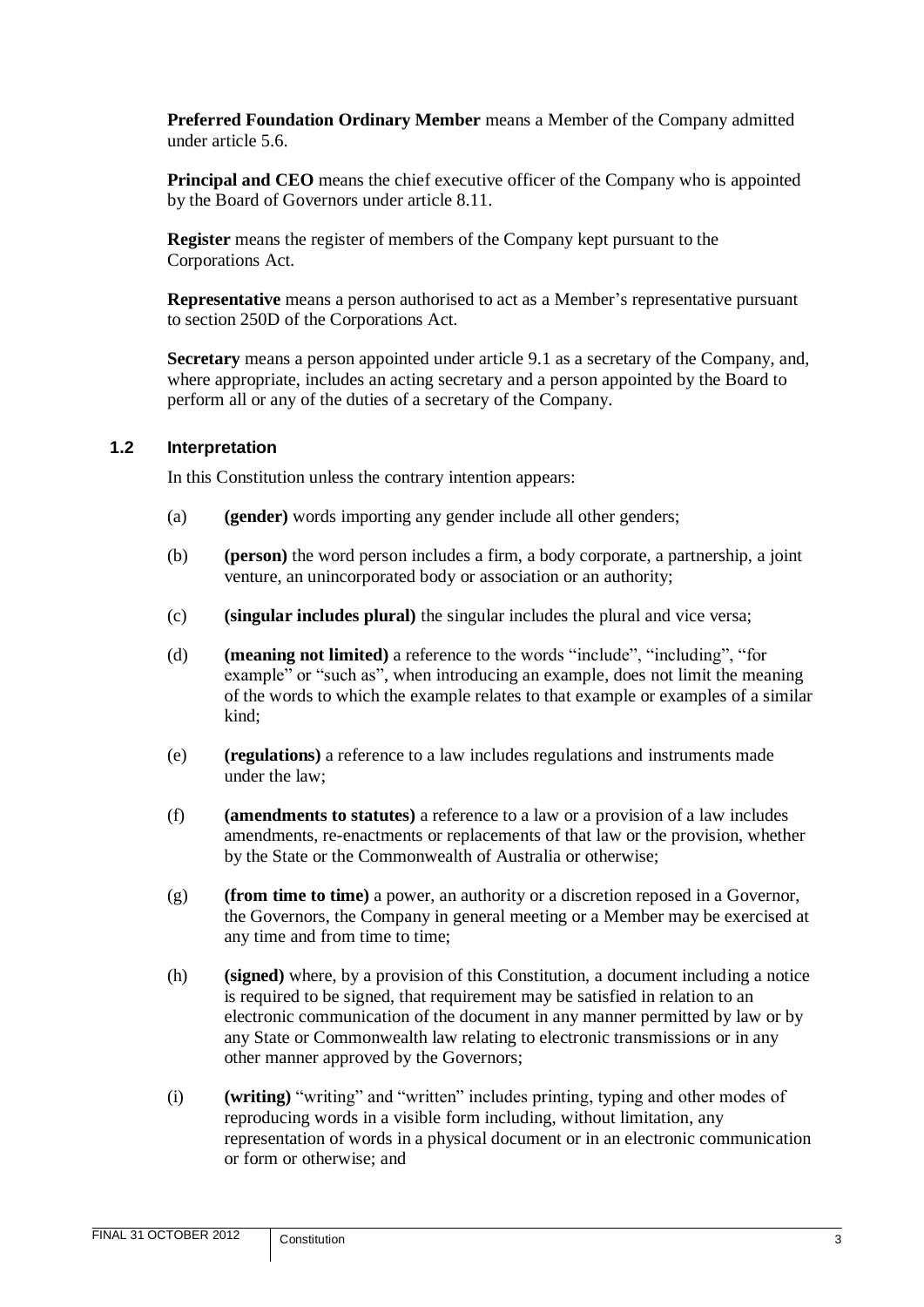(j) **(currency)** a reference to \$ is a reference to the lawful currency of Australia.

# <span id="page-6-0"></span>**1.3 Corporations Act**

In this Constitution unless the contrary intention appears:

- (a) an expression has, in a provision of this Constitution that deals with a matter dealt with by a particular provision of the Corporations Act, the same meaning as in that provision of the Corporations Act; and
- (b) "section" means a section of the Corporations Act.

#### <span id="page-6-1"></span>**1.4 Headings**

Headings are inserted for convenience and are not to affect the interpretation of this Constitution.

#### <span id="page-6-2"></span>**1.5 Replaceable rules not to apply**

The provisions of the Corporations Act that apply as replaceable rules are displaced by this Constitution and accordingly do not apply to the Company.

#### <span id="page-6-3"></span>**1.6 Modification of this Constitution**

A provision of this Constitution may only be modified by special resolution of the Members in accordance with section 136(2) of the Corporations Act and with the prior written approval of the Preferred Foundation Ordinary Member.

# <span id="page-6-4"></span>**2 Company Details**

#### <span id="page-6-5"></span>**2.1 Status as public company**

The Company is a public company.

#### <span id="page-6-6"></span>**2.2 Company limited by guarantee**

The Company is limited by guarantee.

#### <span id="page-6-7"></span>**2.3 Purpose of Company**

The Company is established for the purposes set out in article [3.1](#page-7-1) of this Constitution.

<span id="page-6-8"></span>**2.4 Name**

The name of the Company is **The College of Law Limited**.

#### <span id="page-6-9"></span>**2.5 Limited liability**

The liability of Members of the Company is limited.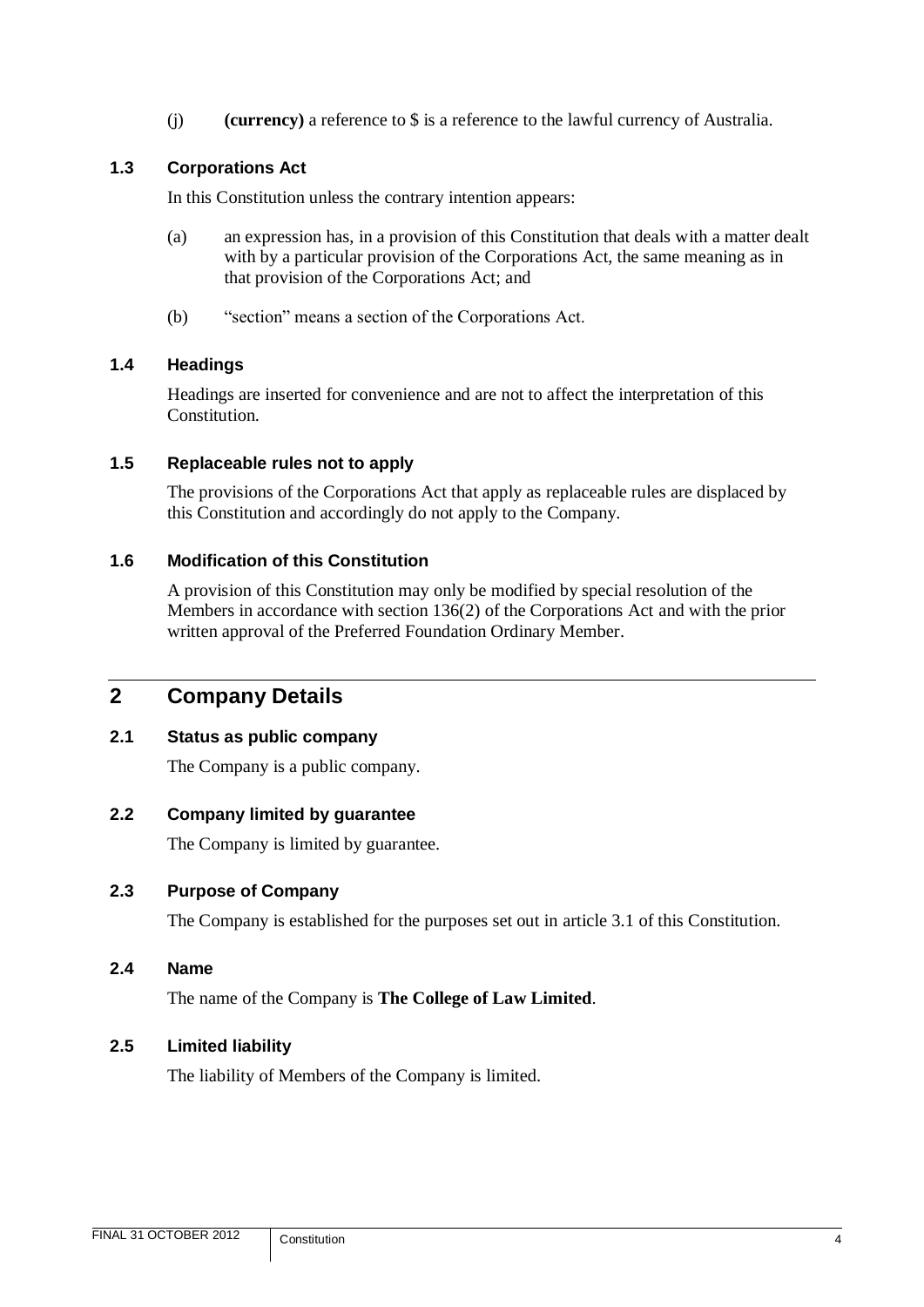# <span id="page-7-0"></span>**3 Objects**

# <span id="page-7-1"></span>**3.1 Objects of the Company**

The objects for which the Company is formed are to provide higher education and to conduct research. The Company will achieve these objects through the acquisition, operation, maintenance and promotion of the educational institution known as the College of Law ("**the College**") in Australia and New Zealand (including all its investments in subsidiaries and other assets) and, without limitation:

- (a) to encourage and provide facilities and services for legal education (including courses of study in practical legal education and applied law), study and research generally;
- (b) to provide legal educational facilities and services at university standard for all persons who, without discrimination and from all sections of the public, are eligible and seeking the benefits of such facilities;
- (c) to provide facilities and services for the welfare of staff and students;
- (d) to establish facilities and services for providing courses of study or instruction at such levels of attainment as the Company deems proper to meet the special needs of the legal profession, government, industry and commerce;
- (e) to disseminate knowledge and promote scholarship;
- (f) to conduct examinations and assessments;
- (g) to award and confer degrees, diplomas and other awards;
- (h) to aid, by research and other appropriate means, the advancement and development of knowledge and the practical application of knowledge to the legal profession, government, industry and commerce;
- (i) to undertake such research, development, consultancy or other services for commercial organisations, public bodies or individuals which, in the opinion of the Company, are appropriate to be undertaken by public educational institutions;
- (j) to aid or engage in the development, promotion or use of the results of the College research;
- (k) to prepare, publish or distribute written works, audio or audio-visual material, computer software and material using any technology;
- (l) to exercise other commercial functions comprising the commercial exploitation or development, for the College's benefit, of any facility, resource or property of the College or in which the College has a right or interest (including, for example, study, research, knowledge, precedents and other intellectual property and the practical application of study, research, knowledge, precedents and other intellectual property), whether alone or with others and including in respect of the property at 2 Chandos Street, St Leonards, NSW 2065;
- (m) to acquire, hold and deal with shares or other interests in, or promote, establish or otherwise participate in, controlled entities, other companies, trusts, partnerships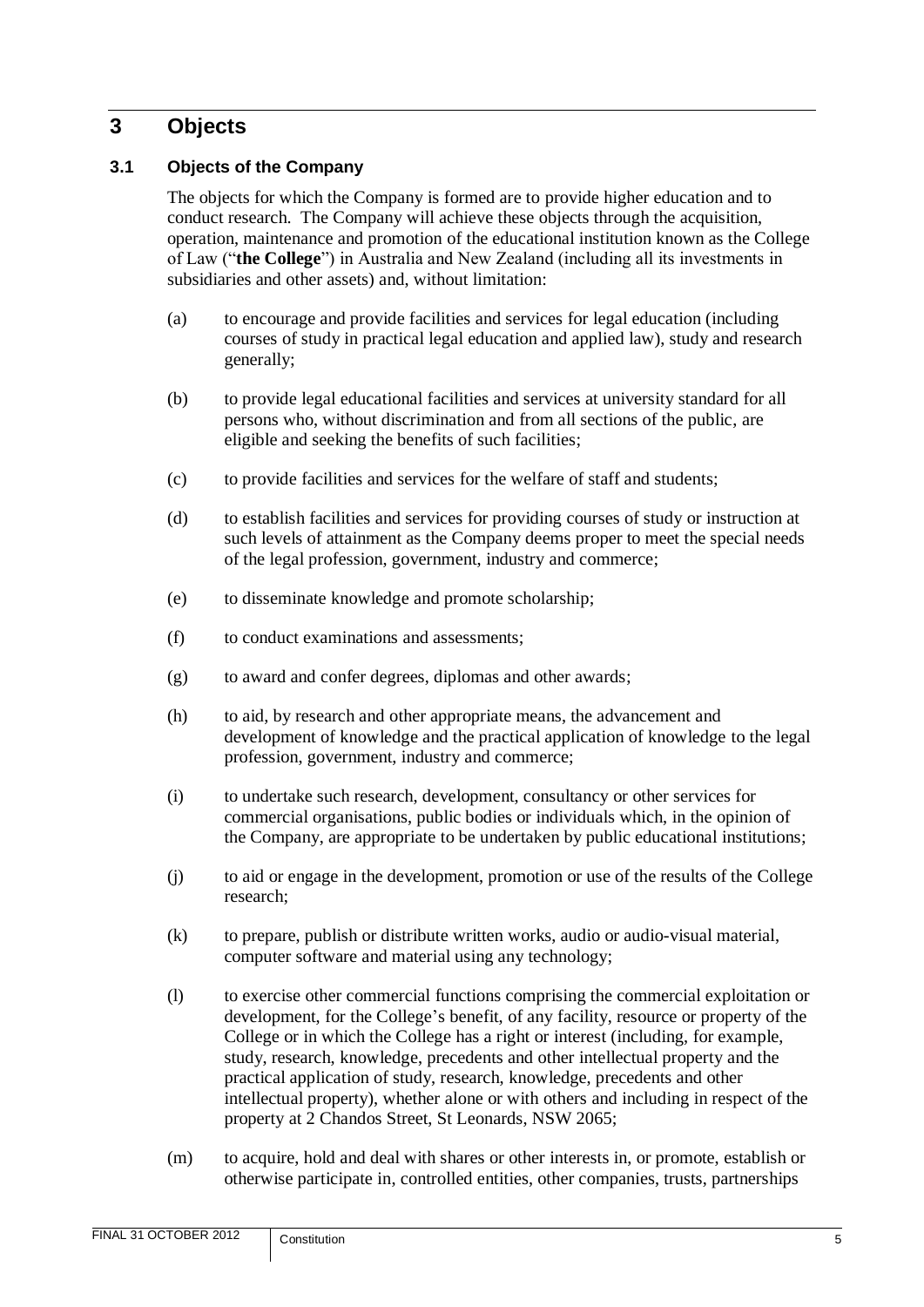or other incorporated or unincorporated bodies or joint ventures (whether or not incorporated) whose objects or activities include any of the objects of the College or activities which it is permitted to carry on;

- (n) to exercise other functions as are conferred or imposed on it by or under any applicable law;
- (o) to seek or encourage gift donations, endowments or bequests to the College and to seek or encourage participation in any investment, entity or arrangement which is of financial or other benefit to the College; and
- (p) to do all such things as are ancillary or conducive to the attainment of all or any of the objects of the Company referred to above.

#### <span id="page-8-0"></span>**3.2 Powers of the Company**

For the purpose of carrying out the objects, the Company shall have the following powers:

- (a) to purchase, take on lease or in exchange, hire and otherwise acquire any lands, buildings, easements or property, real and personal; and any rights or privileges which may be requisite for the purposes of, or capable of being conveniently used in connection with, any of the objects of the Company and to sell, manage, lease, mortgage, dispose of or otherwise deal with all or any part of the property of the Company, including in respect of the property at 2 Chandos Street, St Leonards, NSW 2065;
- (b) to enter into any arrangements with any Government or authority, supreme, municipal, local or otherwise, that may seem conducive to the Company's objects or any of them; and to obtain from any such Government or authority any rights, privileges and concessions which the Company may think it desirable to obtain; and to carry out, exercise and comply with any such arrangements, rights, privileges and concessions;
- (c) to charge fees for the provision of and in connection with any of the objects of the Company;
- (d) to hold or arrange competitions and provide or contribute towards the provision of prizes, awards and distinctions in connection with those activities;
- (e) to buy, sell and deal in all kinds of apparatus and all kinds of provisions whatsoever required by the College;
- (f) to appoint, employ, remove or suspend such academic and teaching staff and such administrative and other officers and staff within the College as the Company may from time-to-time determine, including without limiting the generality of the foregoing, deputy vice-chancellors, bursars, registrars, librarians, deans of divisions or schools, readers, fellows, principal lecturers, senior lecturers, lecturers and examiners;
- (g) to appoint, employ, remove or suspend such managers, clerks, secretaries, servants, workmen and other persons as may be necessary or convenient for the purposes of the Company;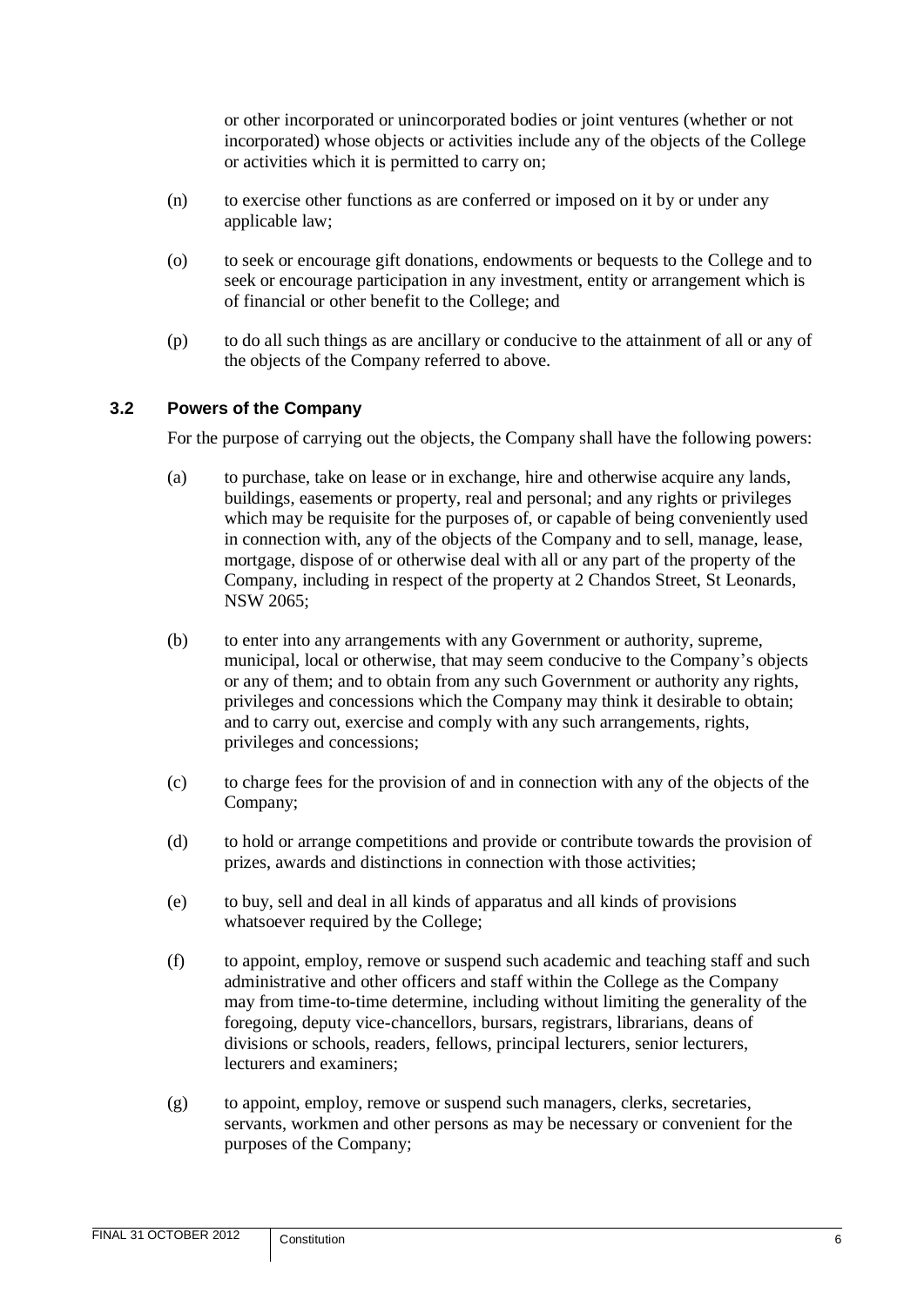- (h) to establish and support or aid in the establishment and support of associations, institutions, funds, trusts and conveniences calculated to benefit employees or past employees of the Company or the dependants or connections of any such persons; and to grant pensions and allowances; and to make payments towards insurance;
- (i) to construct, improve, maintain, develop, work, manage, carry out, alter or control any houses, buildings, grounds, works or conveniences which may seem calculated directly or indirectly to advance the Company's interest, and to contribute to, subsidise or otherwise assist and take part in the construction, improvement, maintenance, development, working, management, carrying out, alteration or control thereof, including in respect of the property at 2 Chandos Street, St Leonards, NSW 2065;
- (j) to invest and deal with the money of the Company not immediately required in such manner as the Company may think fit;
- (k) to borrow or raise or secure the payment of money in such manner as the Company may think fit and to secure the same or the repayment of performance of any debt, liability, contract, guarantee or other engagement incurred or to be entered into by the Company in any way and in particular by the issue of debentures, perpetual or otherwise, charged upon all or any of the Company's property (both present and future), and to purchase, redeem or pay off any such securities;
- (l) to make, draw, accept, endorse, discount, execute and issue promissory notes, bills of exchange, bills of lading and other negotiable or transferable instruments;
- (m) to sell, improve, manage, develop, exchange, lease, dispose of, turn to account or otherwise deal with all or any part of the property and rights of the Company;
- (n) to take or hold mortgages, liens and charges to secure payment of the purchase price or any unpaid balance of the purchase price, of any part of the Company's property of any kind sold by the Company, or any money due to the Company from purchasers and others;
- (o) to take any gift of property whether subject to any special trust or not, for any one or more of the objects of the Company provided that in case the Company shall take or hold any property which may be subject to any trusts the Company shall only deal with the same in such manner as is allowed by law having regard to such trusts;
- (p) to take such steps by personal or written appeals, public meetings or otherwise, as may from time to time be deemed expedient for the purpose of procuring contributions to the funds of the Company, in the form of donations, annual subscriptions or otherwise;
- (q) to print and publish or create any newspapers, periodicals, books, journals, papers, monographs, leaflets, websites or material using any technology that the Company may think desirable for the promotion of its objects;
- (r) in furtherance of the objects of the Company, to amalgamate with any companies, institutions, societies or associations having objects altogether or in part similar to those of the Company and which shall prohibit the distribution of its or their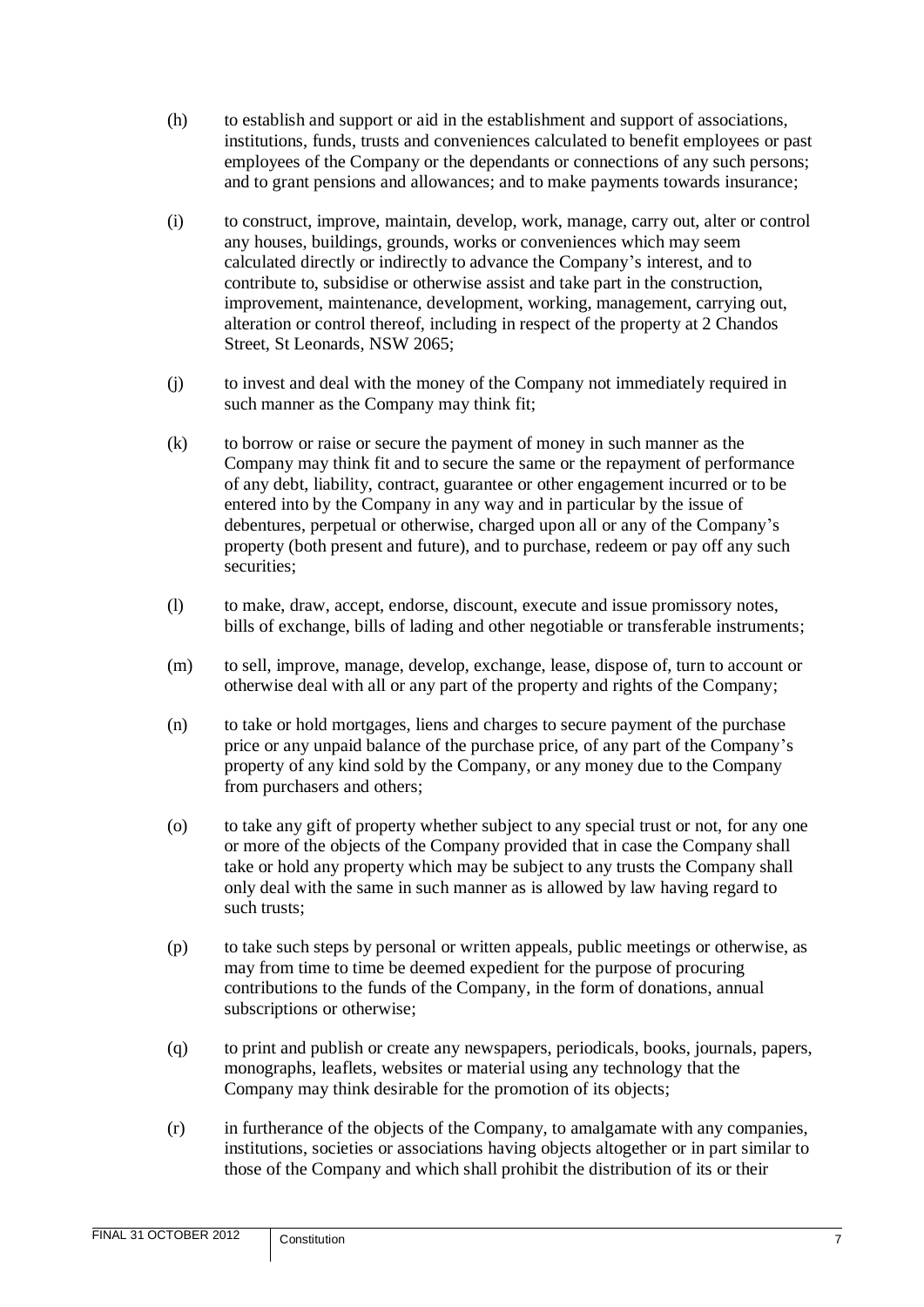income and property among its or their Members to an extent at least as great as that imposed upon the Company under or by virtue of article [4](#page-11-0) of this Constitution;

- (s) in furtherance of the objects of the Company, to purchase or otherwise acquire and undertake all or any part of the property, assets, liabilities and engagements of any or more of the companies, institutions, societies or associations with which the Company is authorised to amalgamate;
- (t) in furtherance of the objects of the Company, to transfer all or any part of the property, assets, liabilities and engagements of the Company (including the property at 2 Chandos Street, St Leonards, NSW 2065) to any one or more of the companies, institutions, societies or associations with which the Company is authorised to amalgamate;
- (u) to establish or join in the establishment or promotion of other companies, trusts, institutions, societies or associations and to enter into partnerships, joint ventures or other arrangements with other individuals, companies, trusts, institutions, societies or associations;
- (v) to make donations for patriotic or charitable purposes; and to subscribe or guarantee money for charitable or benevolent objects, or for any public, general or useful object;
- (w) to act as trustee, to hold and deal with property or land or to promote any trust for any purpose;
- $(x)$  to give guarantees;
- (y) to establish such faculties, departments, schools or other organisational sections or units as the Company thinks fit;
- (z) in furtherance of the objects of the Company:
	- (i) to acquire by purchase, lease or otherwise, land (whether improved or not) suitable for student and staff purposes;
	- (ii) to erect on lands owned or occupied by the college, whether acquired for that purpose or not, buildings suitable for such purposes; and
	- (iii) to enter into such arrangements with any other party as the Company may decide for the provision of student and staff accommodation; and
- (aa) to do all such other things as are incidental or conducive to the exercise of the above powers in furtherance of the objects of the Company.

# <span id="page-10-0"></span>**3.3 Territorial scope**

The objects and powers of the Company may be exercised within Australia and New Zealand and elsewhere.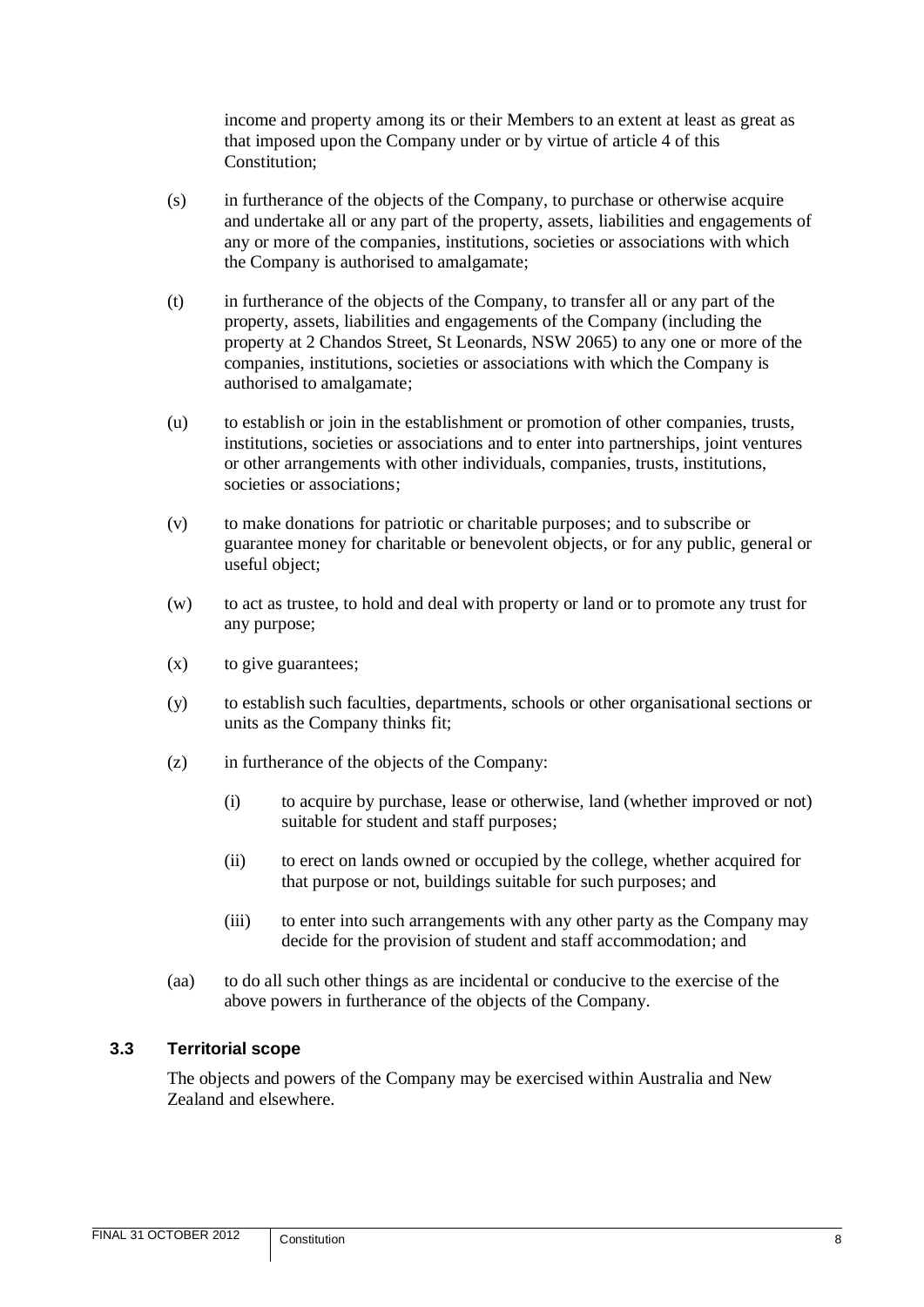# <span id="page-11-0"></span>**4 Income and property of the Company**

# <span id="page-11-1"></span>**4.1 Application of income and property for objects only**

The profits (if any), other income and property of the Company, however derived, must be applied solely towards the promotion of the objects of the Company as set out in article [3.1.](#page-7-1)

# <span id="page-11-2"></span>**4.2 No dividend, bonus or profit paid to Members**

No part of the profits, income or property of the Company may be paid or transferred to a Member, either directly or indirectly by way of dividend, bonus or otherwise.

# <span id="page-11-3"></span>**4.3 Payments by Company in good faith**

Subject to article [8.3,](#page-27-1) article [4.2](#page-11-2) does not prevent payment in good faith to an officer of the Company or a Member, or to a firm or company of which an officer of the Company or a Member is a partner, director or employee;

- (a) of remuneration for services to the Company; and
- (b) for goods supplied in the ordinary course of business.

# <span id="page-11-4"></span>**4.4 Charitable Fundraising Act**

Funds raised by means of a collection within the meaning of the Charitable Fundraising Act 1991 (NSW) and corresponding legislation in other jurisdictions (as applicable) must be maintained in accordance with those Acts.

# <span id="page-11-5"></span>**5 Membership**

# <span id="page-11-6"></span>**5.1 Who may be a Member**

The Governors may admit as a Member a person who has consented to become a Member under the Corporations Act and is an eligible person to be admitted to membership in accordance with this Constitution.

# <span id="page-11-7"></span>**5.2 Ordinary Members**

There shall be no more than thirty-one Ordinary Members of the Company, who are admitted to membership or otherwise are Members under articles [5.3](#page-11-8) to [5.7.](#page-15-0)

# <span id="page-11-10"></span><span id="page-11-8"></span>**5.3 College Ordinary Members**

- (a) There shall be no more than ten College Ordinary Members of the Company from time to time, consisting of up to eight Alumni Ordinary Members admitted in accordance with article [5.3\(b\)](#page-11-9) and up to two Ex-Officio Ordinary Members, admitted in accordance with article [5.3\(c\).](#page-12-1)
- <span id="page-11-9"></span>(b) Up to eight persons are admitted as Alumni Ordinary Members if they are elected to be so under the Ballot process of the Alumni Association, under article [5.7.](#page-15-0)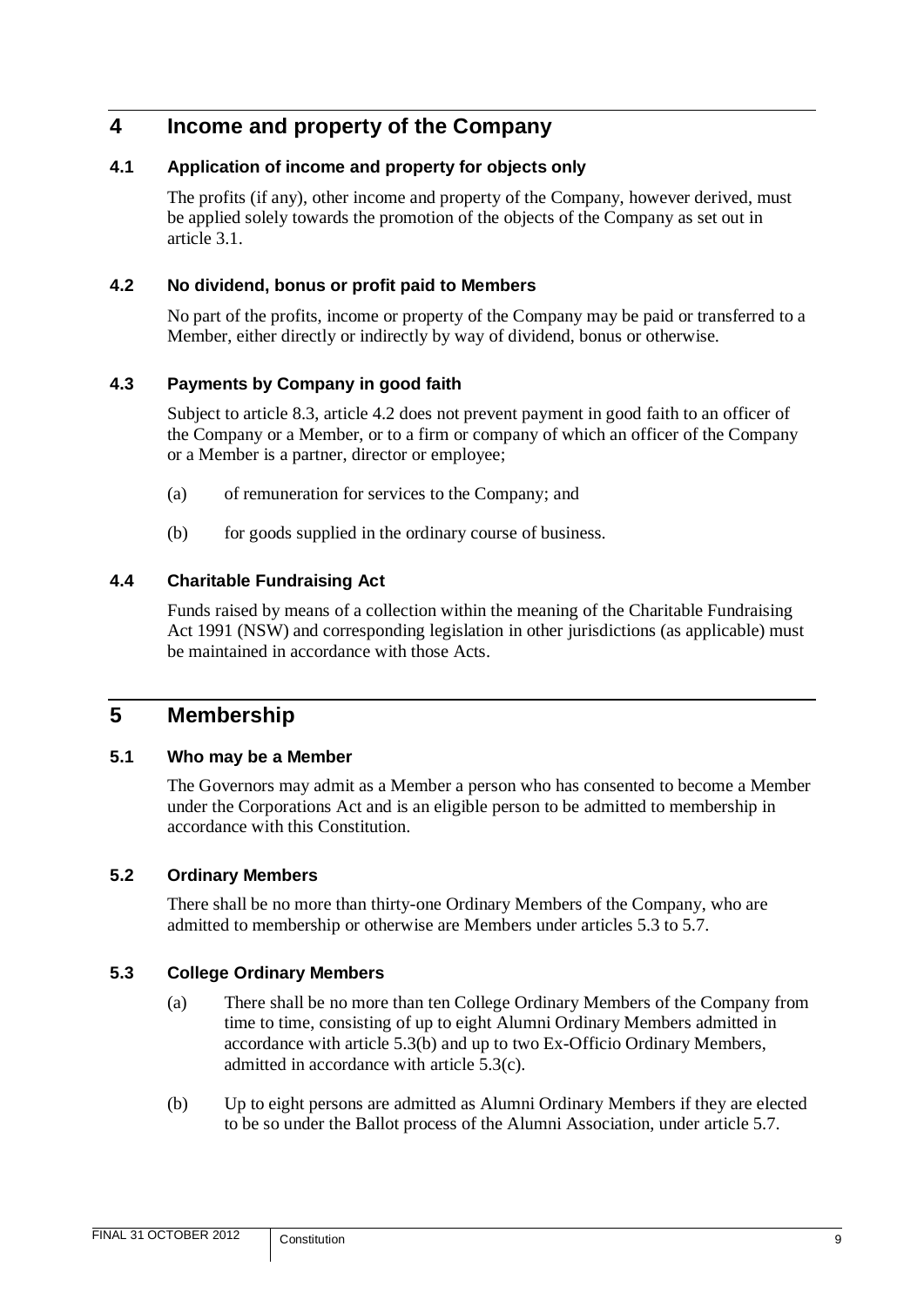- <span id="page-12-1"></span>(c) Up to two persons are admitted as Ex-Officio Ordinary Members if they are elected to be so by the Board of Governors. The duration and/or other terms of their appointment are as determined by the Board of Governors.
- <span id="page-12-2"></span>(d) An Alumni Ordinary Member must not hold office without re-election:
	- (i) past the third annual general meeting following the Alumni Ordinary Member's appointment or last election; or
	- (ii) for more than three years,

which ever is the longer.

- (e) There must be an election of Alumni Ordinary Members to be admitted under article [5.3\(b\)](#page-11-9) before each annual general meeting of the Company by a Ballot of the Alumni under article [5.7.](#page-15-0) Before such election, the Alumni should be encouraged by the Chair to elect persons with experience as legal practitioners and to ensure representation of the legal communities in Australia and New Zealand that the Board of Governors considers appropriate. The election can be satisfied by one or more of the following so long as the maximum number of Alumni Ordinary Members under article [5.3\(a\)](#page-11-10) is not exceeded:
	- (i) a person standing for election as a new Alumni Ordinary Member under the Ballot;
	- (ii) any Alumni Ordinary Member who was appointed under article [5.7\(j\)](#page-15-1) standing for election as an Alumni Ordinary Member;
	- (iii) any Alumni Ordinary Member who is retiring at the end of the annual general meeting due to the tenure limitation in article [5.3\(d\),](#page-12-2) standing for re-election; or
	- (iv) if no person or Alumni Ordinary Member is standing for election or reelection in accordance with paragraphs (i), (ii) or (iii), then the Alumni Ordinary Member who has been an Alumni Ordinary Member the longest without re-election must retire and stand for re-election. If two or more Alumni Ordinary Members have been an Alumni Ordinary Member the longest and an equal time without re-election, then in default of agreement, the Alumni Ordinary Member to retire will be determined by ballot of the Alumni before the Ballot under article [5.7.](#page-15-0)
- (f) An Alumni Ordinary Member retiring under this article [5.3](#page-11-8) shall be eligible for re-election.

# <span id="page-12-3"></span><span id="page-12-0"></span>**5.4 Community Ordinary Members**

- (a) There shall be no more than ten Community Ordinary Members of the Company from time to time admitted in accordance with this article [5.4.](#page-12-0)
- <span id="page-12-4"></span>(b) The Board of Governors shall, after receiving a report from the Nominations Advisory Committee under article [5.12\(e\),](#page-18-1) make a recommendation to the Members of the Company identifying which persons it wishes to be admitted as Community Ordinary Members, ensuring that such recommendation includes persons with experience as legal practitioners and representation of the legal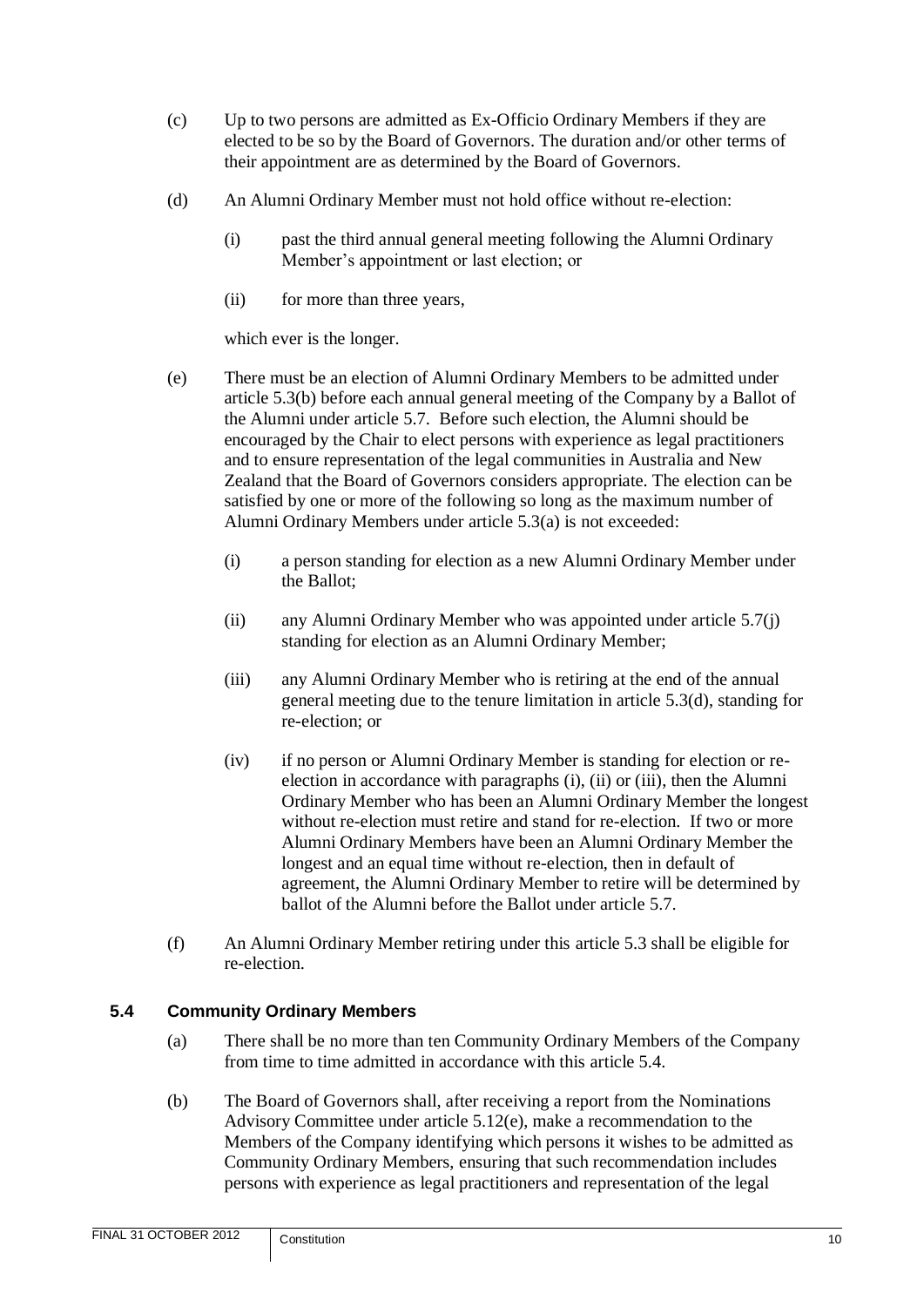communities in Australia and New Zealand that the Nominations Advisory Committee considers appropriate. The Members shall elect at a general meeting the Community Ordinary Members from the persons recommended by the Board of Governors.

- <span id="page-13-1"></span>(c) A Community Ordinary Member must not hold office without re-election:
	- (i) past the third annual general meeting following the Community Ordinary Member's appointment or last election; or
	- (ii) for more than three years,

which ever is the longer.

- (d) There must be an election of Community Ordinary Members at each annual general meeting of the Company. This can be satisfied by one or more of the following so long as the maximum number of Community Ordinary Members under article [5.4\(a\)](#page-12-3) is not exceeded:
	- (i) a person standing for election as a new Community Ordinary Member having been nominated in accordance with article [5.4\(b\);](#page-12-4)
	- (ii) any Community Ordinary Member who is retiring at the end of the annual general meeting due to the tenure limitation in article [5.4\(c\),](#page-13-1) standing for re-election; or
	- (iii) if no person or Community Ordinary Member is standing for election or re-election in accordance with paragraphs (i) or (ii), then the Community Ordinary Member who has been a Community Ordinary Member the longest without re-election must retire and stand for re-election. If two or more Community Ordinary Members have been a Community Ordinary Member the longest and an equal time without re-election, then in default of agreement, the Community Ordinary Member to retire will be determined by ballot.
- (e) A Community Ordinary Member retiring under this article [5.4](#page-12-0) shall be eligible for re-election.

# <span id="page-13-0"></span>**5.5 Foundation Ordinary Members**

- (a) There shall be no more than ten Foundation Ordinary Members of the Company from time to time admitted in accordance with this article [5.5.](#page-13-0)
- (b) A person is admitted as a Foundation Ordinary Member if they are appointed to be so by the Founder by notice in writing to the Company at any time other than during the 48 hours immediately prior to an annual general meeting. A Foundation Ordinary Member may be removed at any time other than during the 48 hours immediately prior to an annual general meeting by notice in writing by the Founder to the Company. Any appointment or removal takes effect on the date specified in such notice (or if no date is specified, on the date of receipt of such notice by the Company). .
- (c) A Foundation Ordinary Member must not hold office: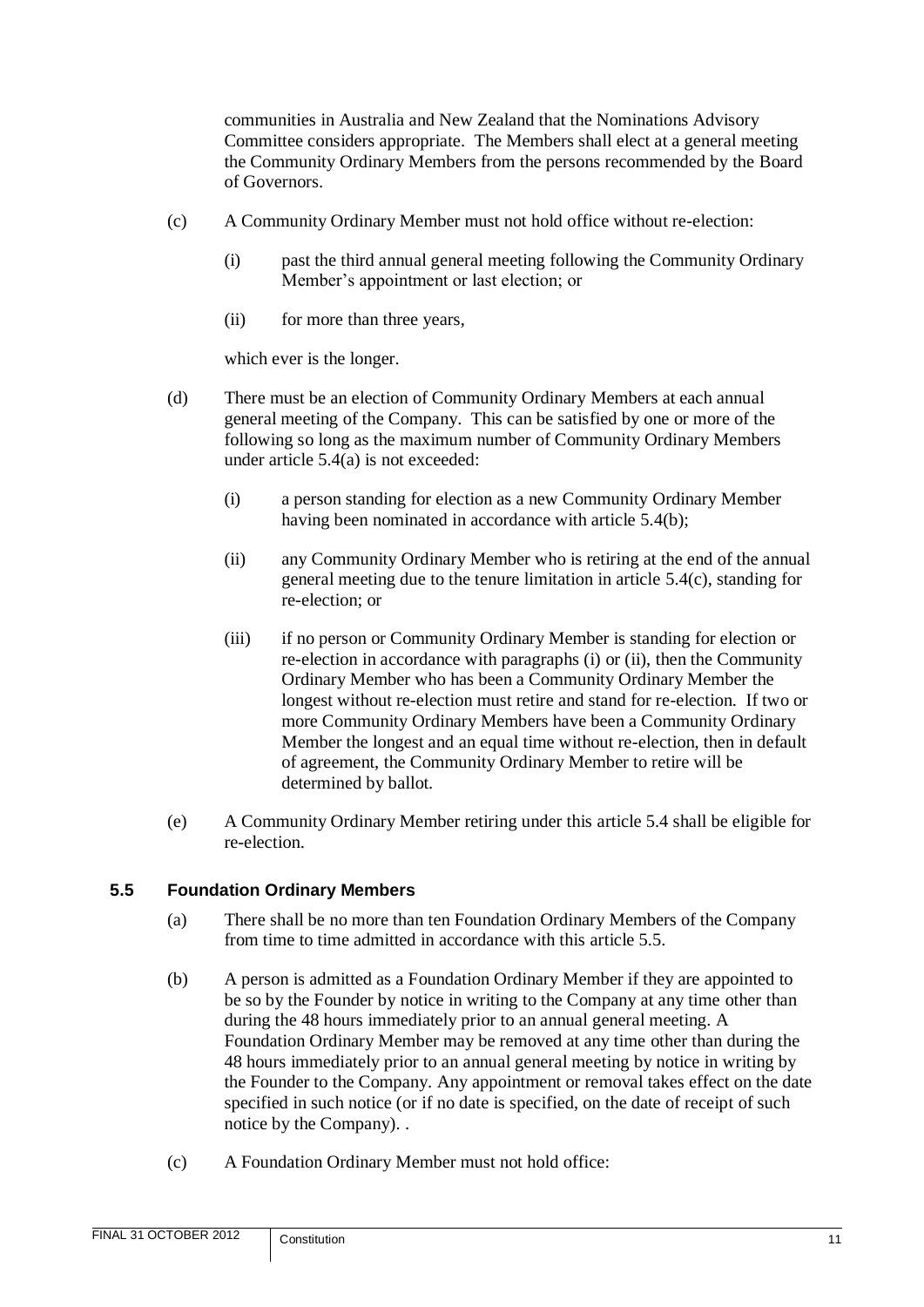for more than three years,

without confirmation that they may continue to hold office from the Founder, by notice in writing to the Chair at any time other than during the 48 hours immediately prior to an annual general meeting.

(d) The Chair may permit a time within 48 hours of an annual general meeting of the confirmation referred to in paragraph (c).

#### <span id="page-14-0"></span>**5.6 Preferred Foundation Ordinary Member**

- (a) The Founder may nominate a person to represent the Founder as the Preferred Foundation Ordinary Member. The Founder shall appoint no more than one Preferred Foundation Ordinary Member, in addition to the Foundation Ordinary Members, by notice in writing to the Company at any time other than during the 48 hours immediately prior to an annual general meeting. The Preferred Foundation Ordinary Member may be removed at any time other than during the 48 hours immediately prior to an annual general meeting by notice in writing by the Founder to the Company. Any appointment or removal takes effect on the date specified in such notice (or if no date is specified, on the date of receipt of such notice by the Company). The Preferred Foundation Ordinary Member can be the Founder. .
- (b) The Company may not carry out any of the following acts without the prior written consent of the Preferred Foundation Ordinary Member which consent should not be unreasonably withheld or delayed, having regard to the objects set out in article [3.1:](#page-7-1)
	- (i) changes to this Constitution, its repeal or the adoption of a new constitution;
	- (ii) changing the name of the Company;
	- (iii) any proposal to cease to carry out the objects of the Company other than in the case of insolvency;
	- (iv) the Company entering into a scheme of arrangement under the Corporations Act with the Members or any class of them;
	- (v) merging or amalgamating the Company with any other entity;
	- (vi) the appointment of a new Chair, or Deputy Chair;
	- (vii) the appointment or removal of the auditor of the Company;
	- (viii) entering into any transaction involving capital expenditure exceeding the amount of one-third of the Company's total operating revenue for the preceding financial year; and
	- (ix) establishing or joining in the establishment or promotion of any other company, trust, institution, society or association in which the Company has a significant ownership stake or management participation and which is primarily involved in activities in New South Wales similar to a core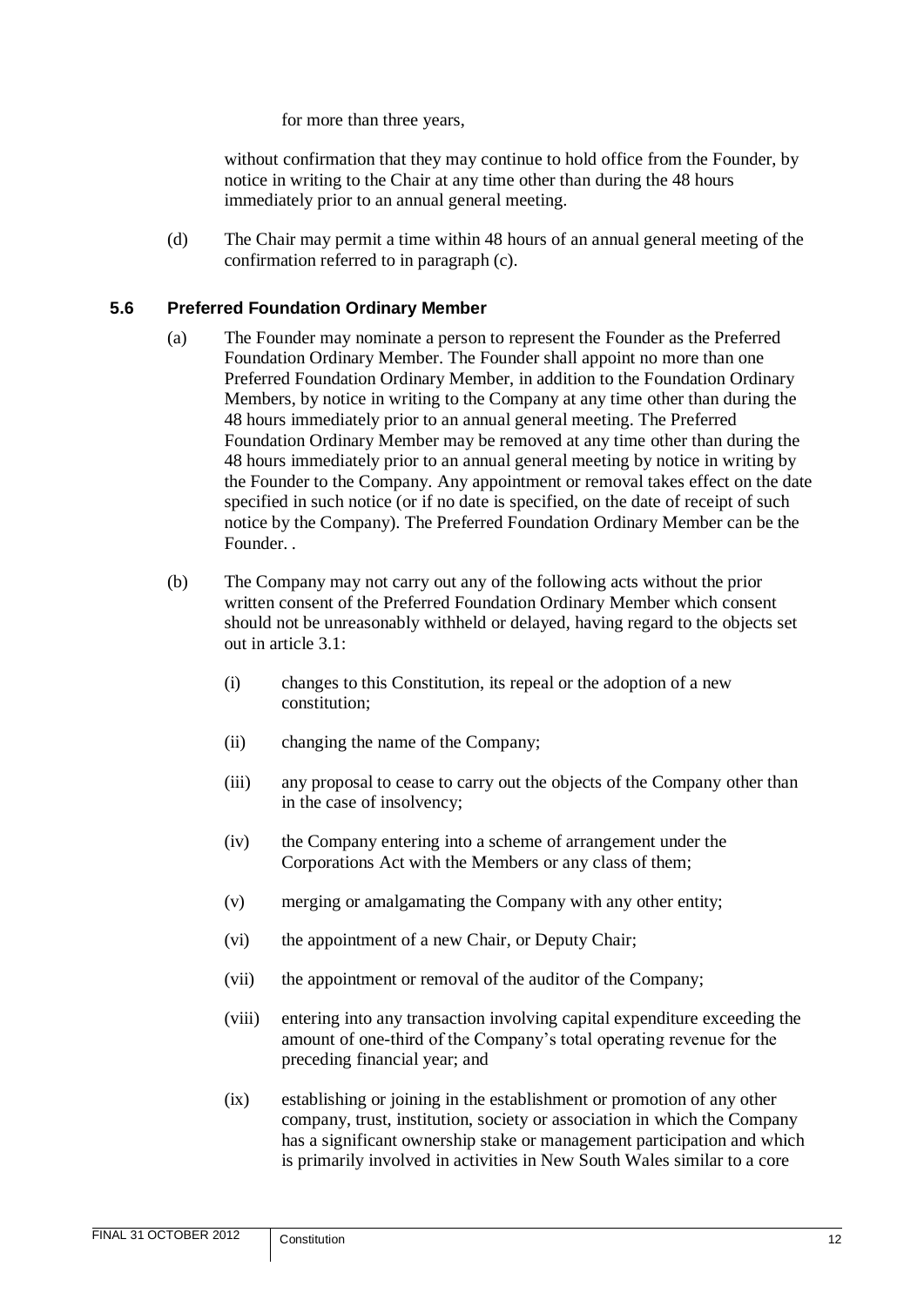service provided, or activity carried out, by the Founder in New South Wales at the relevant time.

#### <span id="page-15-0"></span>**5.7 Ballot**

- (a) A Ballot for each of the Alumni Ordinary Members to be appointed under article [5.3\(b\)](#page-11-9) will be held each year within the period of two months before the date on which the annual general meeting is held.
- (b) The Alumni Executive Committee will act as returning officer for each Ballot.
- (c) The Alumni Executive Committee will send a notice to the last known address of all members of the Alumni Association calling for nominations for election as an Alumni Ordinary Member of the Company at least two months before the proposed closing date of the Ballot and not more than three months before that date.
- (d) A period of at least 14 Business Days will be allowed for nominations to be lodged with the Company.
- (e) A nomination must be in writing signed/certified/confirmed by the nominee and at least two other persons as sponsors, who are members of the Alumni Association.
- (f) A nomination must include details of the jurisdiction in which the nominee resided when they:
	- (i) first enrolled in a course; and
	- (ii) completed the most number of courses or their final course.
- (g) The nominee may submit written material, not exceeding 150 words, to be sent with the Ballot material/information, to assist persons voting to determine their suitability as a Member. The Alumni Executive Committee may decline to distribute this material if, in their opinion, it is defamatory or otherwise inappropriate.
- (h) If the number of nominations exceeds the number of positions to be filled, the Alumni Executive Committee will prepare Ballot material/information with clear instructions consistent with the provisions of the Constitution.
- (i) If the number of nominations equals the number of positions to be filled, then the chairperson will, at the annual general meeting, declare the nominees elected without the need for a Ballot.
- <span id="page-15-1"></span>(j) If the number of nominations is less than the number of positions to be filled, then the chairperson will, at the annual general meeting, declare the nominees elected without the need for a Ballot and the Board of Governors will at its first meeting after that date fill any vacancies, as casual vacancies, with persons who, in the opinion of the Board of Governors are suitably qualified persons. Any person admitted by the Board of Governors to fill a vacancy ceases to be a Member when another person is elected or appointed as a replacement in accordance with this article [5.](#page-11-5)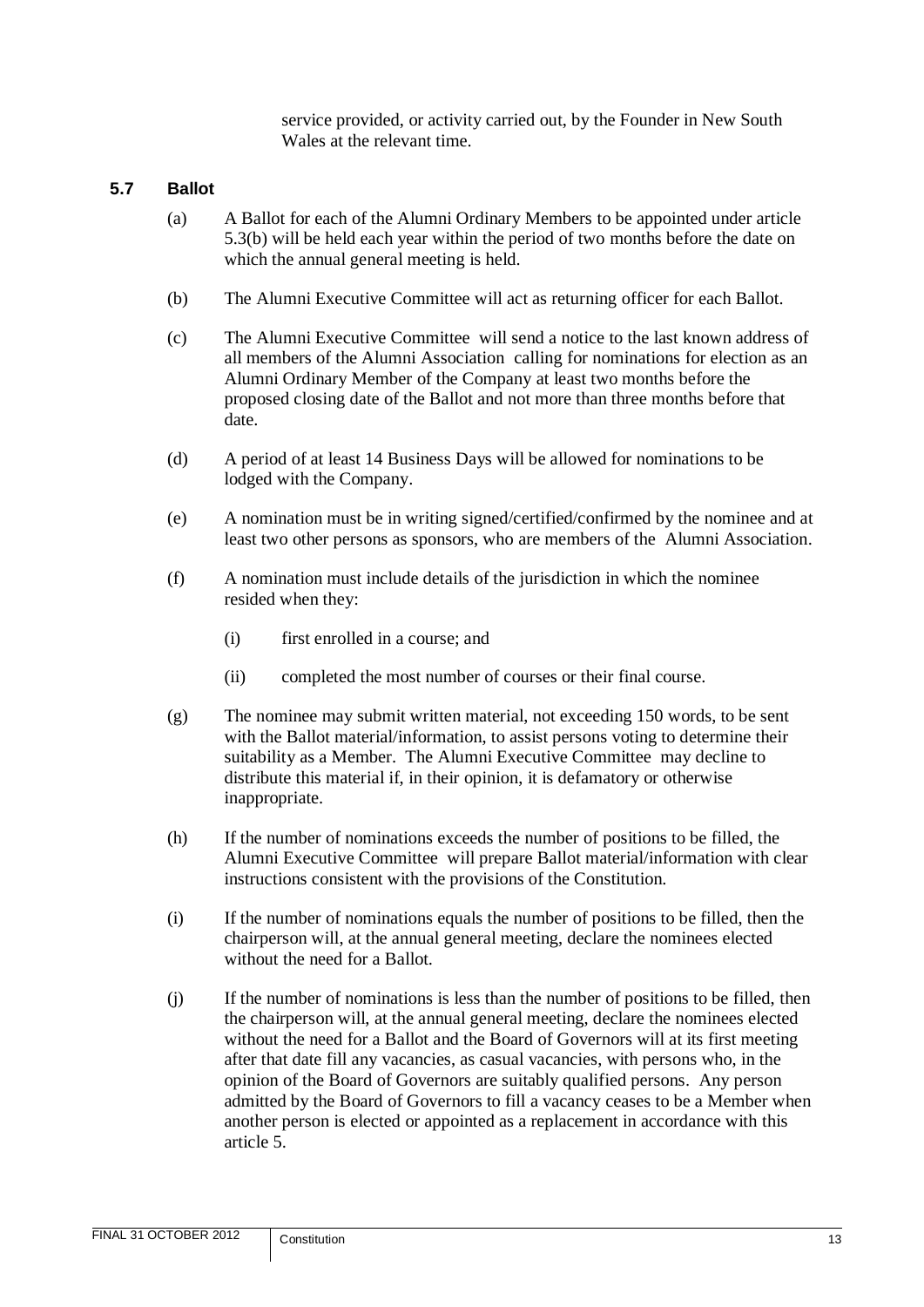- (k) Where a Ballot is necessary, Ballot material/information (together with the written material submitted by nominees) will be sent to all members of the Alumni Association within 14 days after the date on which nominations closed.
- (l) The Ballot will close at 4.00pm on the 55th day after the date on which nominations closed (or the next Business Day, if a Saturday, Sunday or public holiday).
- (m) Nominees who receive the most number of votes in the Ballot will be elected to fill the contested positions with effect from the close of the annual general meeting and the results of the Ballot will be declared by the chairperson at the annual general meeting.
- (n) If two or more nominees receive the same number of votes and it is necessary for one or more of them, but not all of them, to be elected to fill the contested positions, then, in default of agreement between them, the nominees to be elected will be determined by lot.
- (o) The accidental failure to give any notice or other document to, or the non-receipt of any notice of other document by, any person entitled to be notified or otherwise to receive it does not invalidate the election of any person under this article [5.7.](#page-15-0)
- (p) Voting (and notification) procedures of the Company may be conducted by physical or electronic means (including by web service or by email).

# <span id="page-16-0"></span>**5.8 Emeriti Members**

- (a) There shall be no more than 30 Emeriti Members of the Company from time to time or such other maximum number as may be resolved by the Board of Governors from time to time.
- (b) A person shall be eligible to be admitted as an Emeritus Member if the person, in the opinion of the Board of Governors:
	- (i) has made a substantial contribution, in money or in kind, to the Company;
	- (ii) is a prominent and distinguished member of the Australian or New Zealand community or a foreign community to which they belong; and
	- (iii) has a genuine interest in the objects of the Company,

and the Board of Governors may admit such person as an Emeritus Member.

- (c) The Emeriti Members have the right to meet with the Board of Governors at a single meeting of the Emeriti Members and the Board of Governors annually to consult with the Board of Governors on matters that are of concern or interest to the Emeriti Members relating to the College. The Board of Governors shall convene the meeting and decide the time and place of the meeting and the manner in which it will be conducted. The Chair will chair the meeting or, in the absence of the Chair, the Deputy Chair will chair the meeting.
- (d) After a person has been an Emeritus Member for five years, the Board of Governors may remove such person as an Emeritus Member at any time by giving notice in writing to such person.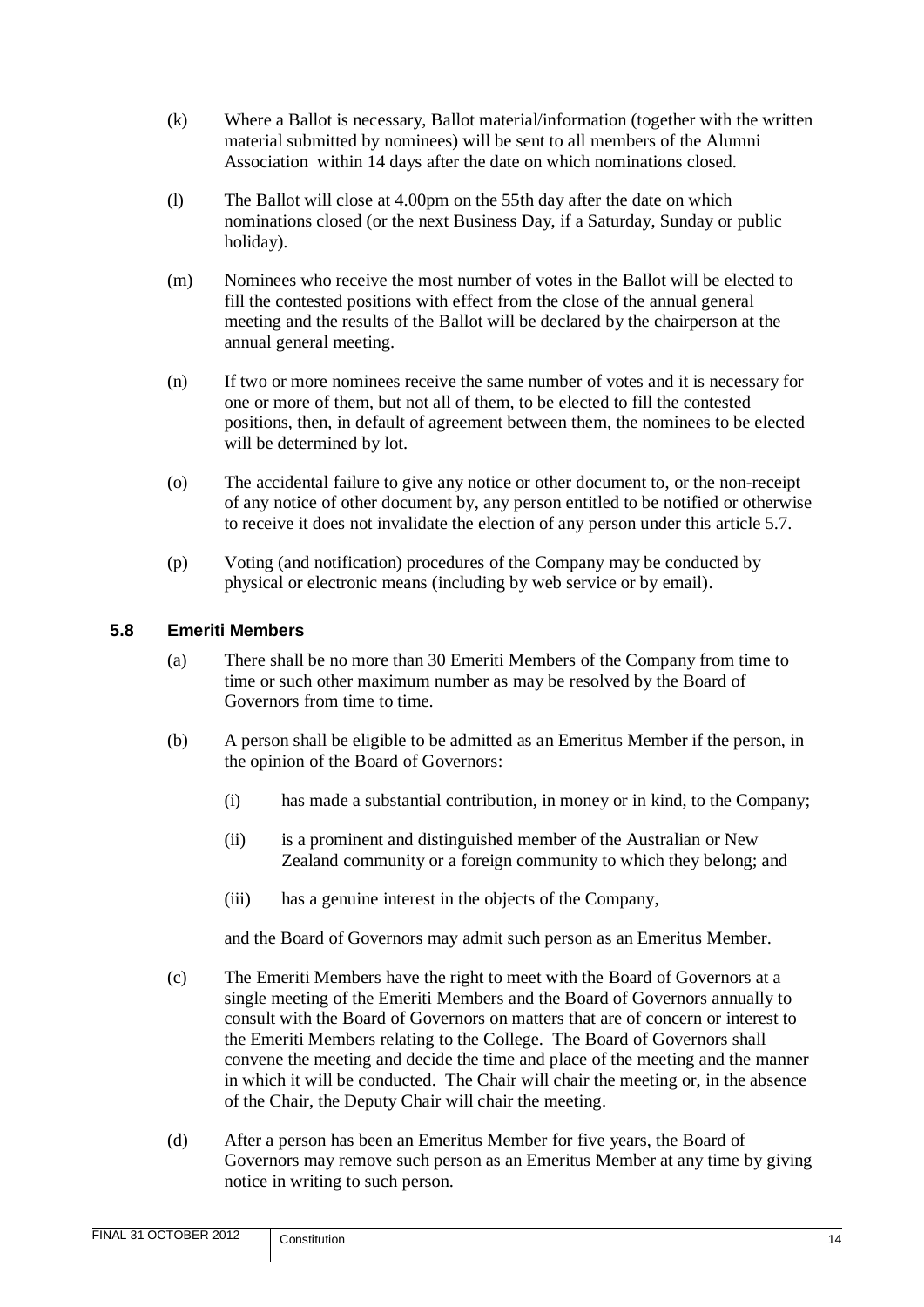#### <span id="page-17-0"></span>**5.9 Resignation by Members**

A Member may at any time, by giving notice in writing to the Secretary, resign their membership of the Company, but shall continue to be liable for all arrears due and unpaid at the date of their resignation and for all other moneys due by them to the Company and in addition for any sum for which they are liable as a Member of the Company under this Constitution.

#### <span id="page-17-1"></span>**5.10 Censuring of Member or suspension or termination of membership**

If any Member (including an Ordinary Member and an Emeritus Member but not including the Preferred Foundation Ordinary Member) wilfully refuses or neglects to comply with the provisions of this Constitution or is guilty of any conduct which, in the opinion of the Board of Governors, is unbecoming of a Member or prejudicial to the interests of the Company or if, for any other reason, the Board of Governors is of the opinion that it is in the best interests of the Company to do so, the Board of Governors shall have power to censure the Member or suspend or terminate the Member's membership of the Company, exercisable as follows:

- (a) At least 1 week before the meeting of the Board of Governors at which a resolution to censure the Member or for the suspension or the termination of the Member's membership is proposed, the Member is given written notice:
	- (i) of such meeting;
	- (ii) of the proposed resolution;
	- (iii) of the grounds of the proposed resolution; and
	- (iv) that the Member shall at such meeting, and before the passing of such resolution, have a reasonable opportunity to give orally or in writing a statement relating to why the resolution should not be passed.
- (b) If, at the meeting of the Board of Governors, a resolution is passed by a majority of two-thirds of those present and voting (such vote to be taken by ballot), the Member concerned must be dealt with in accordance with the resolution. If the resolution is for the termination of the Member's membership, the Member's membership shall be terminated, with effect from the time of the declaration of the result of the ballot, and their name removed from the Register.

#### <span id="page-17-2"></span>**5.11 Cessation of membership**

- (a) A Member ceases to be a Member if:
	- (i) in respect of an Ordinary Member, they cease to be a member of the group they were elected to represent;
	- (ii) the Member becomes bankrupt or makes an arrangement or composition with their creditors generally;
	- (iii) the Member becomes of unsound mind or a person whose person or estate is liable to be dealt with in any way under the law relating to mental health; or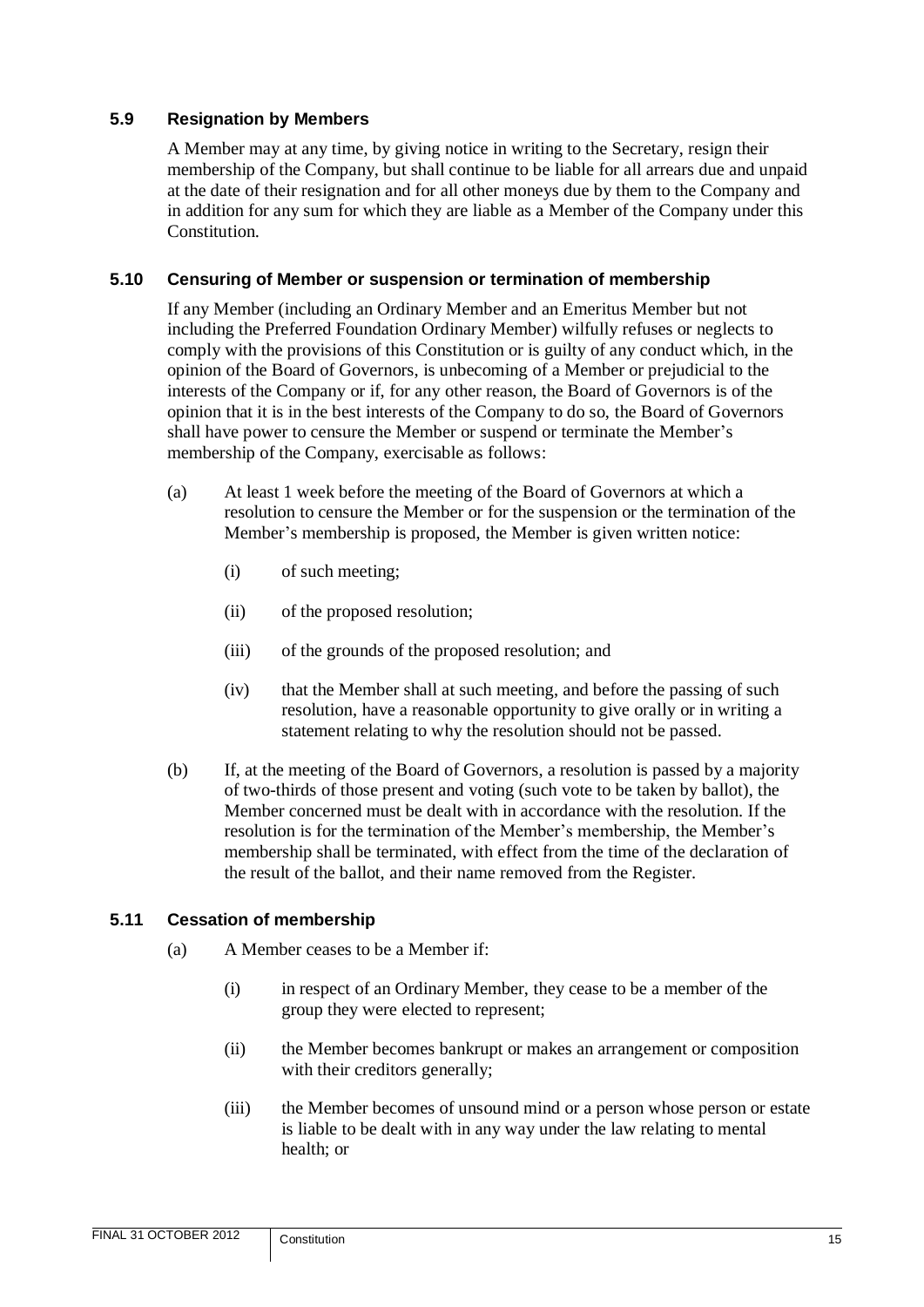- (iv) the Member dies.
- (b) If a vacancy arises in the manner set out in articles [5.9](#page-17-0) or [5.10](#page-17-1) or paragraph (a) of this article [5.11,](#page-17-2) the Board of Governors may admit a new Member to fill the vacancy, but the person admitted must be eligible in the same way as the original Member was. If the person admitted to fill such a vacancy is not an Ex-Officio Ordinary Member or Emeritus Member, they shall retire at the next Ballot (if any) held or the next annual general meeting (as the case may be) and shall be eligible for re-election or re-appointment in accordance with article [5.](#page-11-5)

#### <span id="page-18-0"></span>**5.12 Nominations Advisory Committee**

- (a) A Nominations Advisory Committee shall be established.
- (b) The Nominations Advisory Committee shall comprise:
	- (i) the Chair;
	- (ii) two members of the Board of Governors appointed by the Board of Governors;
	- (iii) the Preferred Foundation Ordinary Member; and
	- (iv) three Members of the Company chosen at the annual general meeting, one being an Alumni Ordinary Member, one being a Community Ordinary Member and one being a Foundation Ordinary Member.
- (c) The Nominations Advisory Committee shall comply with the policies and procedures established by the Board of Governors and notified to the Nominations Advisory Committee from time to time.
- (d) The Board of Governors may fill any casual vacancy on the Nominations Advisory Committee (if applicable) but must do so from the relevant Members' category.
- <span id="page-18-3"></span><span id="page-18-2"></span><span id="page-18-1"></span>(e) The Nominations Advisory Committee shall:
	- (i) establish criteria to be approved by the Board of Governors for the identification of potential candidates as contemplated in article [5.12\(e\)\(ii\),](#page-18-2) with such criteria to have regard to any governance requirements, protocols, guidelines or other recommendations applicable to the Company under relevant legislation or government policy or protocols as applicable to the higher education sector from time to time;
	- (ii) in applying the criteria established pursuant to article  $5.12(e)(i)$ , identify potential candidates for appointment to the Board of Governors and admission to membership of the Company as a Community Ordinary Member;
	- (iii) consult with the Board of Governors and make reasonable efforts to consult with the College community, or any part of the College Community about the skills of the potential candidates;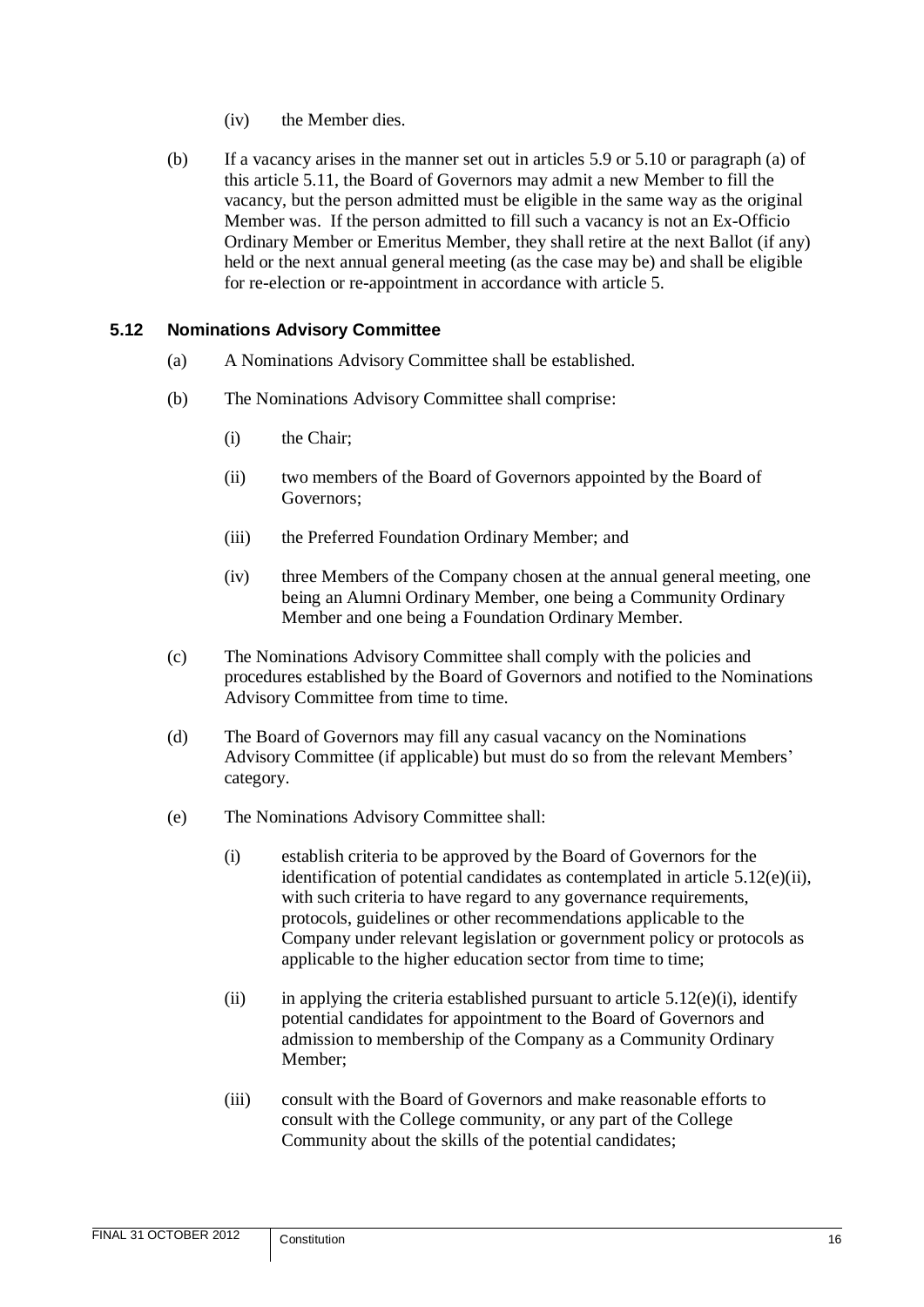- (iv) report its recommendations to the Board of Governors about the suitability of the potential candidates;
- (v) establish policies, criteria and guidelines in relation to the selection of potential candidates for appointment to the Board of Governors and admission to membership of the Company; and
- (vi) propose any amendment to the Constitution required to give effect to policies, criteria and guidelines established under article  $5.12(e)(v)$

# <span id="page-19-0"></span>**6 General Meetings**

#### <span id="page-19-1"></span>**6.1 Convening and notice of general meetings**

- (a) The Company shall, in addition to any other meeting held by the Company, hold a general meeting, to be called the annual general meeting, in accordance with the provisions of the Corporations Act.
- (b) Any Governor may at any time convene a general meeting of the Company.
- (c) Unless the provisions of the Corporations Act allow for a shorter period of notice, at least 21 days' notice must be given in writing to each Member entitled to attend and vote at general meetings or a meeting of a class of Members of the Company, as the case may be.
- (d) The Governors shall, on receipt of a request in accordance with section 249D of the Corporations Act, convene a general meeting of the Company.
- (e) A notice convening a meeting of the Company shall:
	- (i) set out the place, date and time of the meeting (and, if the meeting is to be held in 2 or more places, the technology that will be used to facilitate this);
	- (ii) set out the general nature of the meeting's business;
	- (iii) if a special resolution is to be proposed at the meeting set out an intention to propose the special resolution and state the resolution; and
	- (iv) if a Member is entitled to appoint a proxy contain a statement setting out the following information:
		- (A) that the Member has a right to appoint a proxy; and
		- (B) that the proxy need not be a Member of the Company.
- (f) All business at a general meeting other than annual general meetings shall be special business.
- (g) The Governors may by notice in writing to the Members postpone any meeting which has been convened to a date specified in the notice, or cancel the meeting, subject to the Corporations Act.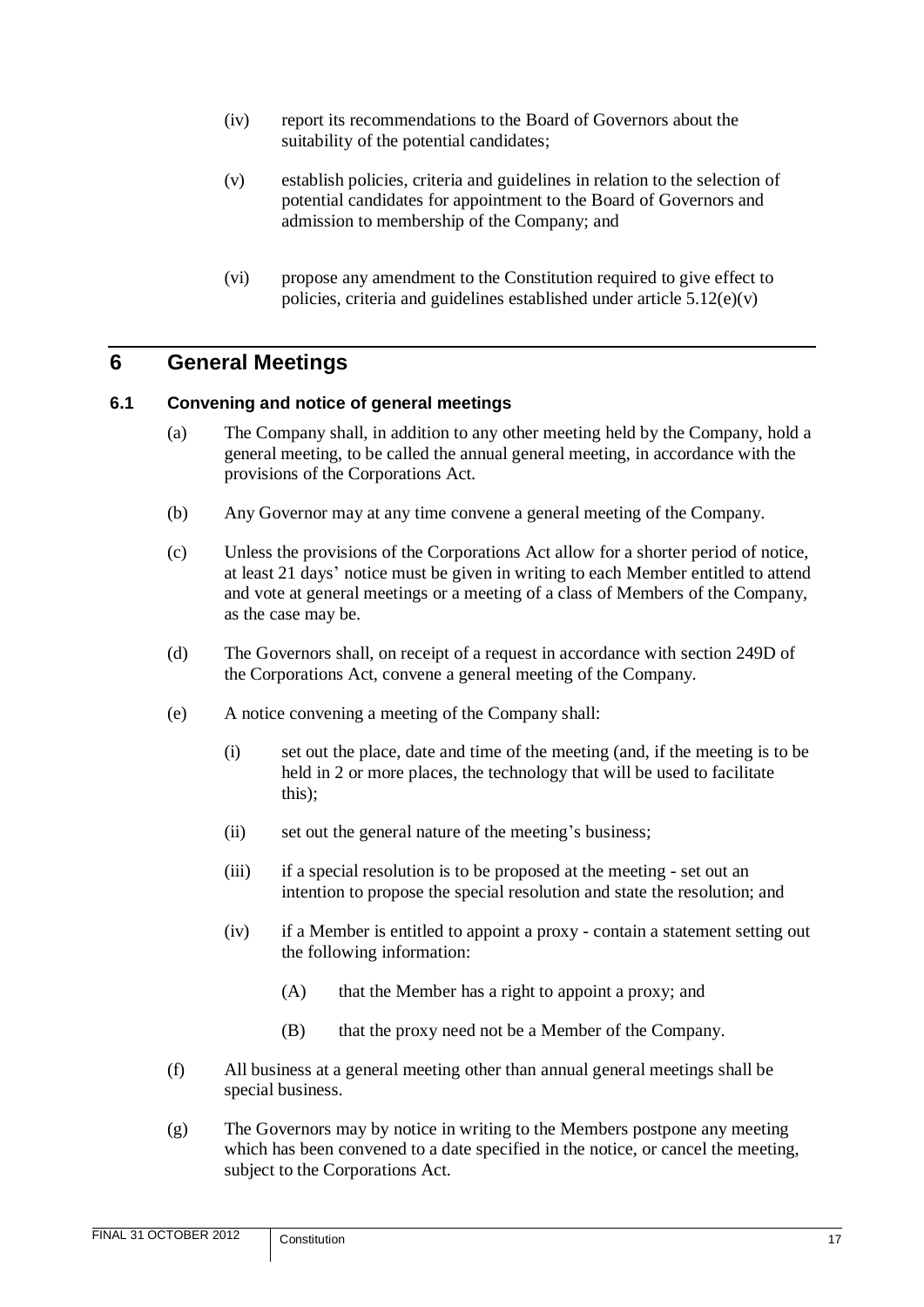(h) The accidental omission to give notice of any general meeting to, or the non-receipt of any such notice by, any person entitled to be notified does not invalidate the meeting or any resolution passed at that meeting.

# <span id="page-20-0"></span>**6.2 Proceedings at general meetings**

- (a) A quorum at a general meeting of the Company is constituted by at least one-third of Members entitled to vote, present in person or by proxy, attorney or Representative, provided there are at least:
	- (A) 2 Alumni Ordinary Members;
	- (B) 2 Community Ordinary Members;
	- (C) the Preferred Foundation Ordinary Member; and
	- (D) 2 Foundation Ordinary Members,

present in person or by proxy, attorney or representative.

- (b) No business shall be transacted at any general meeting unless a quorum of Members is present at the time when the meeting proceeds to business. However, notwithstanding article 6.2(a), the presence of the Preferred Foundation Ordinary Member is not required to constitute a quorum at a general meeting where the Preferred Foundation Ordinary Member has given notice (in any form and with no time restrictions) to the Company that the meeting may proceed without his or her presence, either:
	- (i) having made such decision after having regard to the matters and resolutions set out in the notice of meeting; or
	- (ii) because he or she is unable to attend the meeting due to an unforseen circumstance or emergency, including but not limited to illness, travel disruption or other commitments.
- (c) If a quorum is not present within 30 minutes after the time appointed for a meeting or such longer period as the chairperson of the meeting allows, the meeting:
	- (i) if convened on the request of Members pursuant to section 249D, or by Members pursuant to section 249E or 249F, of the Corporations Act, is dissolved;
	- (ii) in any other case, stands adjourned to the same day in the next week at the same time and place or to such other day, time and place as the chairperson determines.
- (d) If at the adjourned meeting a quorum is not present within 30 minutes after the time appointed for the adjourned meeting, the meeting is dissolved.
- (e) The chairperson's ruling on all matters relating to the order of business, procedure and conduct of a general meeting is final.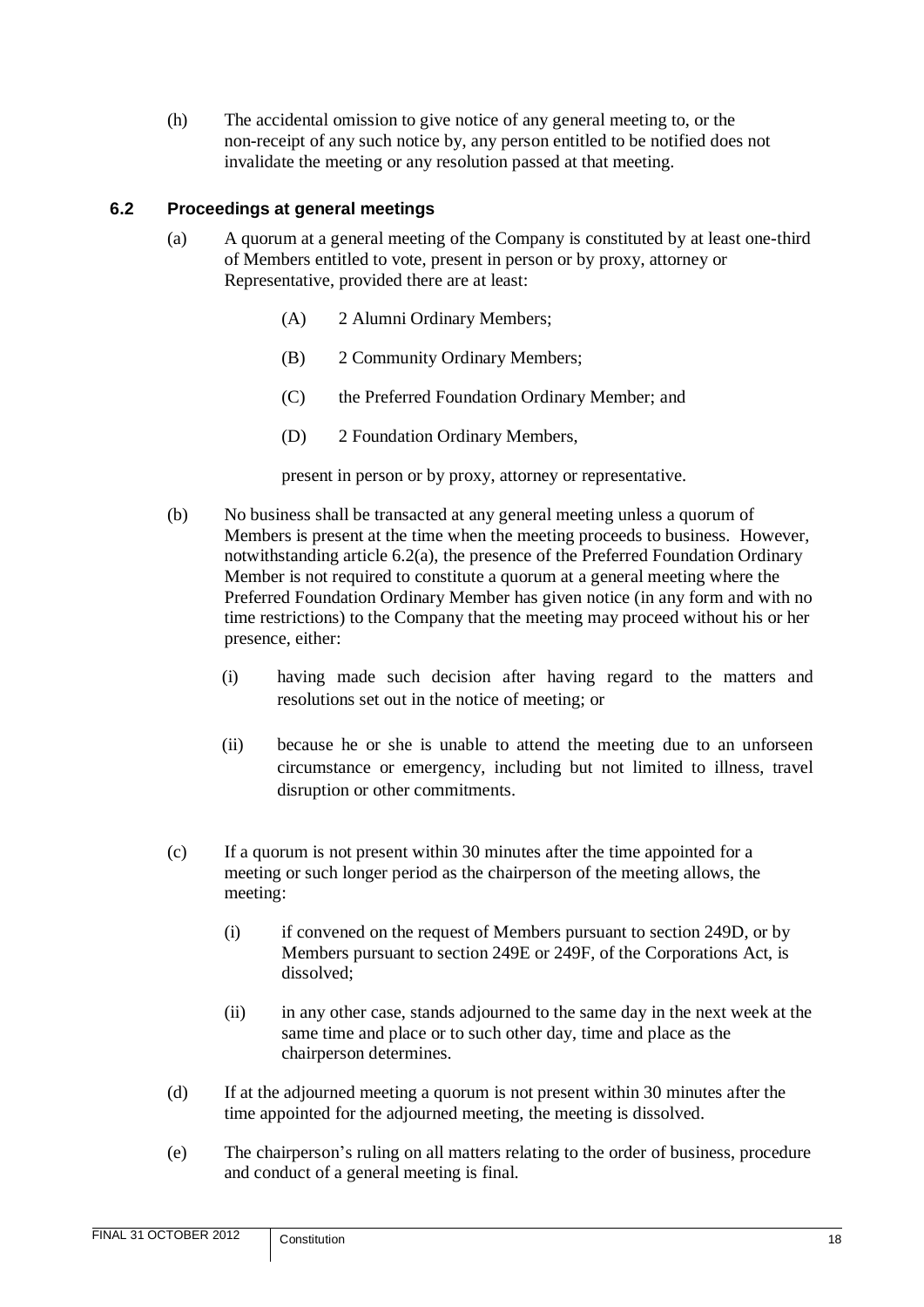#### <span id="page-21-0"></span>**6.3 Voting procedures at general meetings**

- (a) The Chair shall preside at every general meeting of the Company, but if the Chair is not present and willing to act as chairperson of the meeting within 15 minutes after the time appointed for a meeting, the following, being Members of the Company, may preside as chairperson of the meeting, in the following order of entitlement:
	- (i) the Deputy Chair;
	- (ii) another member of the Board of Governors present;
	- (iii) a Member present in person chosen by a majority of the Members present in person or by proxy, attorney or representative.
- (b) In the case of an equality of votes, the chairperson of the meeting does not have a casting vote, either on a show of hands or on a poll, and the motion is deemed not to have been passed.
- (c) Every question submitted to a meeting shall be decided by a show of hands unless, before or upon the declaration of the result of the show of hands, a poll is demanded by:
	- (i) the chairperson of the meeting; or
	- (ii) not less than 3 Members present in person or by proxy, attorney or representative and having the right to vote at the meeting.
- <span id="page-21-2"></span>(d) Unless a poll is demanded, a declaration by the chairperson of the meeting that the resolution has been carried or carried unanimously or without dissent or by a particular majority or lost, and an entry to that effect in the minutes of the meeting, is conclusive evidence of the result of the resolution and it is not necessary to prove the number or proportion of votes cast in favour of or against the resolution.
- (e) Where a poll is duly demanded, it shall be taken in such manner and at the time and place the chairperson of the meeting directs.
- (f) The result of the poll is deemed to be the resolution of the meeting at which the poll was demanded.
- (g) A poll cannot be demanded on the election of a chairperson of a meeting or on the adjournment of a meeting.
- (h) A demand for a poll does not prevent the continuance of the meeting for the transaction of any business other than the question on which the poll has been demanded.
- (i) The demand for a poll may be withdrawn.

# <span id="page-21-1"></span>**6.4 Adjournment of general meetings**

(a) Without limiting article  $6.3(c)(ii)$ , the chairperson of a meeting may, with the consent of the meeting, adjourn the meeting from time to time and place to place,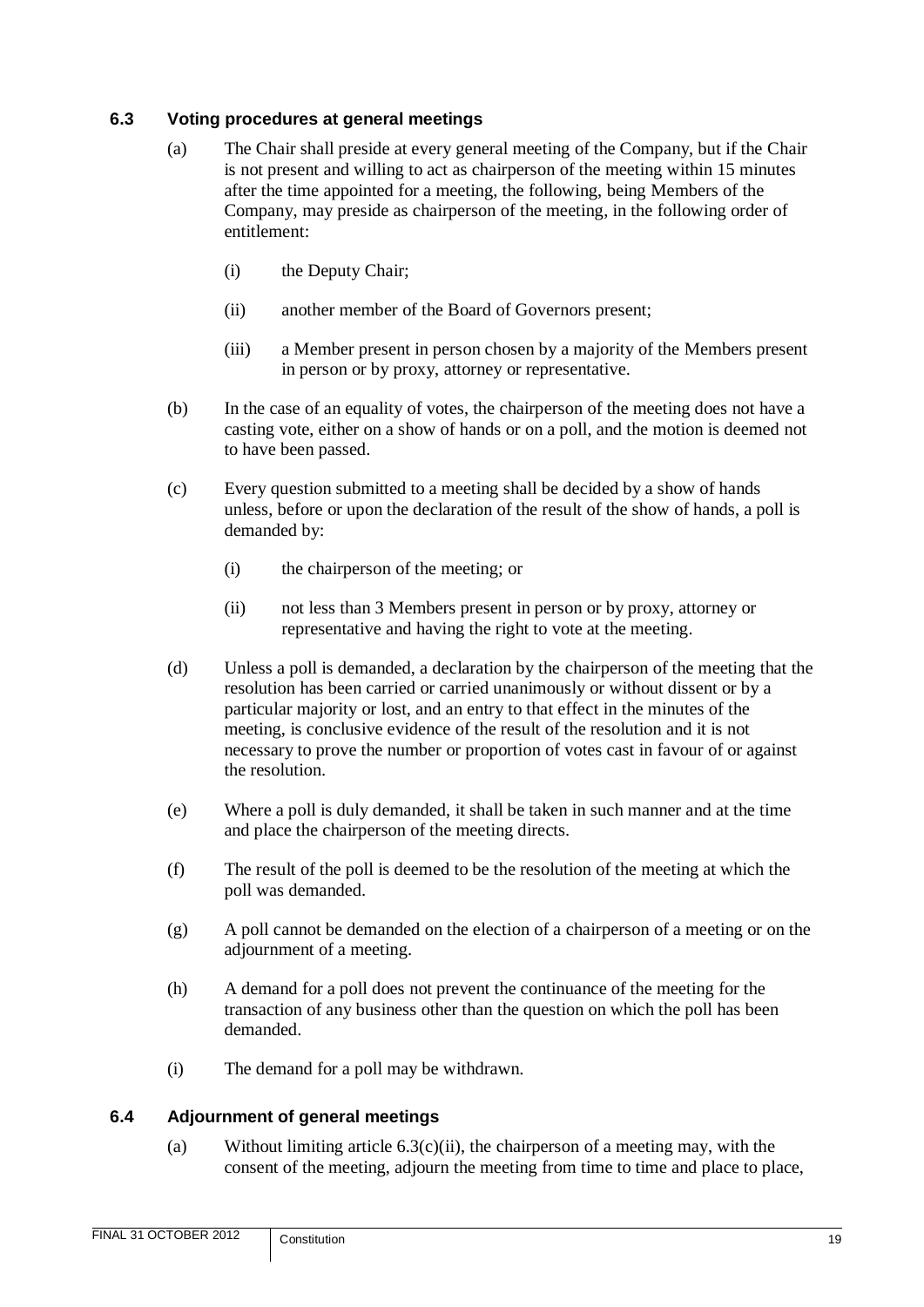but the only business that may be transacted at an adjourned meeting is the business left unfinished at the meeting from which the adjournment took place.

(b) Where a meeting is adjourned for more than 1 month, the Governors must give at least 3 Business Days' notice of the adjourned meeting in the same manner as for an original meeting. Otherwise, it is not necessary to give notice of any adjournment or of the business to be transacted at an adjourned meeting.

# <span id="page-22-0"></span>**7 Votes of Members**

#### <span id="page-22-1"></span>**7.1 Right to vote**

- (a) All Members are entitled to receive notice of general meetings of the Company and have the right to attend general meetings.
- (b) An Ordinary Member has a right to vote at general meetings.
- (c) An Emeritus Member has the right to address general meetings.
- (d) An Emeritus Member has no right to vote at general meetings.
- (e) On a show of hands, each Ordinary Member present in person or by proxy, attorney or Representative has one vote and on a poll, each Ordinary Member present in person or by proxy, attorney or Representative has one vote.
- (f) If an Ordinary Member is of unsound mind or is a person whose person or estate is liable to be dealt with in any way under the law relating to mental health, the Ordinary Member's committee or trustee or other person as properly has the management of the Member's estate may exercise any rights of the Ordinary Member in relation to a general meeting as if the committee, trustee or other person were the Ordinary Member.
- (g) An objection may be raised to the right of a person to attend or vote at a meeting or adjourned meeting or to vote on a poll only at that meeting or adjourned meeting or when that poll is taken, and every vote not disallowed at the meeting or adjourned meeting or when the poll is taken is deemed valid for all purposes.
- (h) In the case of a dispute as to the admission or rejection of a vote, the chairperson of the meeting shall decide the matter and the chairperson's decision is final and conclusive.

# <span id="page-22-2"></span>**7.2 Proxies and attorneys**

- (a) A Member entitled to attend and vote at a general meeting of the Company or of any class of Members of the Company is entitled to appoint a person as the Member's proxy to attend and vote for the Member at the general meeting.
- (b) A proxy has the same right as the Member to speak at the general meeting.
- (c) An instrument appointing a proxy shall be:
	- (i) in writing under the hand of the appointor or of the appointor's attorney authorised in writing;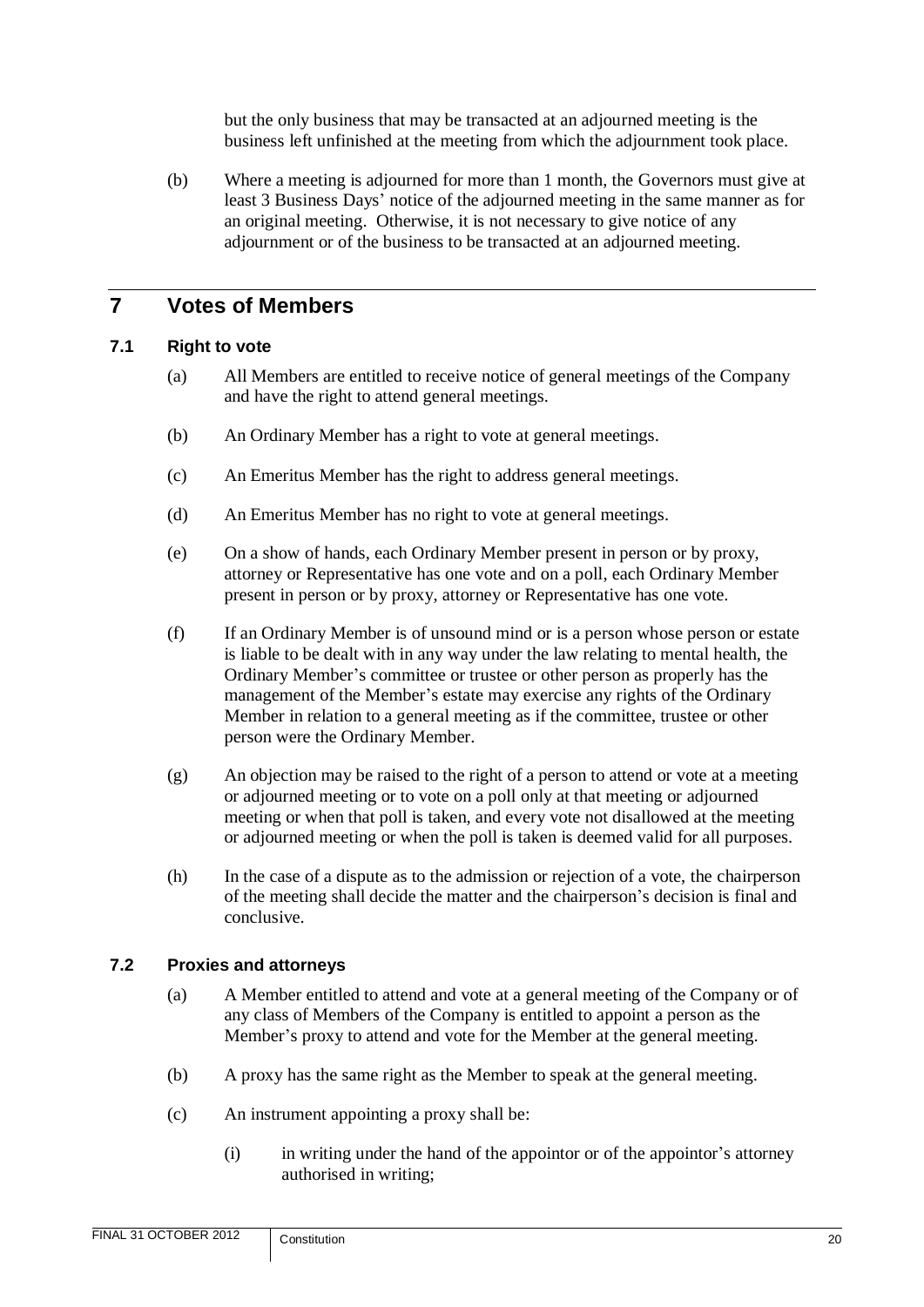(ii) in or to the effect of the following form or in any other form acceptable to the Governors generally or in a particular case: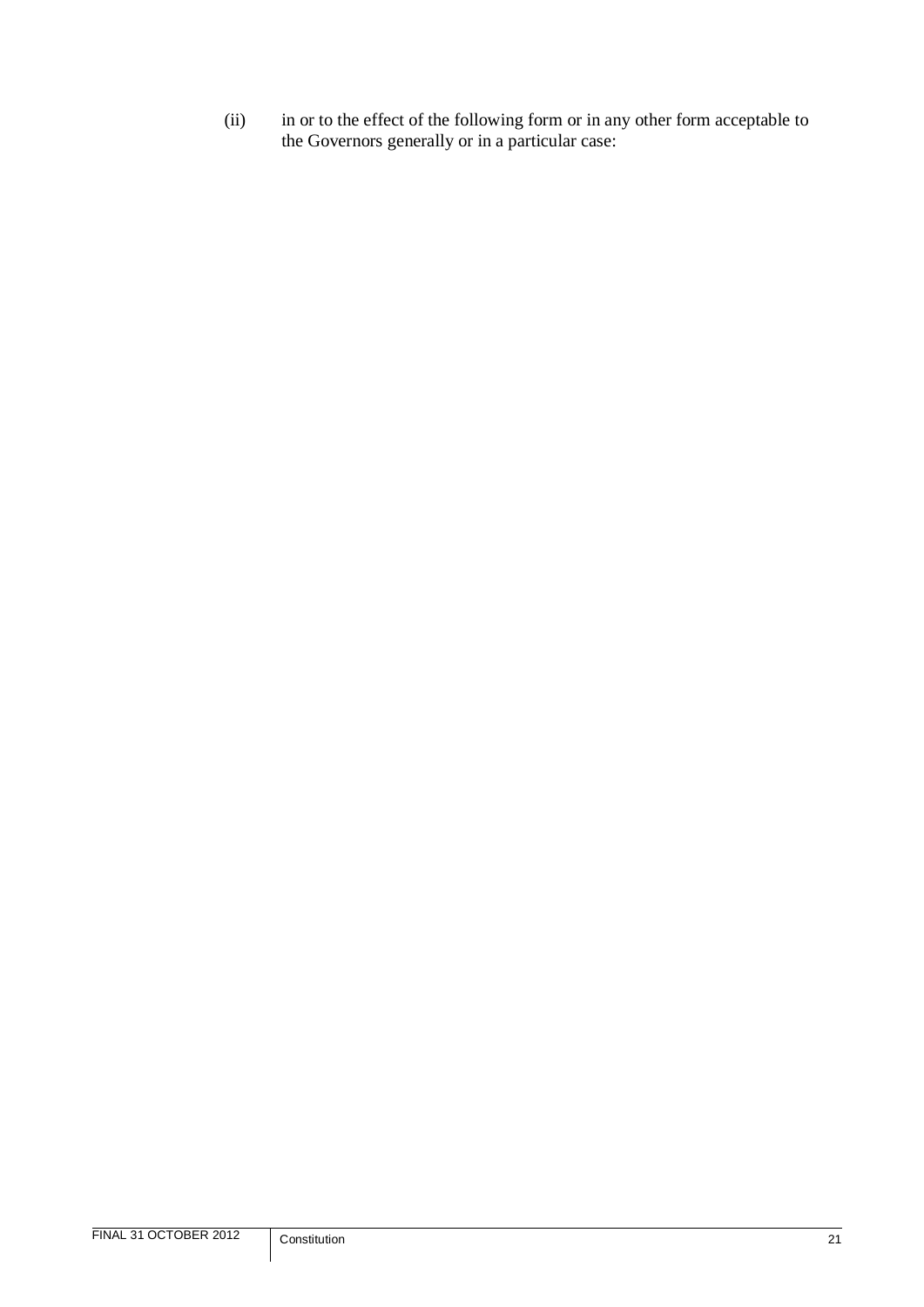#### The College of Law Limited (ACN 138 459 015) FORM OF PROXY

I …………………………………………………………………………… of ………………………………………………………………………….. being a member of The College of Law Limited, hereby appoint as my proxy to vote on my behalf at the \*annual general meeting/general meeting of the Company to be held on the …………………………………………… day of ………………………………… and at any adjournment thereof, …………………………… of ………………………………………….or failing him, the chairperson of the meeting. This Form of Proxy is to be used \*in favour of/against the resolution. If this proxy is signed under power of attorney, the signatory declares that the attorney has had no notice of revocation thereof. **DATED** this day of 20. ........................................................ Signature(s) ........................................................ ........................................................ \* delete as appropriate.

- (d) An instrument appointing a proxy, unless the instrument expressly provides otherwise, confers on the proxy authority to agree to:
	- (i) a meeting being convened by shorter notice than is required by the Corporations Act; and
	- (ii) demand or join in demanding a poll.
- (e) An instrument appointing a proxy may specify the manner in which the proxy is to vote in respect of a particular resolution, and where the instrument of proxy so provides the proxy is not entitled to vote on the resolution except as specified in the instrument.
- (f) A Member may, by power of attorney duly executed in the presence of at least one witness and (if necessary) duly stamped, appoint an attorney (whether a Member or not) to act on the Member's behalf at all or any meetings of the Company or of any class of Members.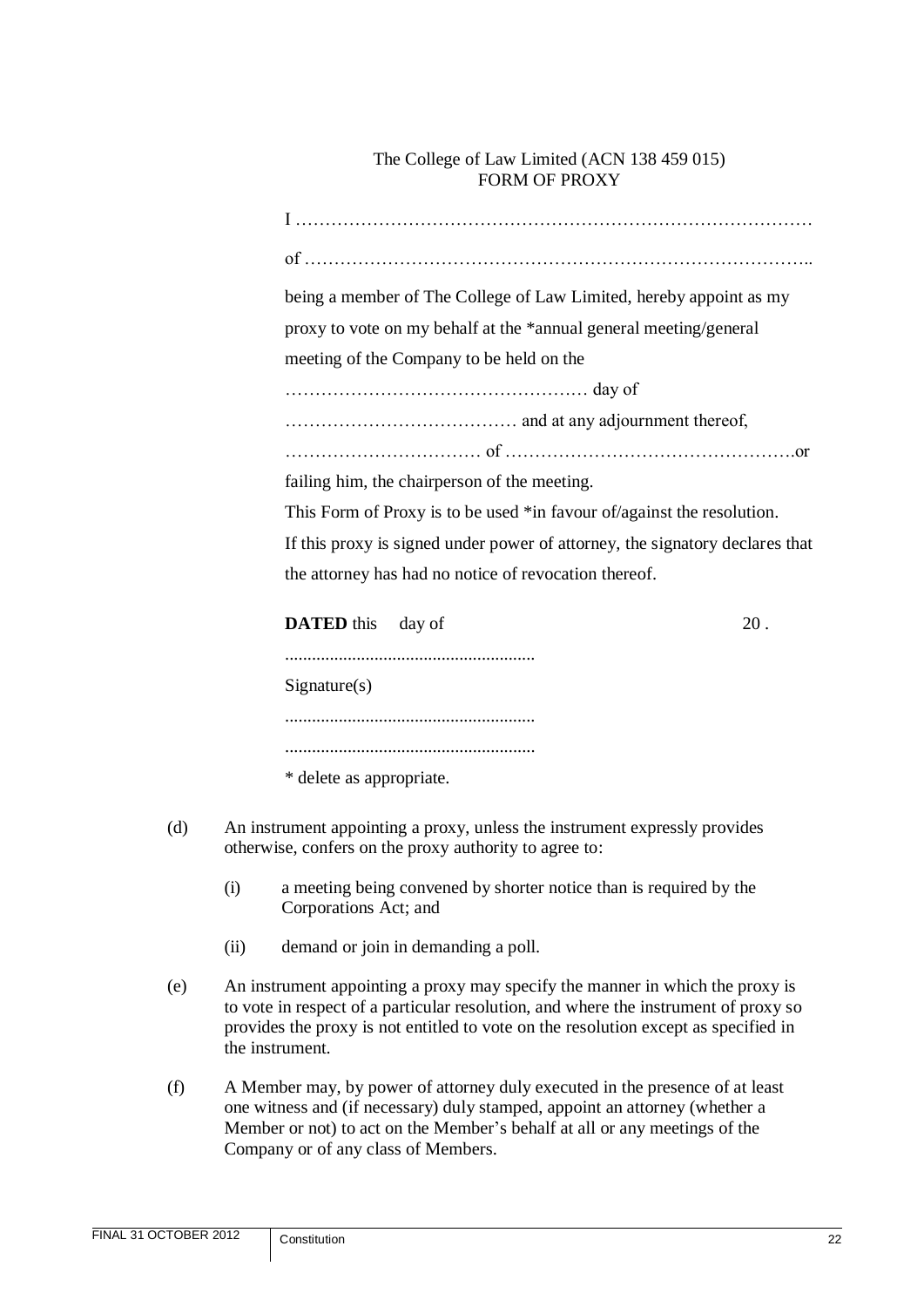- (g) Subject to the Corporations Act, an instrument appointing an attorney or a proxy is valid only if there is lodged or received at the place specified by the Company in the notice of meeting not less than 48 hours before the time appointed for the meeting or adjourned meeting at which the person named as the attorney or in the proxy proposes to attend and vote:
	- (i) the instrument appointing the attorney, or the proxy and any power of attorney or other authority under which the instrument of proxy is executed (or a copy of the power or the authority notarially certified), together with such evidence of stamping, execution and non revocation of the instrument or power as the Governors may require; or
	- (ii) where that instrument is signed by the Member, a legible photocopy, scanned copy or facsimile copy of the power of attorney, or the instrument of proxy together with such evidence of due stamping, execution and non-revocation of that instrument as the Governors may require.
- (h) A vote cast by a proxy, attorney or representative is valid notwithstanding the previous revocation of the proxy's, attorney's or representative's authority by the death or mental incapacity of the appointing Member unless the Company receives notice in writing of the revocation or transfer at the place specified by the Company in the notice of meeting before commencement of the meeting or adjourned meeting or poll at which the instrument, authority or certificate is to be used or the power is to be exercised.

# <span id="page-25-0"></span>**7.3 Signed document passing resolution of Members**

- (a) The Company may pass a resolution without a general meeting being held if all Members entitled to vote on the resolution sign a document containing a statement that they are in favour of the resolution set out in the document.
- (b) Separate copies of a document may be used for signing by Members if the wording of the resolution and statement is identical in each copy. A photocopy, scanned copy or facsimile copy of a document, the original of which in the opinion of the Secretary has been apparently signed by a Member, is deemed to be a document signed by that Member for these purposes.
- (c) Any document that is attached to a resolution signed in accordance with this article [7.3](#page-25-0) is deemed to have been laid before the Company in general meeting.
- (d) The resolution is passed when the last Member signs.
- (e) The passage of a resolution in accordance with this article [7.3](#page-25-0) satisfies any requirement that the resolution be passed at a general meeting.

# <span id="page-25-1"></span>**8 Governors**

#### <span id="page-25-2"></span>**8.1 Appointment of Governors**

(a) Unless otherwise determined by the Company in general meeting, the number of Governors shall be not less than 3 and not more than 11.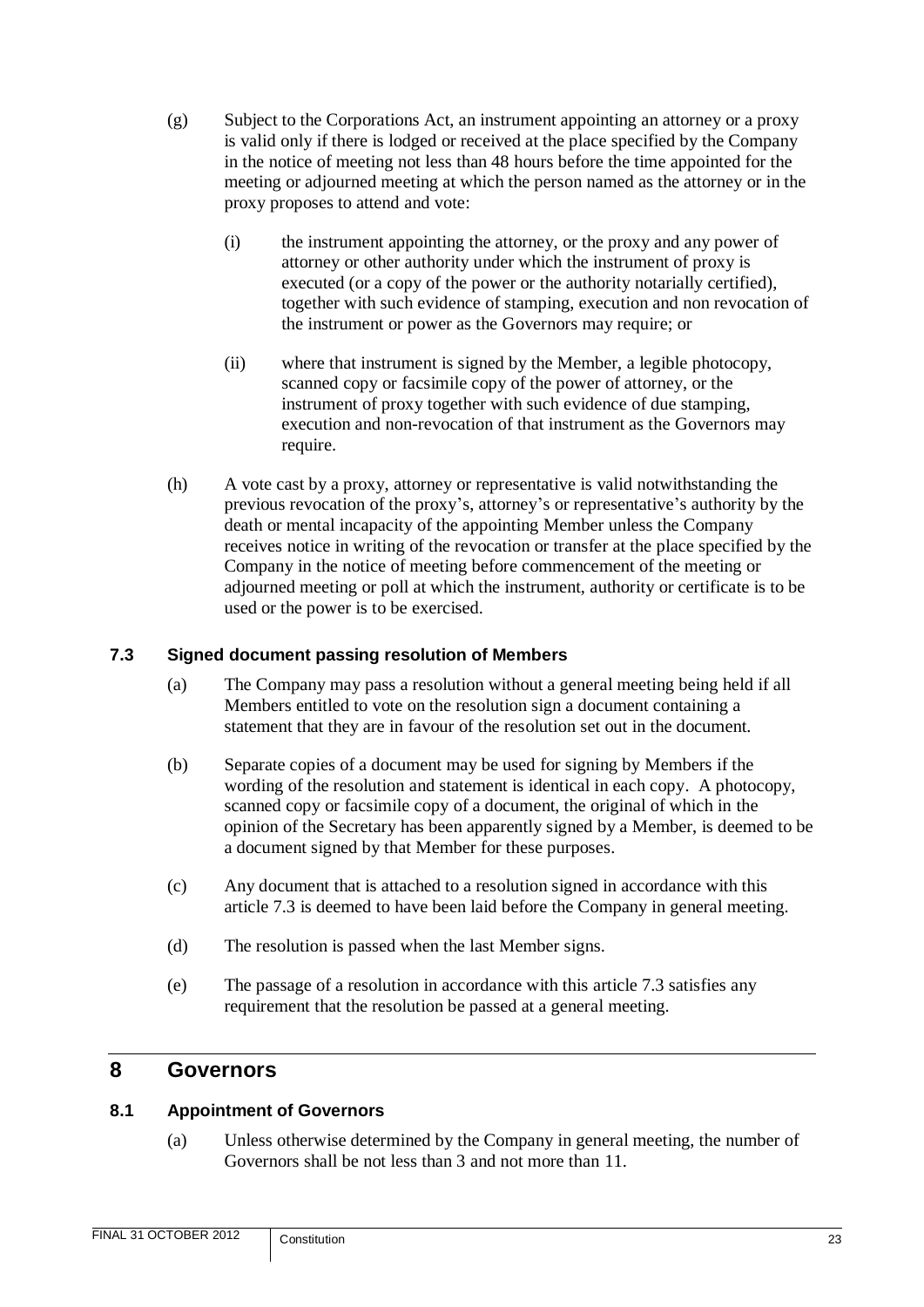- (b) A Governor must be a natural person.
- (c) A Governor is not required to be a Member.
- (d) The initial Board of Governors on adoption of this Constitution will be appointed by the Founder. The initial Chair of the Company will be Joseph John Catanzariti.
- (e) At the first meeting of the Board of Governors, the Governors will:
	- (i) admit persons as the initial Members, having regard (as far as reasonably practicable) to the provisions of this Constitution; and
	- (ii) call the first annual general meeting of the Company.
- (f) At the first general meeting, the Members must ensure that, (as far as reasonably practicable) with effect from the conclusion of such general meeting, the Board of Governors comprises:
	- (i) two persons appointed by the Foundation Ordinary Members;
	- (ii) the Chair appointed by the Preferred Foundation Ordinary Member;
	- (iii) the Principal and CEO and the chair of the Academic Board (who will also be the two initial Ex-Officio Ordinary Members); and
	- (iv) six persons elected as Governors by the Ordinary Members at the first annual general meeting.
- <span id="page-26-0"></span>(g) A person may be elected as a Governor by the Members at a general meeting. A person (other than a Governor retiring under article [8.4\)](#page-27-2) is not eligible to be elected as a Governor at a general meeting unless the Board of Governors has received a nomination from the Nominations Advisory Committee in respect of such person and they have, at least 30 Business Days before the meeting, lodged at the registered office of the Company, a notice in writing duly signed by them, consenting to their nomination as a candidate for the office.

Notice of each candidature must, at least seven days prior to the meeting at which the election is to take place, be given to all Members.

- <span id="page-26-1"></span>(h) The Board of Governors may appoint a person as a Governor to fill a casual vacancy where a Governor retires under article [8.4,](#page-27-2) is removed or whose office is vacated, or as an addition to the existing Governors, but so that the total number of Governors shall not exceed the number fixed in accordance with the Constitution. Any Governor appointed in accordance with this article [8.1](#page-25-2) shall hold office only until the next annual general meeting and shall then be eligible for election.
- (i) The Members may by ordinary resolution remove any Governor from office and may by ordinary resolution appoint another Governor.
- (j) Each of the Principal and CEO and the chair of the Academic Board is a Governor by virtue of their appointment under article [8.10](#page-31-1) and are exempt from retirement and re-election in accordance with article [8.11\(d\).](#page-32-4)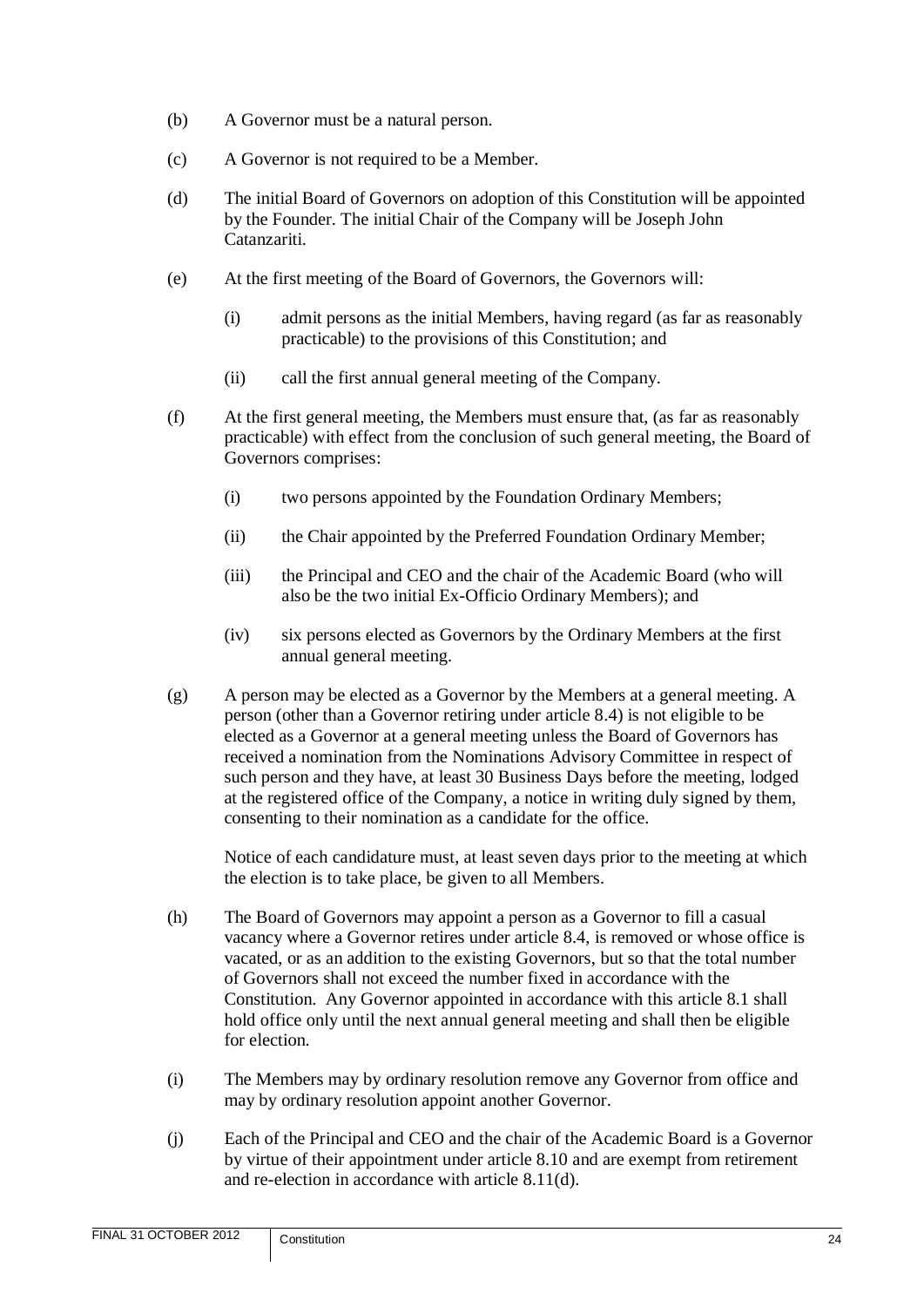#### <span id="page-27-0"></span>**8.2 Election of Chair and Deputy Chair**

- (a) The Board of Governors may from time to time elect two of their number to be Chair and Deputy Chair of the Company respectively.
- (b) In any election of the Chair and/or the Deputy Chair, the members of the Board of Governors must consider and take into account:
	- (i) any governance requirements, protocols, guidelines or other recommendations applicable to the Company under relevant legislation or government policy or protocols; and
	- (ii) any views of the Preferred Foundation Ordinary Member for the time being.
- (c) A member of the Board of Governors need not give any reason for voting in any particular way or explain what considerations they took into account in voting.

#### <span id="page-27-1"></span>**8.3 Remuneration and expenses**

- (a) The Governors are entitled to receive remuneration for acting as Governors as the Company may determine by ordinary resolution.
- (b) A Governor may receive remuneration in the Governor's capacity as an employee of the Company, provided that the terms of the Governor's employment are approved by a resolution of the Governors.
- (c) Where, with the prior approval of the Governors, a Governor, or firm of which the Governor is a member, employee or director, renders or is called upon to perform services for the Company in the Governor's or the firm's technical or professional capacity, the Governors may arrange with that Governor special remuneration by payment of a stated sum of money determined by a resolution of the Governors, provided the amount paid or payable for the services does not exceed reasonable commercial terms.
- (d) A Governor is entitled to be reimbursed out of the funds of the Company reasonable travelling, accommodation and other expenses the Governor incurs when travelling to or from and attending meetings of the Governors or a Committee of the Governors or when otherwise engaged on the business of the Company, provided that the amount does not exceed a maximum amount previously approved by the Governors.

#### <span id="page-27-2"></span>**8.4 Vacation of office**

- (a) In addition to the circumstances in which the office of a Governor becomes vacant under the Corporations Act, the office of a Governor becomes vacant if the Governor:
	- (i) becomes bankrupt or makes an arrangement or composition with their creditors generally;
	- (ii) becomes of unsound mind or a person whose person or estate is liable to be dealt with in any way under the law relating to mental health;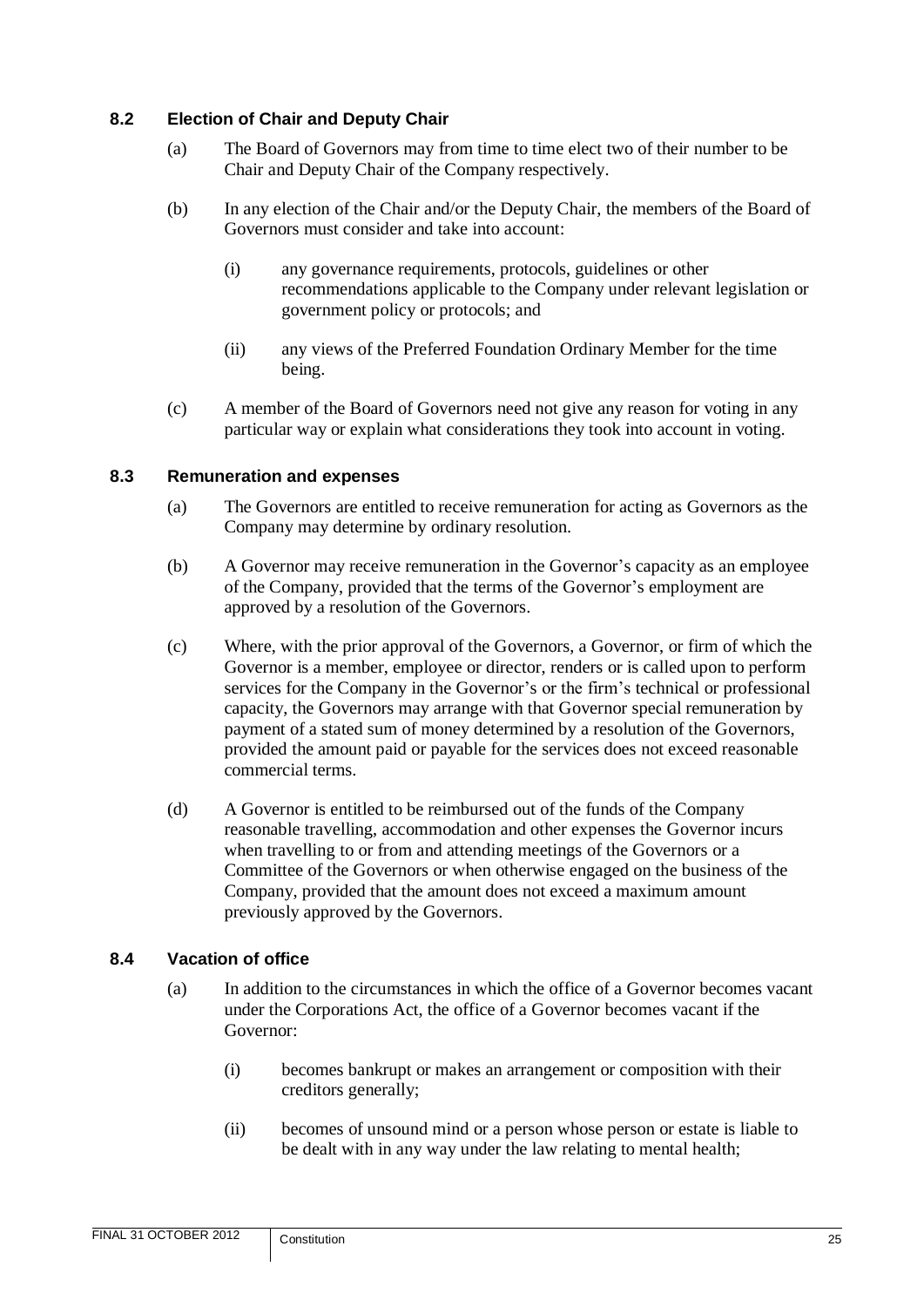- (iii) resigns from office by notice in writing to the Company or refuses to act; or
- (iv) is absent from the meetings of the Governors for a continuous period of 6 calendar months without special leave of absence from the Governors (but for the purposes of determining whether the Governor is absent from a meeting, attendance by the Governor's alternate is deemed to be attendance by the Governor).
- (b) A Governor is not disqualified by that office from:
	- (i) holding any other office or position of profit (except that of auditor) in the Company or in any body corporate in which the Company is a member or otherwise interested; or
	- (ii) entering into a contract or arrangement with the Company as vendor, purchaser, underwriter or otherwise and participating in any association, institution, fund, trust or scheme for past or present employees or Governors of the Company,

subject to article [8.3.](#page-27-1)

#### <span id="page-28-1"></span><span id="page-28-0"></span>**8.5 Rotation of Governors**

- (a) A Governor must not hold office without re-election:
	- (i) past the third annual general meeting following the Governor's appointment or last election; or
	- (ii) for more than three years,

which ever is the longer.

- (b) There must be an election of Governors at each annual general meeting of the Company. This can be satisfied by one or more of the following so long as the maximum number of Governors under article [8.1](#page-25-2) is not exceeded:
	- (i) a person standing for election as a new Governor having been nominated in accordance with article  $8.1(g)$ ;
	- (ii) any Governor who was appointed under article [8.1\(h\)](#page-26-1) standing for election as a Governor;
	- (iii) any Governor who is retiring at the end of the annual general meeting due to the tenure limitation in article [8.5\(a\),](#page-28-1) standing for re-election; or
	- (iv) if no person or Governor is standing for election or re-election in accordance with paragraphs (i), (ii) or (iii), then the Governor who has been a Governor the longest without re-election must retire and stand for re-election. If two or more Governors have been a Governor the longest and an equal time without re-election, then in default of agreement, the Governor to retire will be determined by ballot.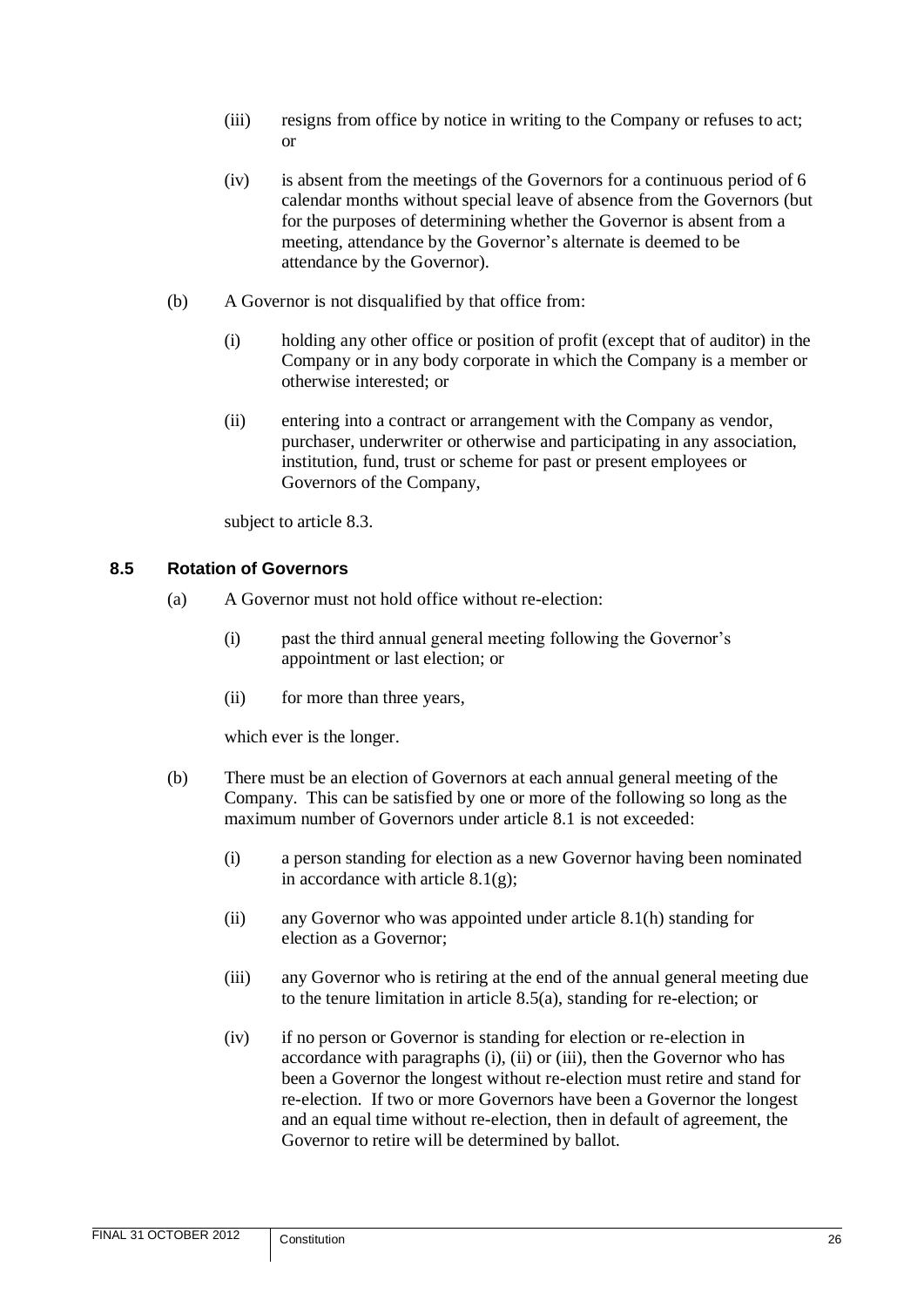- (c) This article does not apply to the Principal and CEO or to the chair of the Academic Board who are exempt from retirement and re-election in accordance with article [8.11\(d\).](#page-32-4)
- (d) A Governor retiring under paragraph (a) shall be eligible for re-election.

#### <span id="page-29-0"></span>**8.6 Powers of Governors**

- (a) Subject to the Corporations Act and to clause [5.6,](#page-14-0) the management of the business of the Company is vested in the Governors and they may exercise all the powers of the Company and do all such acts and things as the Company can exercise and do and are not required to be exercised or done by the Company in general meeting.
- (b) Without limiting the generality of paragraph (a), the Governors may exercise all powers of the Company to:
	- (i) borrow or raise or secure the payment or repayment of any sum or sums of money;
	- (ii) charge, mortgage or otherwise encumber any or all of the undertakings, property, assets or business of the Company (both present or future whatsoever and wheresoever situate) or all or any of its uncalled capital;
	- (iii) issue notes, bonds, debentures or any other securities whatsoever or give any other security or guarantee for any debt, liability or obligation of the Company or of any other person,

in such manner and on such terms and conditions as the Governors determine.

- (c) Where a Governor or other officer of the Company becomes personally liable for the payment of a sum primarily due from the Company, the Governors may mortgage, charge or otherwise give security over the whole or any part of the Company's undertakings, property or assets (present or future), by way of indemnity to secure the Governor against any loss in respect of that liability.
- (d) All cheques, bills of exchange, promissory notes, bankers drafts and other negotiable instruments, and all receipts for money paid to the Company, shall be signed, accepted, drawn, made, endorsed or otherwise executed for and on behalf of the Company by any two Governors or by such persons (whether Governors or officers of the Company or not) and in such manner as the Governors determine.

# <span id="page-29-1"></span>**8.7 Meetings of Governors**

- (a) The Governors may meet together for the despatch of business, adjourn and otherwise regulate their meetings and proceedings as they think fit.
- (b) Without limiting the generality of paragraph (a):
	- (i) the Governors may confer by radio, telephone, closed circuit television or other electronic means of audio or audio-visual communication, or by any other form of technology consented to by all of them (which consent:
		- (A) may be a standing consent;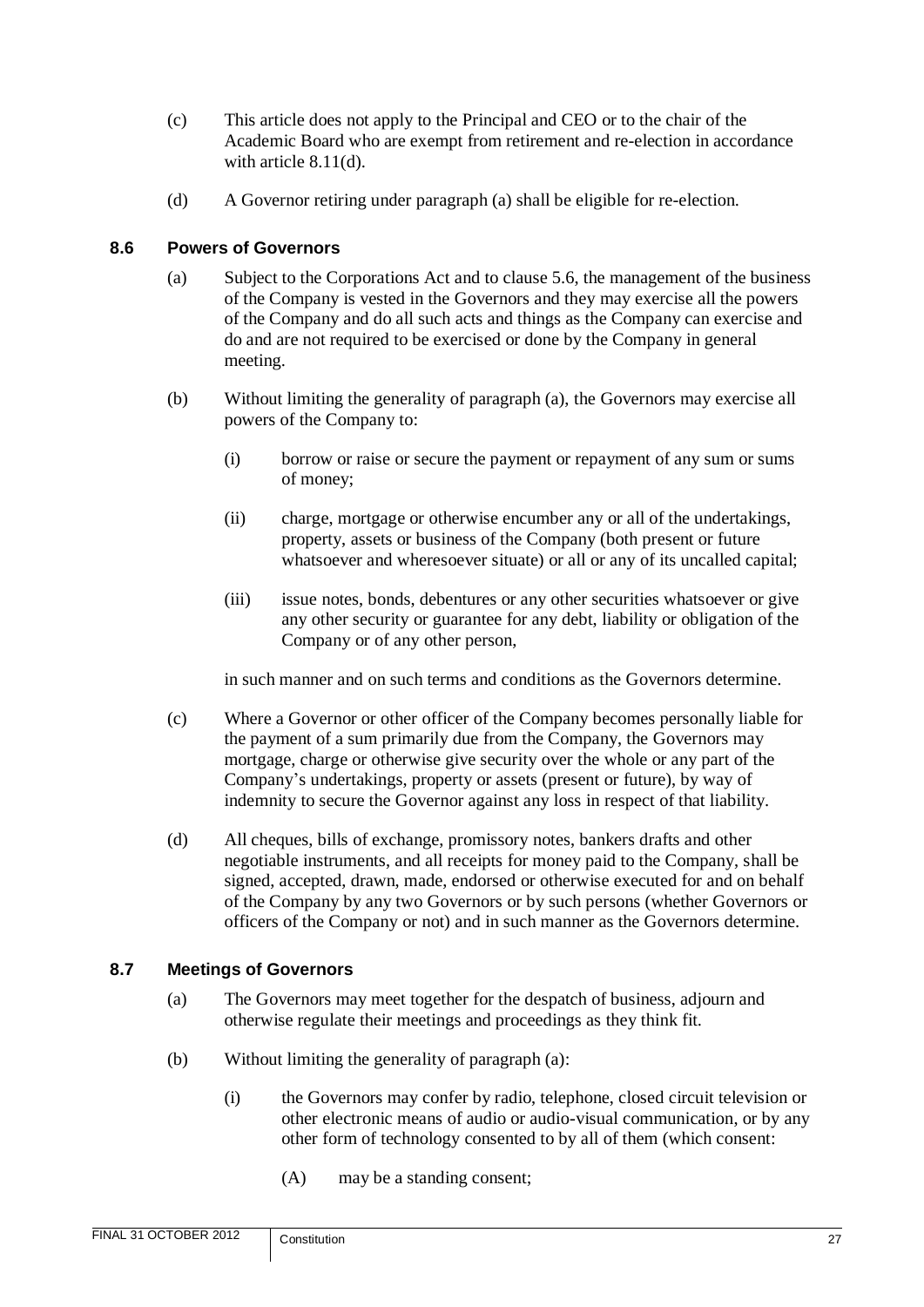- (B) may only be withdrawn within a reasonable time before the meeting);
- (ii) a resolution passed at such a conference, notwithstanding the Governors are not present together in one place at the time of the conference, is deemed to have been passed at a meeting of the Governors held on the day on which and at the time at which the conference was held;
- (iii) the provisions of this Constitution relating to proceedings of Governors apply, so far as they are capable of application (with necessary modification), to conferences held by these means.
- (c) A Governor may, and the Secretary shall, upon the request of a Governor, convene a meeting of the Governors.
- (d) The person convening a meeting of Governors shall give at least 7 days' written notice of the meeting to each Governor by delivering or posting the notice, or by sending the notice by a communication service, to the last address or communication service number (as the case may be) within Australia or New Zealand provided by the Governor for the purposes of this article [8.7.](#page-29-1) A meeting of Governors may be convened on less than 7 days' notice if all Governors entitled to receive notice of the meeting agree in writing prior to the commencement of the meeting.
- (e) If any of the Governors consider that a meeting of the Governors is required upon short notice for consideration of urgent business, notice of such meeting and of the general nature of the business for discussion at the meeting may be given by telephone to each Governor at the Governor's last telephone number within Australia or New Zealand provided by the Governor for the purposes of this article [8.7.](#page-29-1)
- (f) Notice of meetings of Governors may be given to a Governor at an address or communication service number outside Australia or New Zealand provided by the Governor for the purposes of this article [8.7,](#page-29-1) but the Governor or Secretary convening a meeting of Governors is not obliged to give notice to any Governor at an address or communication service number outside Australia or New Zealand.
- <span id="page-30-1"></span>(g) Three Governors constitute a quorum at a meeting of Governors, unless the Governors at any time determine that a greater number of Governors must be present to constitute a quorum.

# <span id="page-30-0"></span>**8.8 Proceedings of Governors**

- (a) The Chair shall preside at meetings of the Governors, but, if at the time of any meeting a Chair has not been elected or is not present within ten minutes of the time appointed for holding the meeting, the Deputy Chair shall be chairperson of that meeting. In the absence of the Chair and Deputy Chair, the Governors shall elect one of their number to chair the meeting.
- (b) Subject to this Constitution, questions arising at a meeting of the Governors are decided by a majority of votes of the Governors present and competent to vote on the question.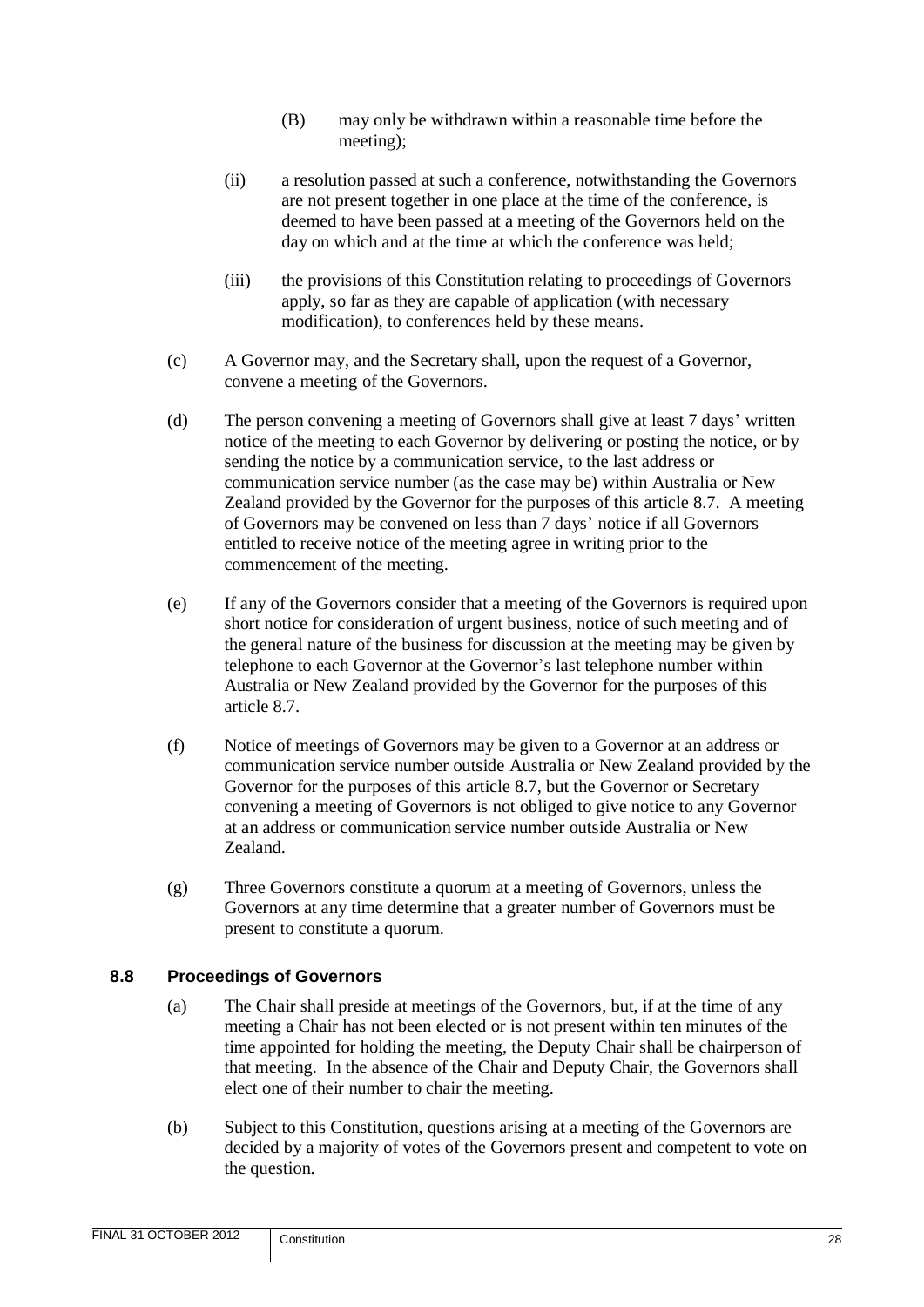- (c) In the case of an equality of votes, the Chair has a casting vote in addition to a deliberative vote. If the Chair is absent from the meeting, then the person chairing the meeting has a casting vote in addition to a deliberative vote.
- <span id="page-31-2"></span>(d) The Governors may delegate any of their powers to Committees consisting of any Governor or Governors, or such other persons as the Governors think fit, and may at any time revoke that delegation.
- (e) A Committee to which any powers have been delegated shall exercise the powers delegated in accordance with any directions of the Governors.
- (f) The Governors may act notwithstanding any vacancy in the Board of Governors, but, if and so long as their number is reduced below the number fixed by or pursuant to this Constitution as the necessary quorum of the Board of Governors, the continuing member or members may act for the purpose of summoning a general meeting of the company, but for no other purpose.
- (g) Subject to paragraph (e), the meetings and proceedings of a Committee of Governors are governed by the provisions of this Constitution regulating meetings and proceedings of the Governors, so far as they are capable of application (with necessary modification) to meetings and proceedings of Committees.
- (h) All acts of the Governors, a Committee of the Governors or a member of a Committee of Governors are valid notwithstanding that it is afterwards discovered that there was some defect in the appointment, election or qualification of them or any of them or that they or any of them were disqualified from acting or had vacated office.

# <span id="page-31-0"></span>**8.9 Signed document passing resolution of Governors**

- (a) The Governors may pass a resolution without a Governors' meeting being held if at least 70% of the Governors entitled to vote on the resolution (which does not include any Alternate Governor whose appointor signs the document) sign a document containing a statement that they are in favour of the resolution set out in the document.
- (b) Separate copies of a document may be used for signing by Governors if the wording of the resolution and statement is identical in each copy. A photocopy, scanned copy or facsimile copy of a document, the original of which in the opinion of the Secretary has been apparently signed by a Governor, is deemed to be a document signed by that Governor for these purposes.
- (c) The resolution is passed when the last Governor signs.

# <span id="page-31-1"></span>**8.10 Executive Governor, Academic Board and Advisory Boards**

- (a) The Board of Governors may from time to time appoint one or more persons from its number to hold the honorific title of Executive Governor, to hold office as Executive Governor for the period determined at the time of appointment.
- (b) The Board of Governors may confer on an Executive Governor such of the powers exercisable by them, on such terms and conditions and with such restrictions as they think fit and may withdraw or vary any of the powers conferred on an Executive Governor.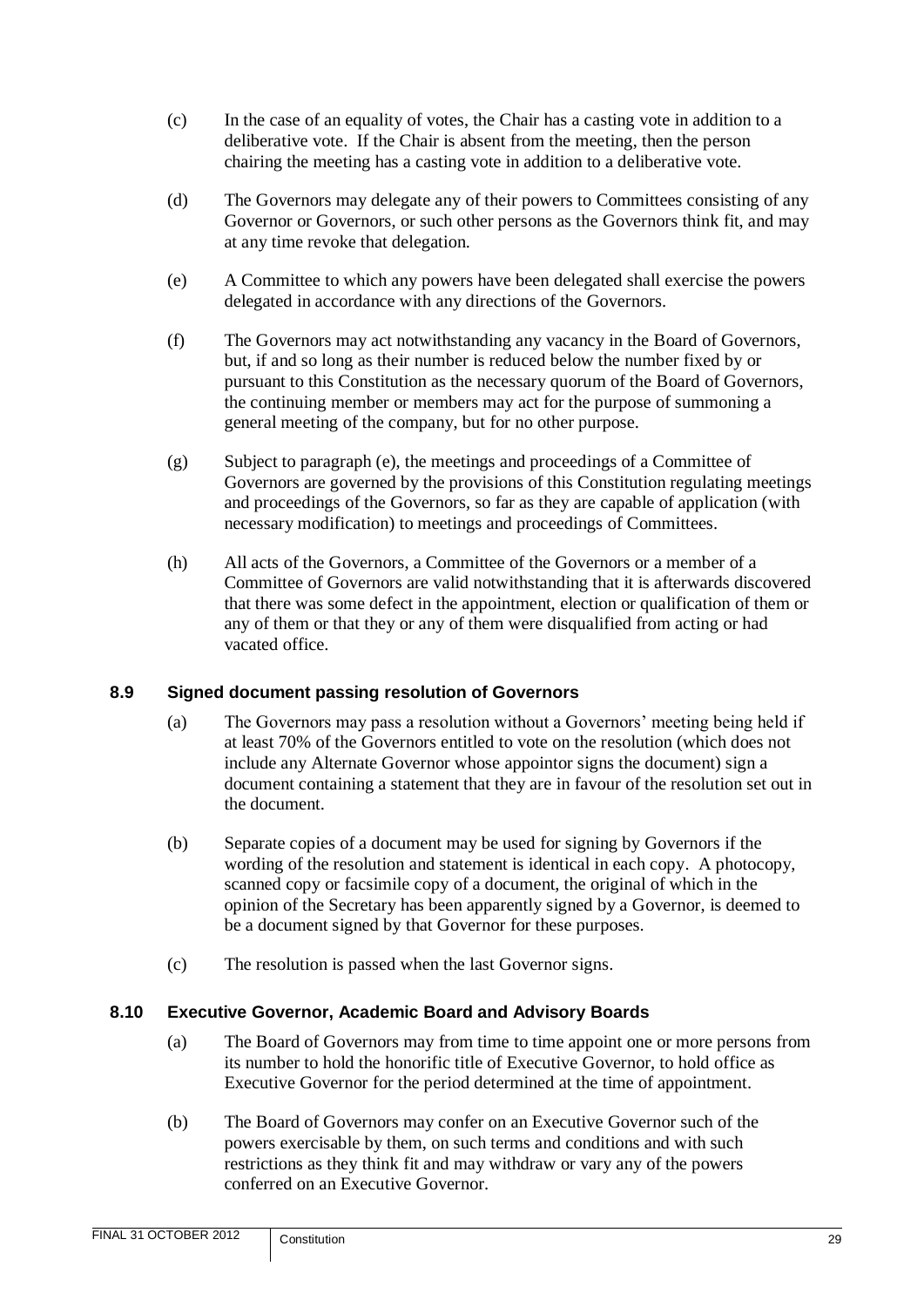- <span id="page-32-2"></span>(c) The Board of Governors shall create an Academic Board to which the Board of Governors shall delegate certain powers on matters concerning the academic functions and policies of the College.
- (d) The Academic Board shall be chaired by one of its members approved by the Board of Governors and shall consist of such members of the academic staff, students and legal academy and legal community as the Board of Governors shall, from time-to-time appoint, or as shall be determined in the manner laid down from time-to-time by the Board of Governors. The Board of Governors may from time to time invite the chair of Academic Board to report to it, either generally, or in respect of specific academic functions or policies of the College.
- <span id="page-32-3"></span>(e) The Board of Governors may constitute and appoint one or more Advisory Boards consisting of such member or members as the Board of Governors or the Advisory Boards so constituted thinks fit. The Board of Governors may formulate its own rules as to the manner in which the membership of such boards may be constituted and, without limiting the generality of the foregoing, any of such advisory boards may consist of persons who are not members of the Board of Governors. Such Advisory Boards shall act in an advisory capacity only and shall have power to co-opt any member or members thereof and all members of such advisory boards shall have one vote.

# <span id="page-32-0"></span>**8.11 Principal and CEO**

- (a) The Governors may from time-to-time appoint a person to the office of Principal and CEO on such terms as they think fit and, subject to the terms of any agreement entered into in any particular case, may revoke any such appointment. The appointee shall contemporaneously with their appointment as Principal and CEO be appointed to the Board of Governors. The appointment of such person as a Governor shall automatically be determined if they cease from any cause to be the Principal and CEO.
- (b) The Principal and CEO shall, subject to the terms of any agreement entered into in a particular case, receive such remuneration (whether by way of salary or commission or partly in one way and partly in another) as the Governors determine.
	- (i) The Governors may, upon such terms and conditions and with such restrictions as they think fit, confer upon the Principal and CEO any of the powers exercisable by them.
	- (ii) Any powers so conferred may be concurrent with, or be to the exclusion of, the powers of the Governors.
	- (iii) The Governors may at any time withdraw or vary any of the powers so conferred on the Principal and CEO.
- <span id="page-32-4"></span>(d) The Principal and CEO is, while holding that office, exempt from retirement by rotation under article [8.5.](#page-28-0)

# <span id="page-32-1"></span>**8.12 Alternate Governors**

(a) A Governor may by notice in writing to the Company appoint a person (whether a Member of the Company or not and whether otherwise a Governor or not)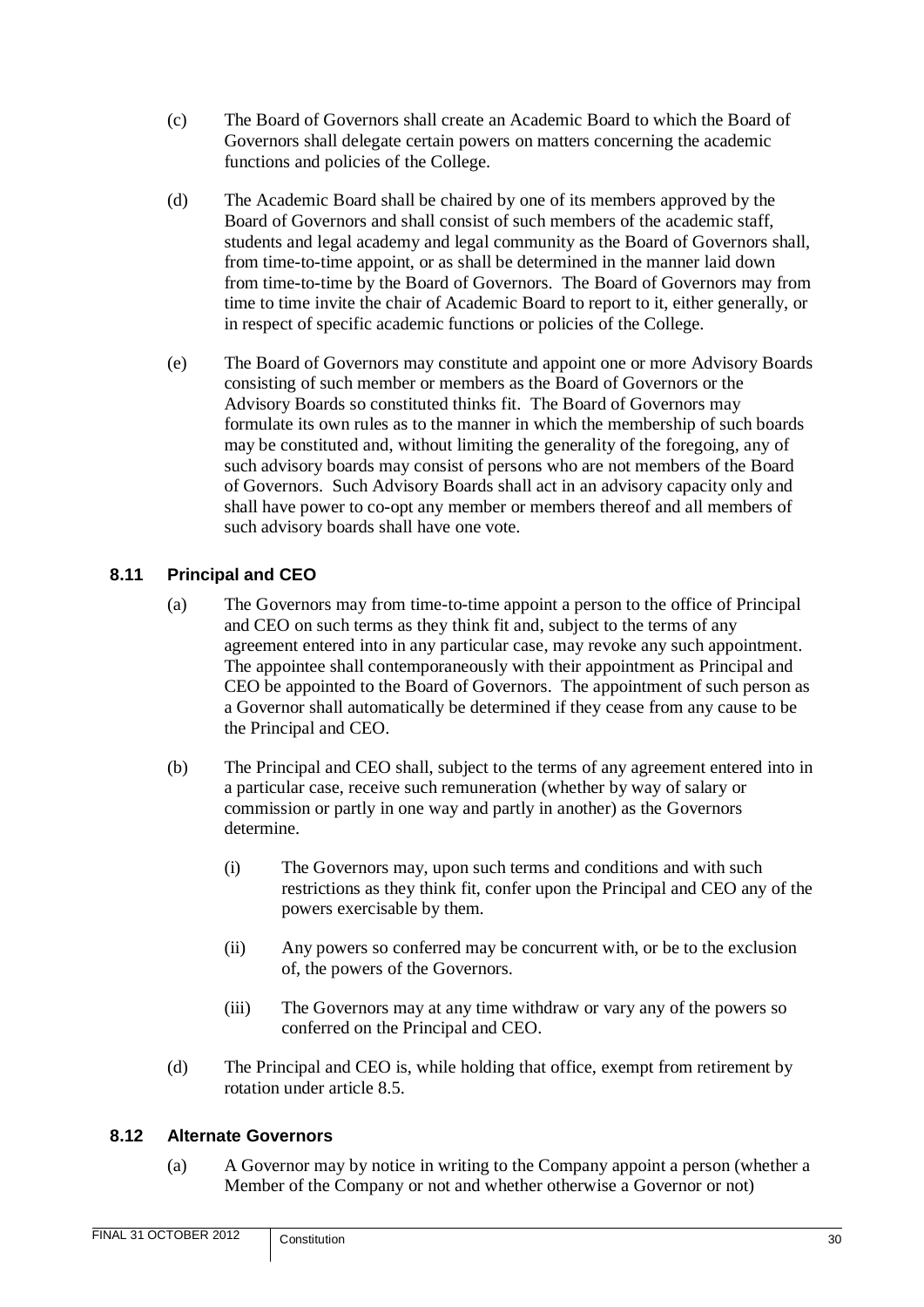approved by a majority of the other Governors and who has satisfied the eligibility criteria as set out in article [5.12\(e\)\(i\),](#page-18-3) to act as an Alternate Governor in the Governor's place, on such terms and conditions and for such period as the Governor specifies.

- (b) An appointment, or the termination of an appointment, of an Alternate Governor is effected by notice in writing signed by the Governor who makes or made the appointment and lodged with the Company.
- (c) An Alternate Governor:
	- (i) may at any time be removed or suspended from office by writing under the hand of the Governor by whom the alternate was appointed, notwithstanding that the period of the appointment of the alternate has not expired;
	- (ii) is entitled to receive notice of meetings of the Governors and to attend and vote at those meetings if the Governor by whom the alternate was appointed is not present;
	- (iii) where the alternate is also a Governor, has a separate additional vote on behalf of the Governor whom the alternate is representing;
	- (iv) may exercise all the powers reposed in the appointor (subject to any conditions or restrictions imposed in that regard by the appointor), but does not have the power to appoint an Alternate Governor;
	- (v) automatically ceases to be an Alternate Governor if the Governor by whom the alternate was appointed ceases to be a Governor,
	- (vi) whilst acting as a Governor, is responsible to the Company for the alternate's own acts and defaults, and the Governor by whom the alternate was appointed is not responsible for those acts or defaults;
	- (vii) is not entitled to any remuneration but is entitled to be reimbursed out of the funds of the Company for all reasonable travelling, accommodation and other expenses incurred by the Alternate Governor in travelling to or from and attending meetings of the Governors or a Committee of the Governors or when otherwise engaged on the business of the Company; and
	- (viii) is counted in determining a quorum for the purposes of article  $8.7(g)$ , but, where the Alternate Governor is also a Governor, is not counted in both capacities.

# <span id="page-33-0"></span>**8.13 Minutes**

The Governors shall ensure that the Company keeps minute books, and that minutes of meetings are signed, as required by the Corporations Act.

#### <span id="page-33-1"></span>**8.14 Interests of Governors**

(a) A Governor (including an Alternate Governor) in their capacity as such, may, unless prohibited from doing so in accordance with the Corporations Act, vote in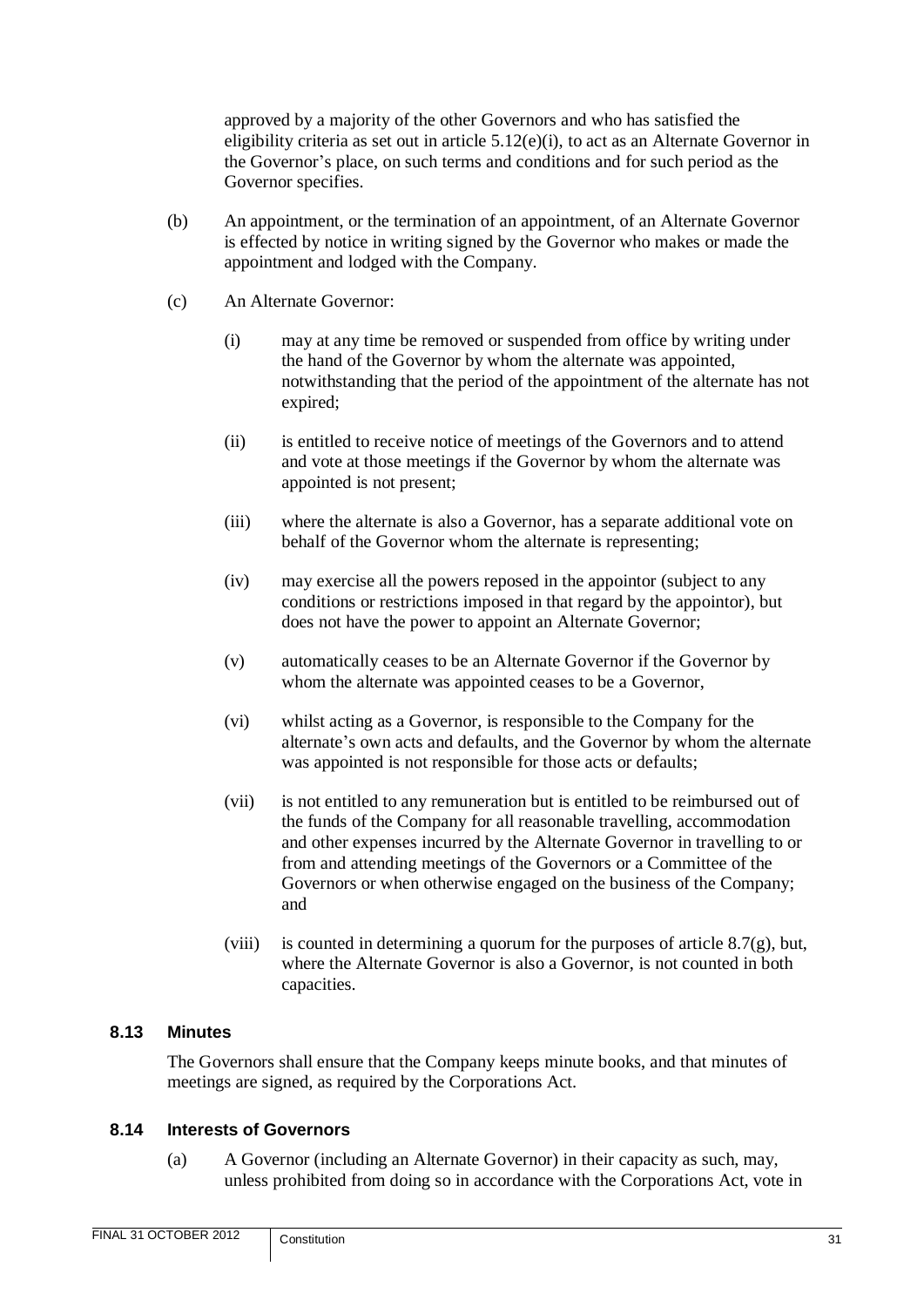respect of any contract or arrangement or proposed contract or arrangement in which they have, directly or indirectly, a material interest and may be present while the matter is being considered at a meeting of Governors. The provisions of the Corporations Act shall apply in the case of any such material interest.

- (b) A Governor may, notwithstanding their office as such and the fiduciary relationship established by that office:
	- (i) hold any other office or place of profit (except that of auditor of the Company) in the Company or in any body corporate in which the Company is a member or otherwise interested, provided however that a Governor shall not without the approval of the Governors hold the office of a director of any other company which, in the opinion of the Governors, is for the time being in active competition with the Company;
	- (ii) enter into a contract or arrangement with the Company as vendor, purchaser, underwriter or otherwise and may participate in any association, institution, fund, trust, scheme or convenience for past or present employees or Governors of the Company; and
	- (iii) subject to paragraph (d), retain for their own benefit, any profit arising from any such other office or place of profit, or from any such contract or arrangement and any remuneration, pension, allowance, commission or other benefit received in relation to such office or place of profit or received by reason of participation in any such association, institution, fund, trust, scheme or convenience.
- (c) Any contract or arrangement entered into by or on behalf of the Company is not void or voidable by reason only that a Governor is in any way directly or indirectly interested in it.
- (d) A Governor who is in any way directly or indirectly interested in a contract or arrangement or proposed contract or arrangement with the Company, or who holds any office or possesses any property by which, directly or indirectly, duties or interests might be created in conflict with their duties or interests as Governor, shall declare the nature of their interest or the nature, character and extent of the conflict (as the case may be).

# <span id="page-34-0"></span>**9 Secretary**

# <span id="page-34-1"></span>**9.1 Appointment of Secretary**

The Company must have at least one Secretary who is to be appointed by the Governors.

# <span id="page-34-2"></span>**9.2 Suspension and removal of Secretary**

The Governors may suspend or remove a Secretary from that office.

# <span id="page-34-3"></span>**9.3 Terms of office**

A Secretary holds office on such terms and conditions (including as to remuneration) and with the powers, duties and authorities, as determined by the Governors.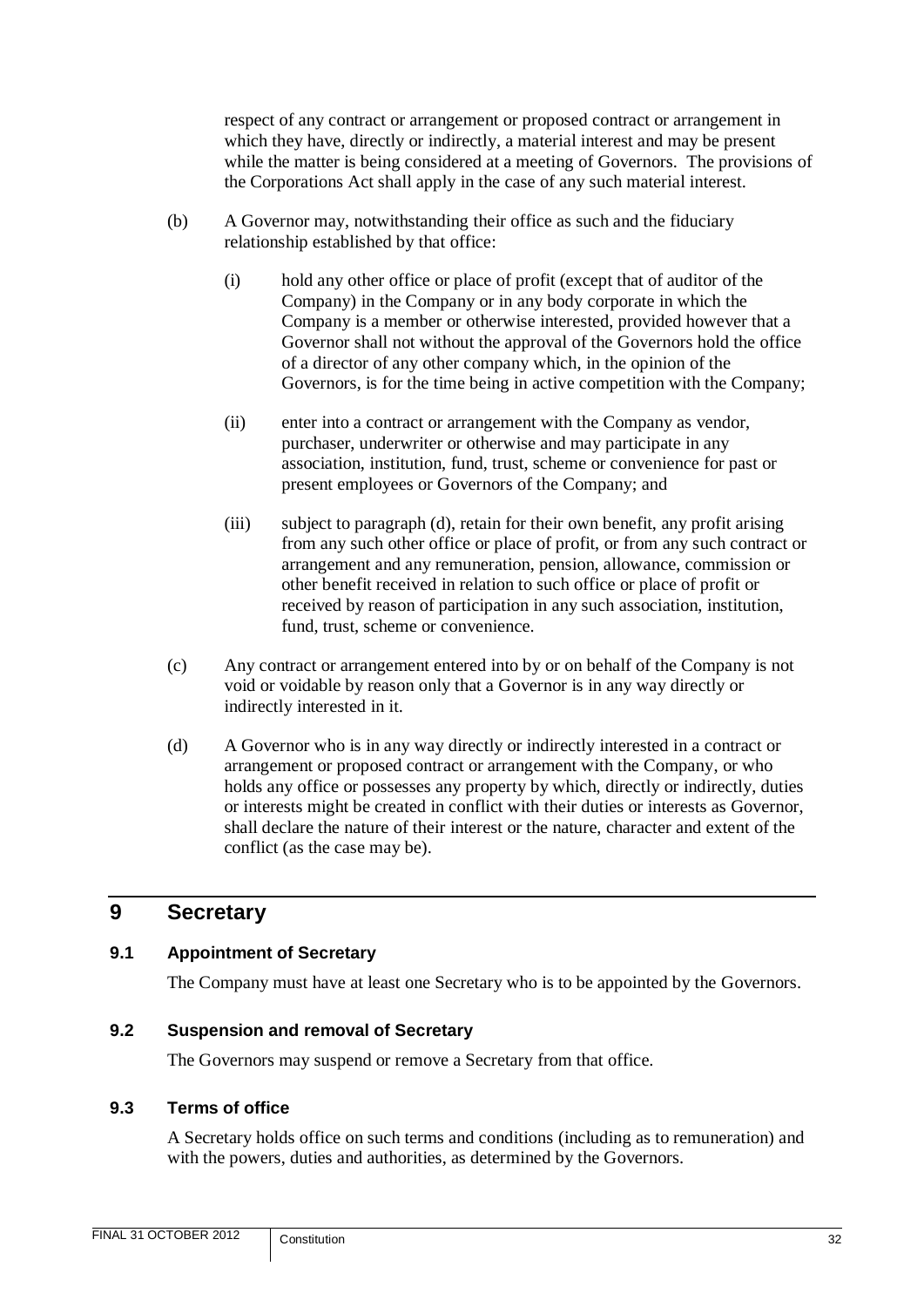# <span id="page-35-0"></span>**10 Seal**

#### <span id="page-35-1"></span>**10.1 Types of seals**

- (a) The Governors may adopt a common seal of the Company.
- (b) Where the Company has a common seal, the Company may have a duplicate common seal, which must be a copy of the common seal with the words "duplicate seal" or "certificate seal" added.
- (c) The Governors shall provide for the safe custody of all seals in such manner as they determine.

#### <span id="page-35-2"></span>**10.2 Use of seal**

- (a) The seal shall be used only by the authority of the Governors.
- (b) Subject to paragraph (c), every document to which the seal is affixed shall be signed by a Governor and countersigned by the Secretary or a second Governor or by some other person appointed generally or in a particular case by the Governors for that purpose.
- (c) The Governors may determine, generally or in a particular case, that the seal and the signatures of the Governor, Secretary or other person appointed by the Governors for the purpose of signing documents to which the seal is affixed, may be affixed or written on documents by a specified mechanical means so as to produce a facsimile of such seal and signatures.

# <span id="page-35-3"></span>**11 College Crest**

If and when the company adopts a College Crest, the Board of Governors shall provide for its safe custody and the College Crest shall only be used by the authority of the Governors or of a Committee of the Governors authorised by the Board of Governors in that regard.

# <span id="page-35-4"></span>**12 Accounts and audit**

#### <span id="page-35-5"></span>**12.1 Auditor**

Where the Company has an auditor, the auditor or the auditor's agent authorised in writing for the purpose is entitled to:

- (a) attend general meetings;
- (b) receive all notices of and other communications relating to general meetings which a Member is entitled to receive; and
- (c) speak at any general meeting which the auditor attends on any part of the business of the meeting which concerns the auditor in that capacity,

but does not have the right to vote at general meetings.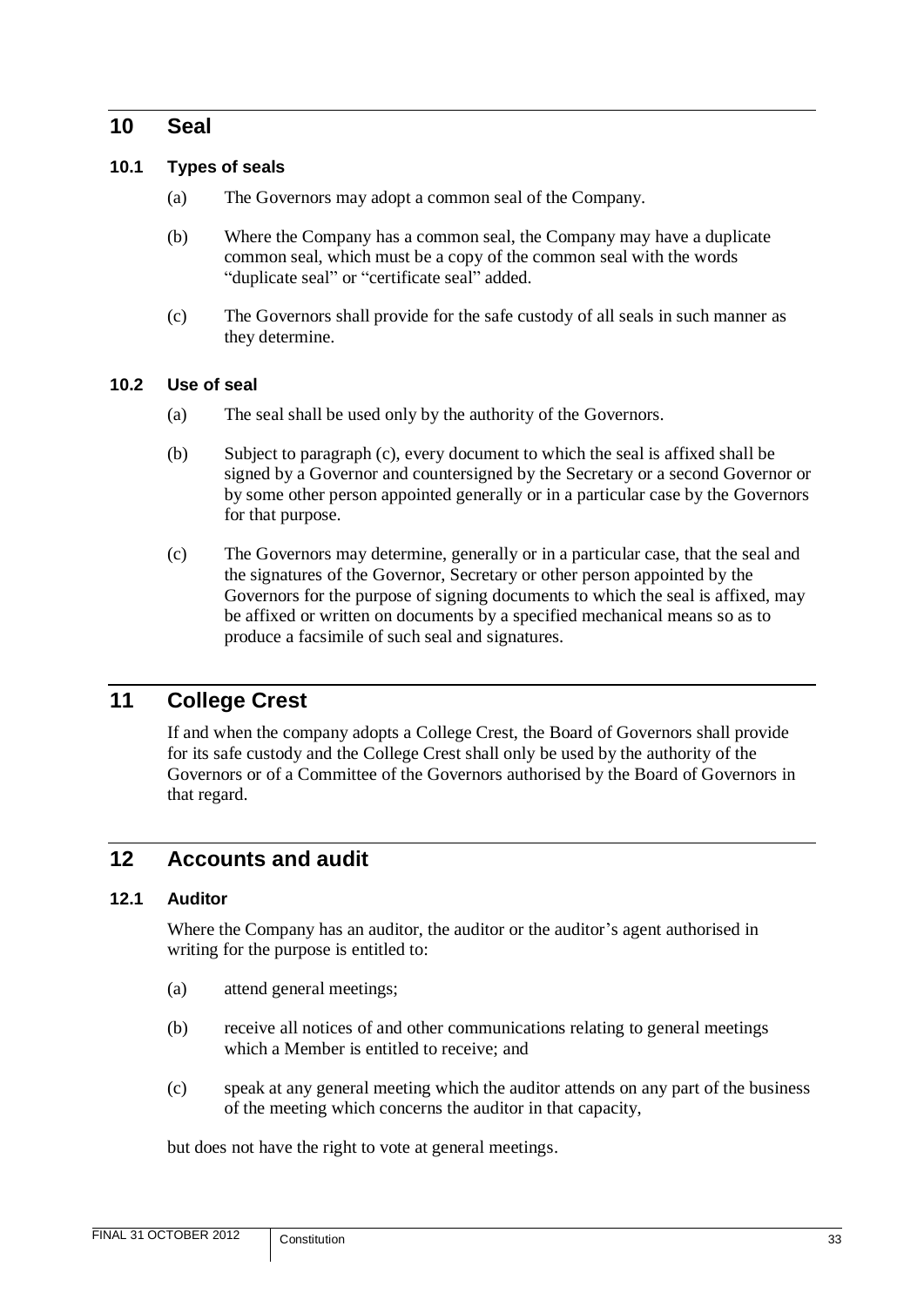#### <span id="page-36-0"></span>**12.2 Accounts**

The Board of Governors shall cause proper accounting and other records to be kept and shall distribute copies of every profit and loss account and balance sheet (including every document required by law to be attached thereto) accompanied by a copy of the auditors report as required by the Corporations Act. The Board of Governors shall cause to be made out and laid before each annual general meeting a balance sheet and profit and loss account made up to a date not more than five months before the date of the meeting.

#### <span id="page-36-1"></span>**12.3 Inspection of Company records**

- (a) Subject to the Corporations Act, the Governors shall determine whether and to what extent and at what times and places and under what conditions the accounting records and other documents of the Company or any of them will be open to inspection by the Members and other persons.
- (b) A Member or other person (not being a Governor):
	- (i) has no right to inspect any documents of the Company, except as conferred by the Corporations Act or any other statute, or except as authorised by the Governors; and
	- (ii) is not entitled to require or receive any information concerning the business, trading or customers of the Company or any trade secret or secret process of or used by the Company.
- (c) The Board of Governors shall ensure that the Company complies with its obligations (if any) relating to the accounting records and other documents of the Company being made available to the Parliament of New South Wales or otherwise under the Legal Profession Act 2004.

# <span id="page-36-2"></span>**13 Notices**

#### <span id="page-36-3"></span>**13.1 Mode of service**

The Company (including the Secretary) may give a certificate, cheque, warrant, notice or other document to any Member, or to any known Alumni, by:

- (a) delivering it to, or serving it on, the person personally;
- (b) sending it by post, courier or airmail to the person at the last known address recorded in the register (if applicable) or supplied by the person to the Company, for the giving of notices to the person; or
- (c) where applicable, sending it to the person via facsimile transmission to such facsimile number, or by electronic message to such electronic address , supplied by the person to the Company for the giving of notices to the person.

#### <span id="page-36-4"></span>**13.2 Deemed receipt of notice**

(a) A document sent by way of ordinary post, courier or air mail to an address in Australia or New Zealand is deemed to have been received or served on the second Business Day following that on which it was posted or dispatched. In proving delivery or service, it is sufficient to prove that the envelope or wrapper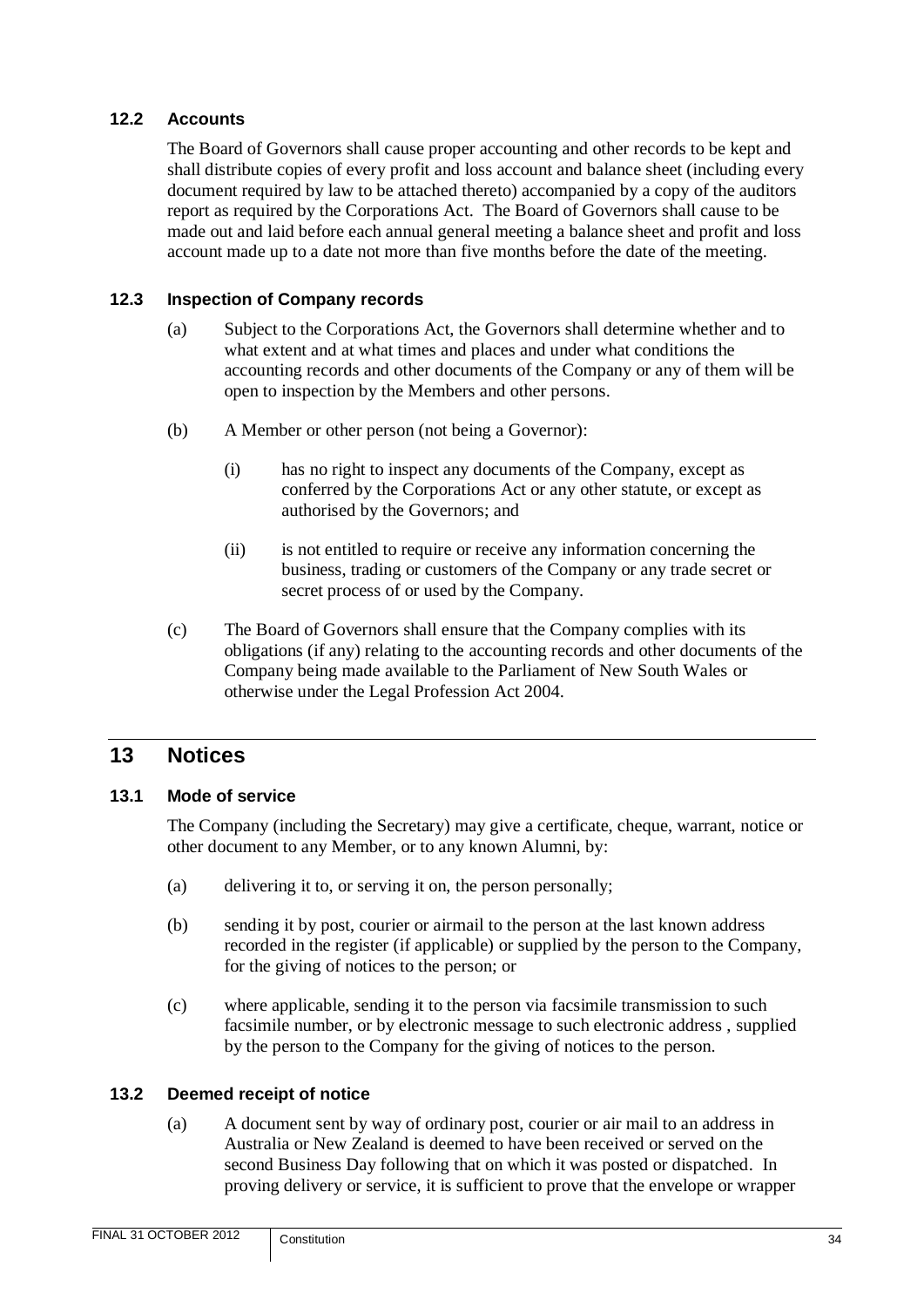containing the document was properly addressed and stamped (if posted) and was posted or dispatched.

- (b) A document sent by way of a facsimile transmission or electronic message is deemed to be received at the time the facsimile transmission or electronic message was sent as detailed on the transmission report by the senders machine which indicates that the document or message was sent in its entirety.
- (c) A document sent by way of a facsimile transmission or electronic message is not deemed to have been received if a delivery report indicates a delivery failure.

#### <span id="page-37-0"></span>**13.3 Proof of service**

A certificate in writing signed by a Governor, Secretary or other officer of the Company that:

- (a) a document or its envelope or wrapper was addressed and stamped and was posted or dispatched;
- (b) a document was sent by facsimile transmission or electronic message and that a transmission, sent or received report was produced by the machine from which it was sent which indicated that the communication was sent in its entirety; or
- (c) no delivery report was received indicating a delivery failure,

is conclusive evidence of those facts.

#### <span id="page-37-1"></span>**13.4 Notice of general meeting of the Company**

- (a) Subject to paragraph (c), the following persons are entitled to receive notice of every general meeting:
	- (i) every Member;
	- (ii) every Governor; and
	- (iii) the auditor for the time being of the Company.
- (b) No other person is entitled to receive notices of general meetings.
- (c) A Member who has no registered address in Australia or New Zealand or who has not supplied to the Company any facsimile number or electronic address for the giving of notices to the member is not entitled to receive notices from the Company.

#### <span id="page-37-2"></span>**13.5 Previous notice**

A person who by operation of law or other means becomes entitled to be registered as a Member, is bound by every notice previously given in respect of that membership.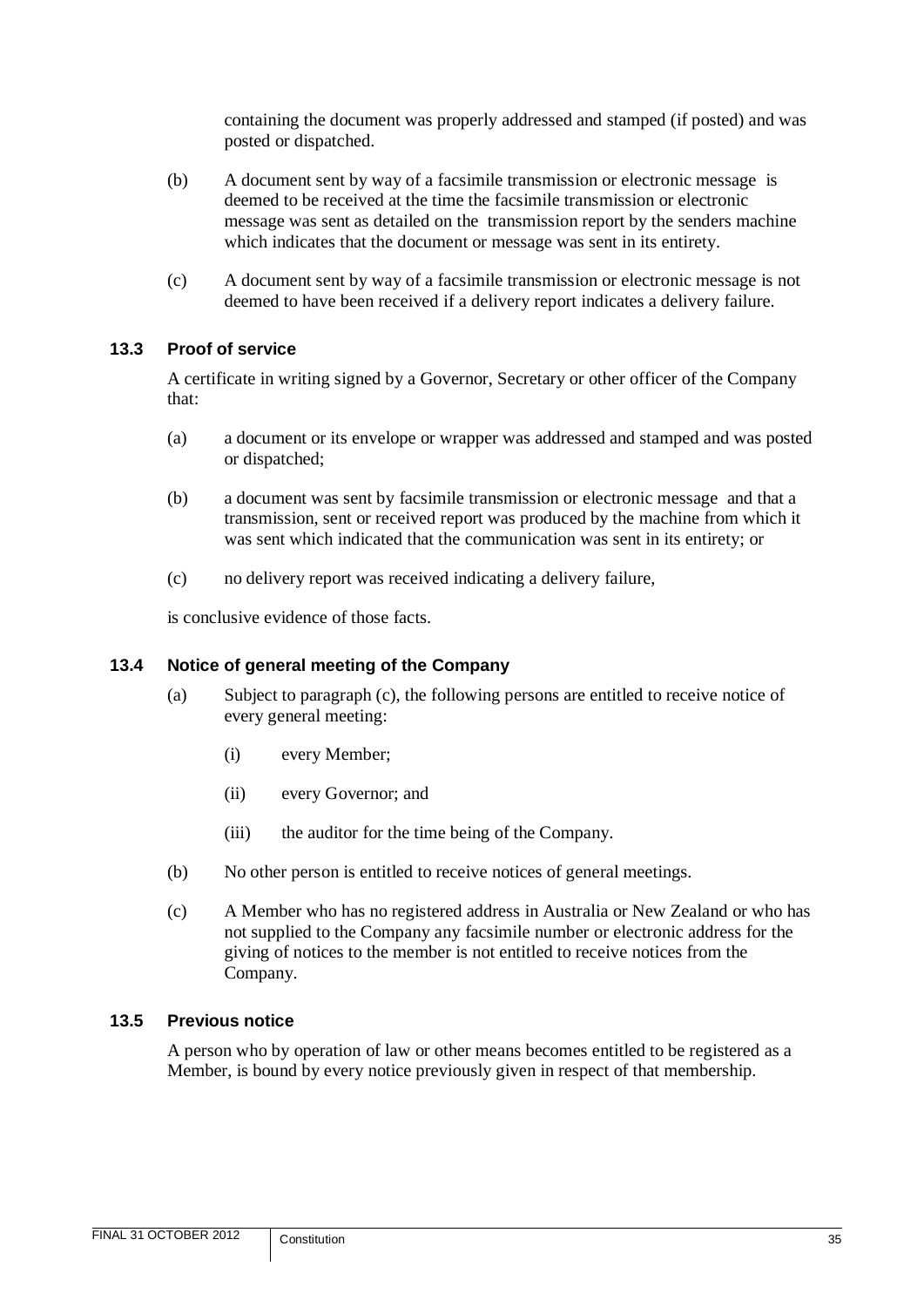# <span id="page-38-0"></span>**14 Winding Up**

#### <span id="page-38-1"></span>**14.1 Contributions on winding up**

Each Member undertakes to contribute to the Company's property if the Company is wound up during, or within one year after the cessation of, the Member's membership on account of:

- (a) payment of the Company's debts and liabilities contracted before they ceased to be a Member;
- (b) the costs of winding up; and
- (c) adjustment of the rights of the contributories among themselves,

an amount not to exceed \$10.

#### <span id="page-38-2"></span>**14.2 Winding up or revocation of endorsement as a DGR**

- (a) Upon either:
	- (i) the winding up of the Company; or
	- (ii) the revocation of the endorsement of the Company as a deductible gift recipient under the *Income Tax Assessment Act 1997* (Cth) (the "**ITAA 1997**"),

whichever is the earlier, any surplus property may not be paid to or distributed among the Members.

- (b) Instead, the surplus assets in paragraph (c) must be given or transferred to a fund, authority or institution:
	- (i) having objects and/or purposes similar to those of the Company;
	- (ii) whose memorandum of association, constitution, trust deed or other governing document prohibits the distribution of its income and property among its members to an extent at least as great as is imposed on the Company under this Constitution;
	- (iii) that is an exempt entity as defined in section  $995(1)$  of the ITAA 1997; and
	- (iv) to which income tax deductible gifts can be made under Division 30 of the ITAA 1997.

The fund, authority or institution is to be determined by the Members at or before the time of the commencement of the winding up of the Company or the revocation of its endorsement as a deductible gift recipient, as the case may be, and, in default, by application to the Supreme Court of New South Wales. If and so far as effect cannot be given to this provision, then the surplus assets must be given or transferred to some other charitable fund, authority or institutions for the advancement of education that satisfies the requirement in sub-paragraph (iv) above.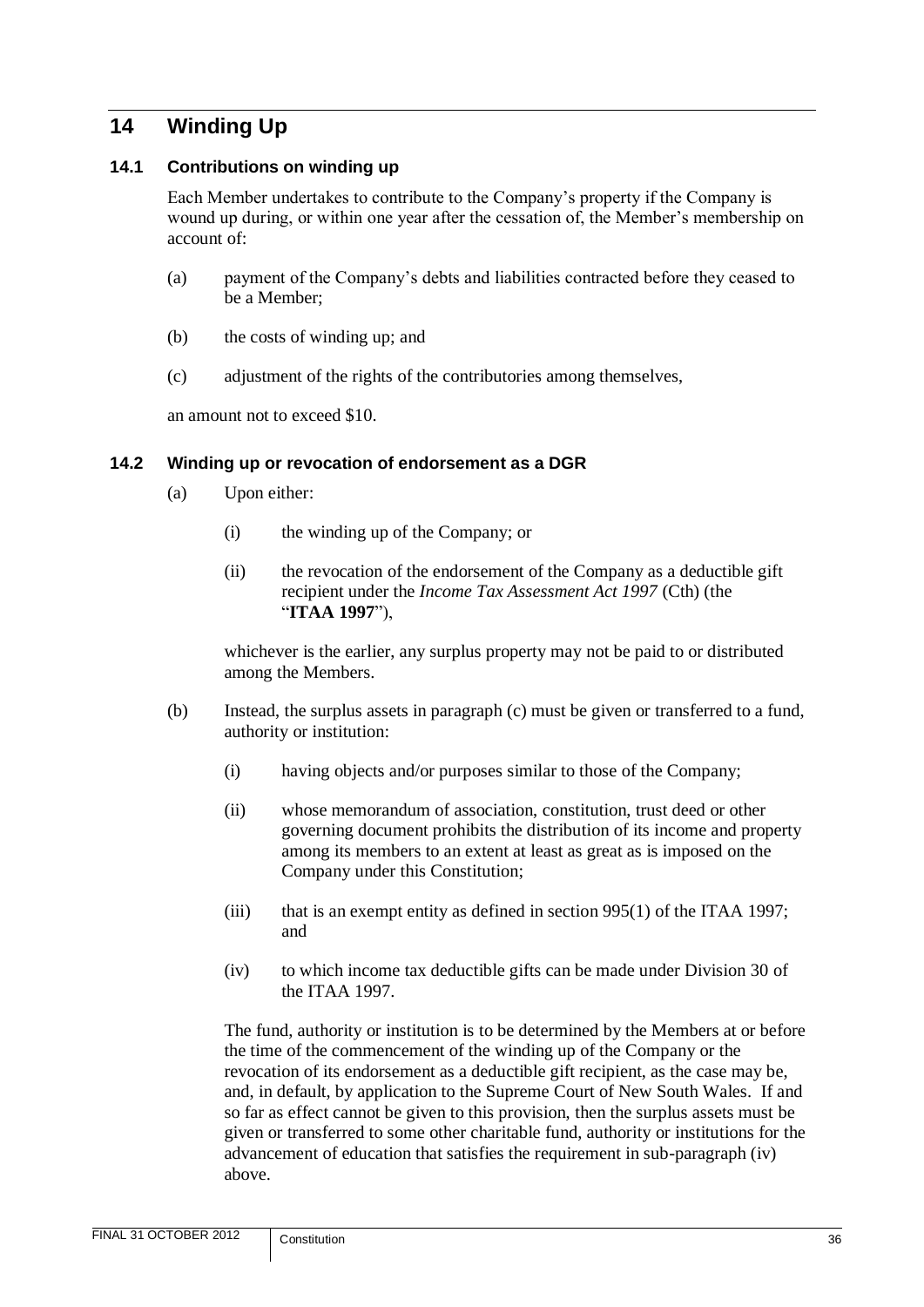- (c) The surplus assets referred to in paragraph (b) include (but are not limited to) the following assets remaining after the payment or other satisfaction of all the Company's debts and other liabilities:
	- (i) gifts of money or property for the principal purpose of the Company;
	- (ii) contributions described in item 7 or 8 of the table in section 30-15 of the ITAA 1997 in relation to a fund-raising event as defined in section 995(1) of that Act held for that purpose; and
	- (iii) money received by the Company because of such gifts or contributions.

# <span id="page-39-0"></span>**15 Indemnity**

To the maximum extent permitted by law, the Company will indemnify any current or former Governor or Secretary of the Company out of the property of the Company against:

- (a) any liability incurred by the person in that capacity (except a liability for legal costs);
- (b) legal costs incurred in defending or resisting (or otherwise in connection with) proceedings, whether civil or criminal or of an administrative or investigatory nature, in which the person becomes involved because of that capacity; and
- (c) legal costs incurred in good faith in obtaining legal advice on issues relevant to the performance of their functions and discharge of their duties as an officer of the Company or a subsidiary, if that expenditure has been approved in accordance with the Company's policy,

except to the extent that:

- (d) the Company is forbidden by law to indemnify the person against the liability or legal costs; or
- (e) an indemnity by the Company of the person against the liability or legal costs, if given, would be made void by law.

#### <span id="page-39-1"></span>**15.2 Insurance**

The Company may pay or agree to pay, whether directly or through an interposed entity, a premium for a contract insuring a person who is or has been a Governor or Secretary of the Company against liability incurred by the person in that capacity, including a liability for legal costs, unless:

- (a) the Company is forbidden by law to pay or agree to pay the premium; or
- (b) the contract would, if the Company paid the premium, be made void by law.

#### <span id="page-39-2"></span>**15.3 Contract**

The Company may enter into an agreement with a person referred to in articles [15](#page-39-0) and [15.2](#page-39-1) with respect to the matters covered by those articles. An agreement entered into